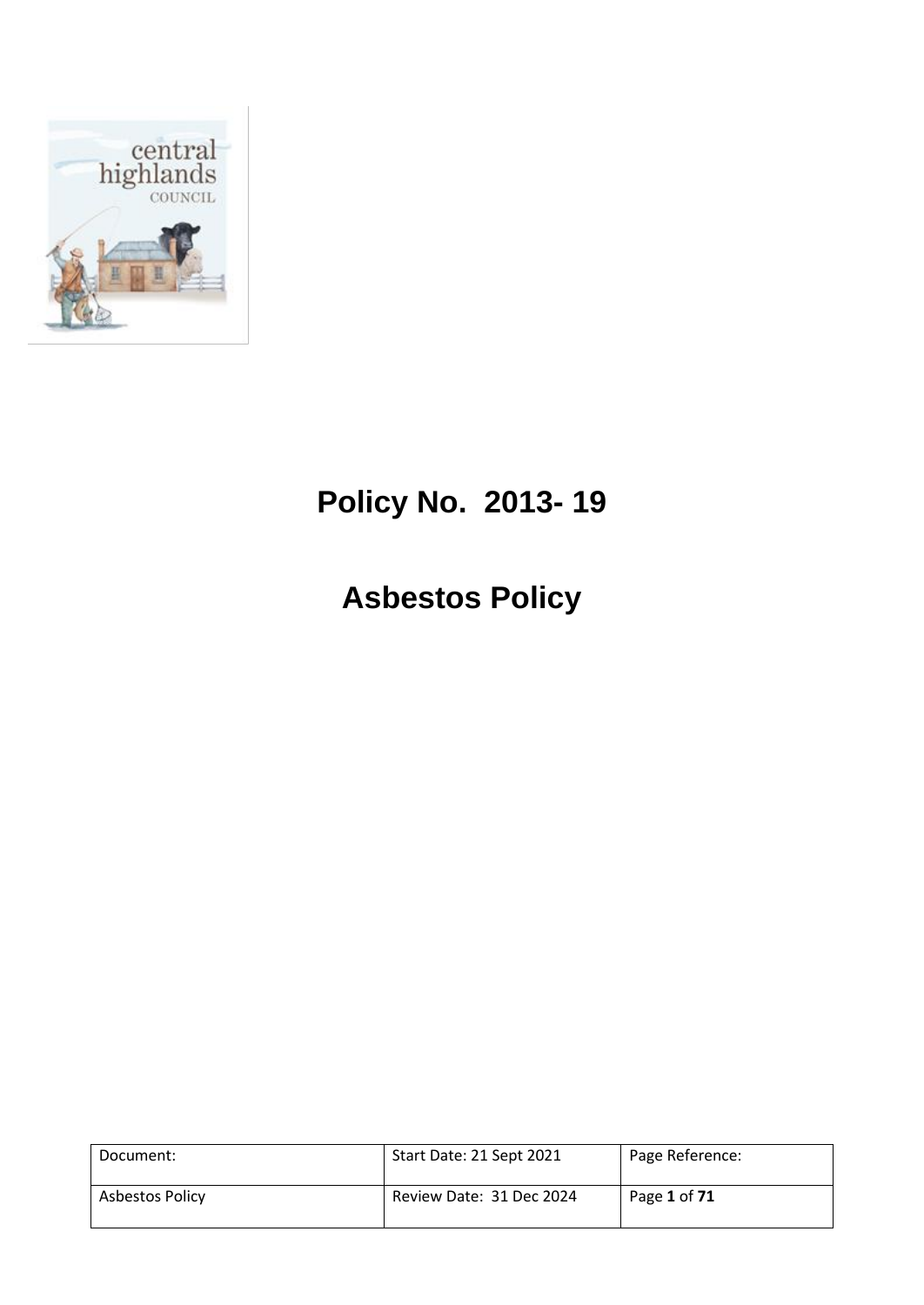| <b>CONTENTS:</b>                                                                                                                     | Page No.       |
|--------------------------------------------------------------------------------------------------------------------------------------|----------------|
| <b>Cover Page.</b>                                                                                                                   | 1              |
| <b>Contents (Index)</b>                                                                                                              | $\overline{2}$ |
| 1. Purpose.                                                                                                                          | 8              |
| 2. General Introduction.<br>2.1. What is Asbestos?                                                                                   | 9<br>9         |
| 2.2. The Three main Types of Asbestos.                                                                                               | 9              |
| 2.3. Types of Asbestos Products.                                                                                                     | 9              |
| 2.3.1. Non Friable.                                                                                                                  | 9              |
| 2.3.2. Friable.                                                                                                                      | 10             |
| 2.4. Where Might Asbestos be Located at a Residence, Workshop or Work Environment?                                                   | 10             |
| 2.5. Health Risks.                                                                                                                   | 11             |
| 2.6. Occupations Most Commonly at Risk of Asbestos Exposure.                                                                         | 11             |
| 3. Asbestos Management Plans Summary.                                                                                                | 12             |
| 3.1. Who Needs an Asbestos Management Plan?                                                                                          | 12             |
| 3.2. Who Doesn't Need an Asbestos Management Plan?                                                                                   | 12             |
| 3.3. What Does an Asbestos Management Plan List?                                                                                     | 12             |
| 3.4. What Else Could an Asbestos Management Plan Include?                                                                            | 12             |
| 3.5. Should the Asbestos Management Plan be Reviewed?                                                                                | 12             |
| 3.6. Who Should Have Access to the Asbestos Management Plan?                                                                         | 13             |
| 3.7. Where Can Further Information be Accessed?                                                                                      | 13             |
| 4. Legislative Requirements, Regulations, Associated Council Policies, Procedures<br>and Guidelines and Various Reference Materials. | 14             |
| 5. Glossary of Terms                                                                                                                 | 15             |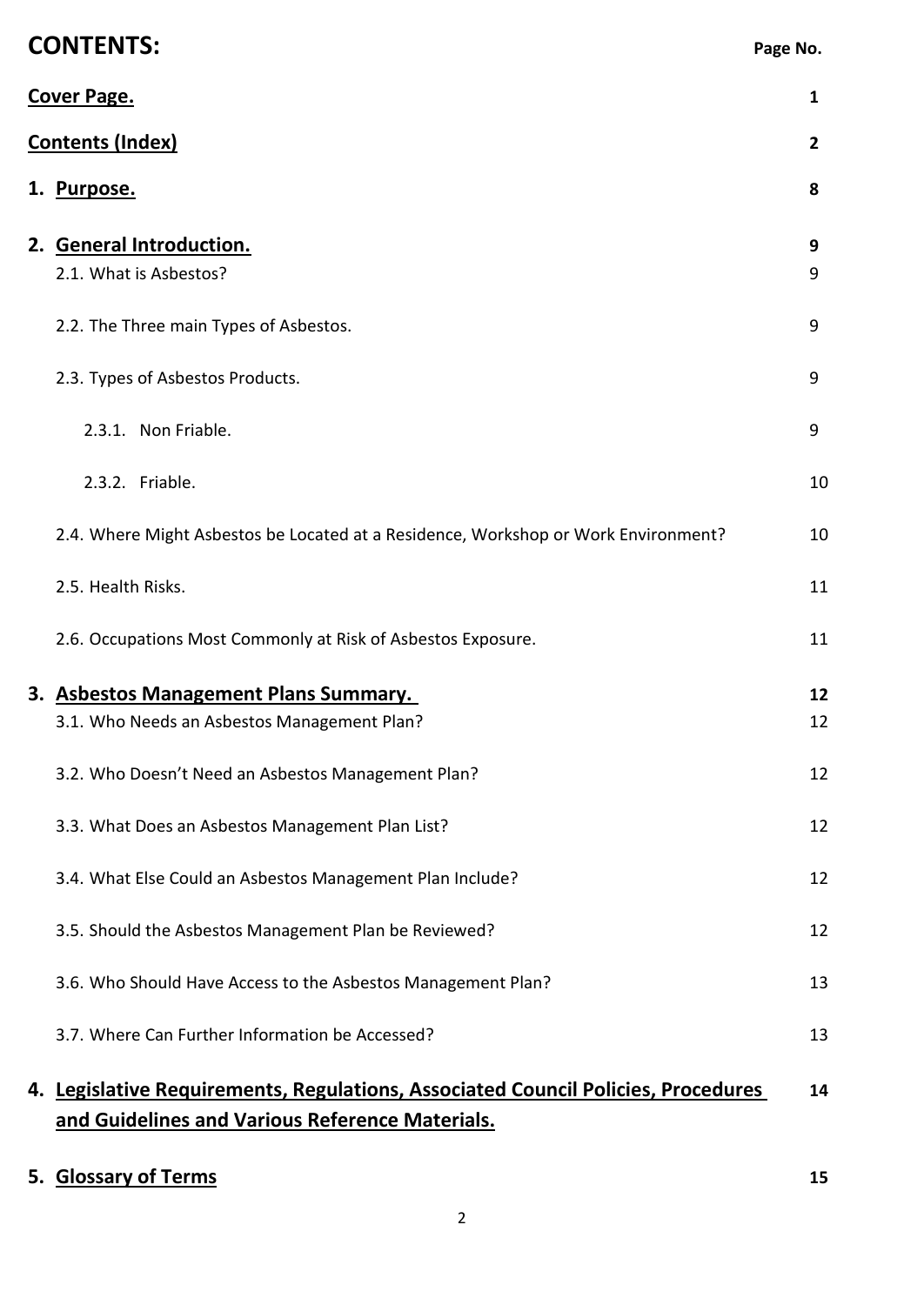| 6. General Provisions of this Policy.                                                 | 19 |
|---------------------------------------------------------------------------------------|----|
| 6.1. What are the Prohibitions on Asbestos in the Workplace?                          | 19 |
| 6.1.1. General Considerations.                                                        | 19 |
| 6.1.2. Prohibitions on the Import of Plant and Other Materials that Contain Asbestos. | 19 |
| 6.2. Who has Duties to Manage and Control Asbestos or ACM?                            | 20 |
| 6.2.1. Control Risk of Exposure.                                                      | 20 |
| 6.2.2. Health Monitoring.                                                             | 20 |
| 6.2.3. Training and use of Equipment.                                                 | 20 |
| 6.2.4. Controlling the use of Equipment.                                              | 21 |
| 6.2.5. Asbestos-Related Work.                                                         | 21 |
| 6.2.6. Identifying or Assuming Asbestos or ACM.                                       | 21 |
| 6.2.7. Indicating Presence and Location.                                              | 21 |
| 6.2.8. Asbestos Register.                                                             | 21 |
| 6.2.9. Asbestos Management Plan.                                                      | 22 |
| 6.2.10. Naturally Occurring Asbestos (NOA).                                           | 22 |
| 6.2.11. Management or Control of a Workplace Demolition and Refurbishment Work.       | 22 |
| 6.2.12. Carrying Out Demolition and Refurbishment Work.                               | 22 |
| 6.3. What is involved in Managing Risks?                                              | 23 |
| 6.3.1. Risk Management Generally.                                                     | 23 |
| 6.3.2. Consulting Workers.                                                            | 23 |
| 6.3.3. Consulting, Cooperating and Coordinating Activities with Other Duty Holders.   | 23 |
| 6.4. Identifying if Asbestos or ACM is at the Workplace.                              | 24 |
| 6.4.1. Who can be a Competent Person?                                                 | 24 |
| 3                                                                                     |    |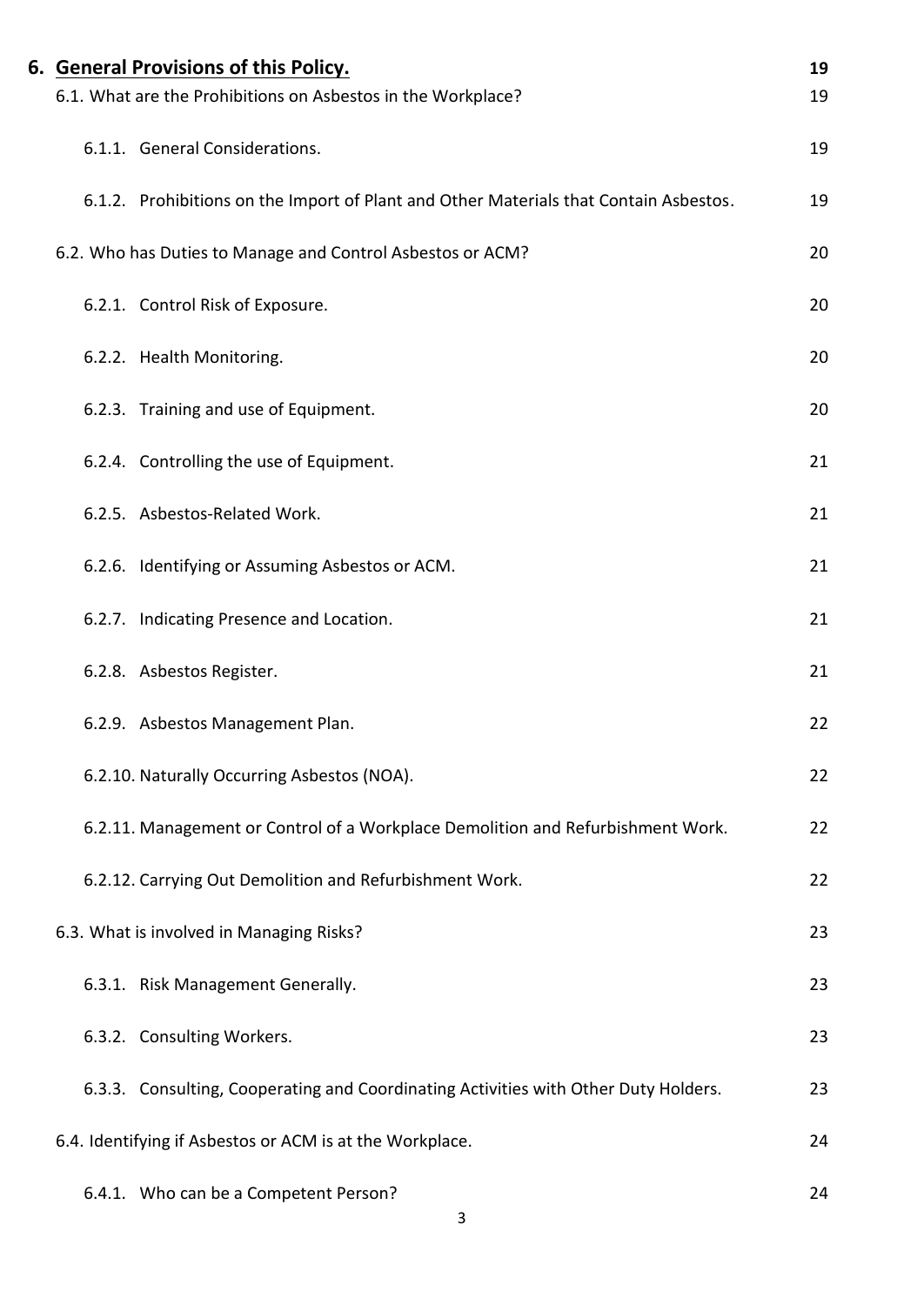|       | 6.4.2. Factors to Consider When identifying Asbestos.                | 24 |
|-------|----------------------------------------------------------------------|----|
|       | 6.5. Assuming Asbestos or ACM is Present.                            | 24 |
|       | 6.6. Arranging a Sample to Identify Asbestos.                        | 25 |
|       | 6.7. Indicating the Presence of Asbestos in the Workplace.           | 25 |
|       | 6.7.1. Labels.                                                       | 25 |
|       | 6.7.2. Warning Signs.                                                | 25 |
|       | 6.8. Assessing the Risk of Exposure.                                 | 26 |
|       | 6.8.1. Likelihood of Airborne Fibres.                                | 26 |
|       | 6.9. Asbestos Register.                                              | 26 |
|       | 6.9.1. What is an Asbestos Register?                                 | 26 |
|       | 6.9.2. What if an Asbestos Register Already Exists at the Workplace? | 27 |
|       | 6.9.3. Where Asbestos is Only Temporarily in the Workplace.          | 27 |
|       | 6.9.4. Where there is no Asbestos Register at the Workplace.         | 27 |
| 6.10. | Reviewing and Revising an Asbestos Register.                         | 27 |
| 6.11. | Accessing an Asbestos Register.                                      | 28 |
| 6.12. | Asbestos Management Plan.                                            | 28 |
|       | 6.12.1. What is an Asbestos Management Plan?                         | 28 |
|       | 6.12.2. Reviewing an Asbestos Management Plan.                       | 29 |
|       | 6.12.3. Accessing an Asbestos Management Plan.                       | 29 |
|       | 6.12.4. Example of an Asbestos Management Plan.                      | 29 |
| 6.13. | Managing Other Asbestos-Related Risks.                               | 29 |
|       | 6.13.1. Naturally Occurring Asbestos.                                | 29 |

4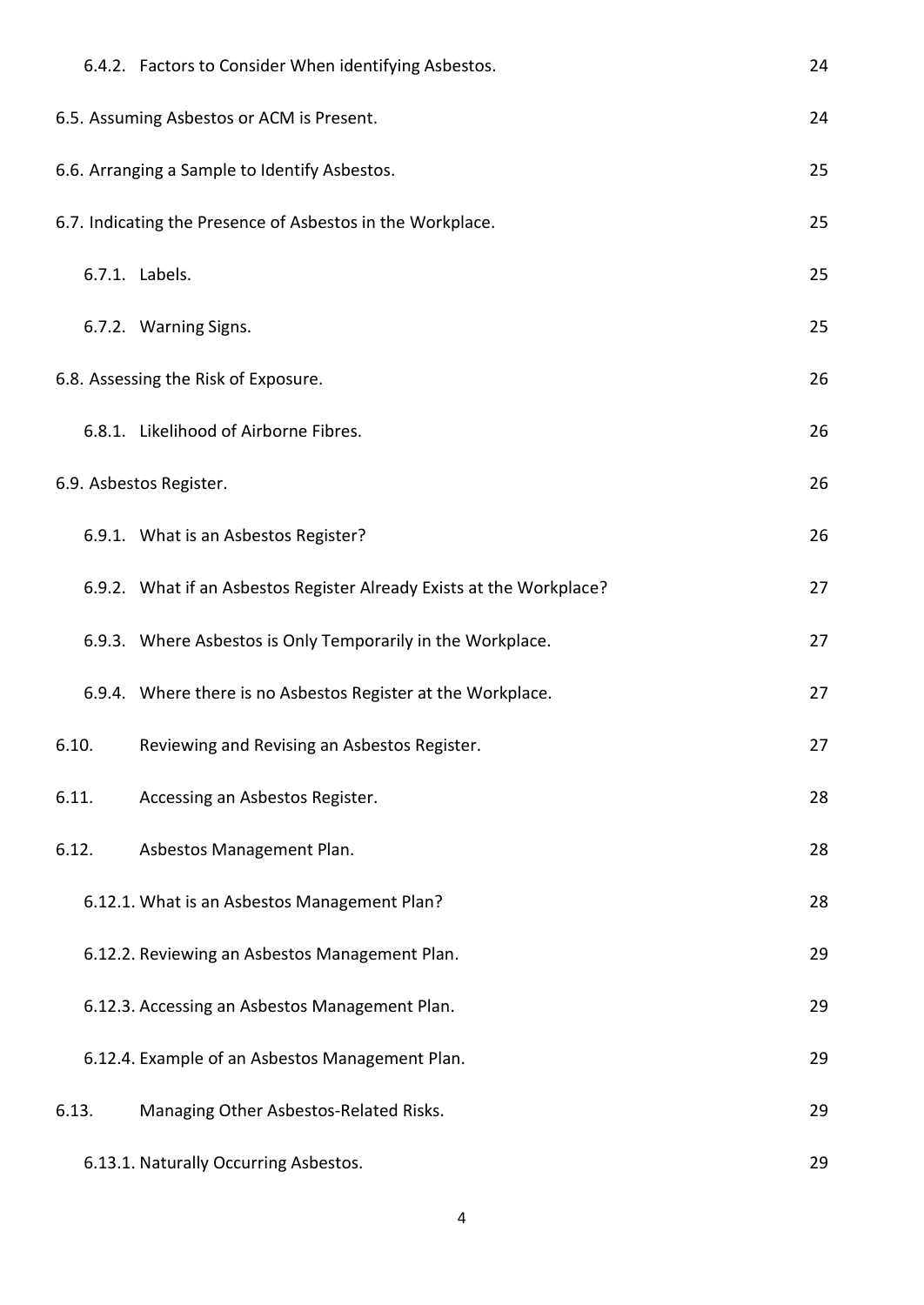|       | 6.13.2. Managing NOA.                                         | 30 |
|-------|---------------------------------------------------------------|----|
|       | 6.13.3. Contaminated Sites.                                   | 30 |
|       | 6.13.4. Demolition and Refurbishment Work.                    | 30 |
|       | 6.13.5. Demolition and Refurbishment at Domestic Premises.    | 31 |
|       | 6.13.6. Asbestos-Related Work.                                | 31 |
|       | 6.13.7. Managing Risks Associated with Asbestos-Related Work. | 31 |
|       | 6.13.8. Control Measures for Asbestos-Related Work.           | 32 |
| 6.14. | Disposing of Asbestos or ACM.                                 | 32 |
| 6.15. | Managing Exposure to Asbestos or ACM.                         | 32 |
|       | 6.15.1. Measuring the Exposure Standard.                      | 32 |
|       | 6.15.2. Health Monitoring.                                    | 33 |
|       | 6.15.3. Training Workers about Asbestos or ACM.               | 33 |
|       | 6.15.4. Limited Use of Equipment.                             | 33 |
| 6.16. | Controlling the Risks.                                        | 33 |
|       | 6.16.1. Removing Asbestos.                                    | 33 |
|       | 6.16.2. Enclosing Asbestos.                                   | 34 |
|       | 6.16.3. Encapsulation and Sealing Asbestos.                   | 34 |
|       | 6.16.4. What are Encapsulation and Sealing?                   | 34 |
|       | 6.16.5. Tools and Equipment.                                  | 34 |
|       | 6.16.6. Safe Work Practices.                                  | 35 |
|       | 6.16.7. Personal Protective Equipment.                        | 35 |
|       | 6.16.8. Respiratory Protective Equipment (RPE).               | 35 |
|       | 6.16.9. Laundering Clothing.                                  | 35 |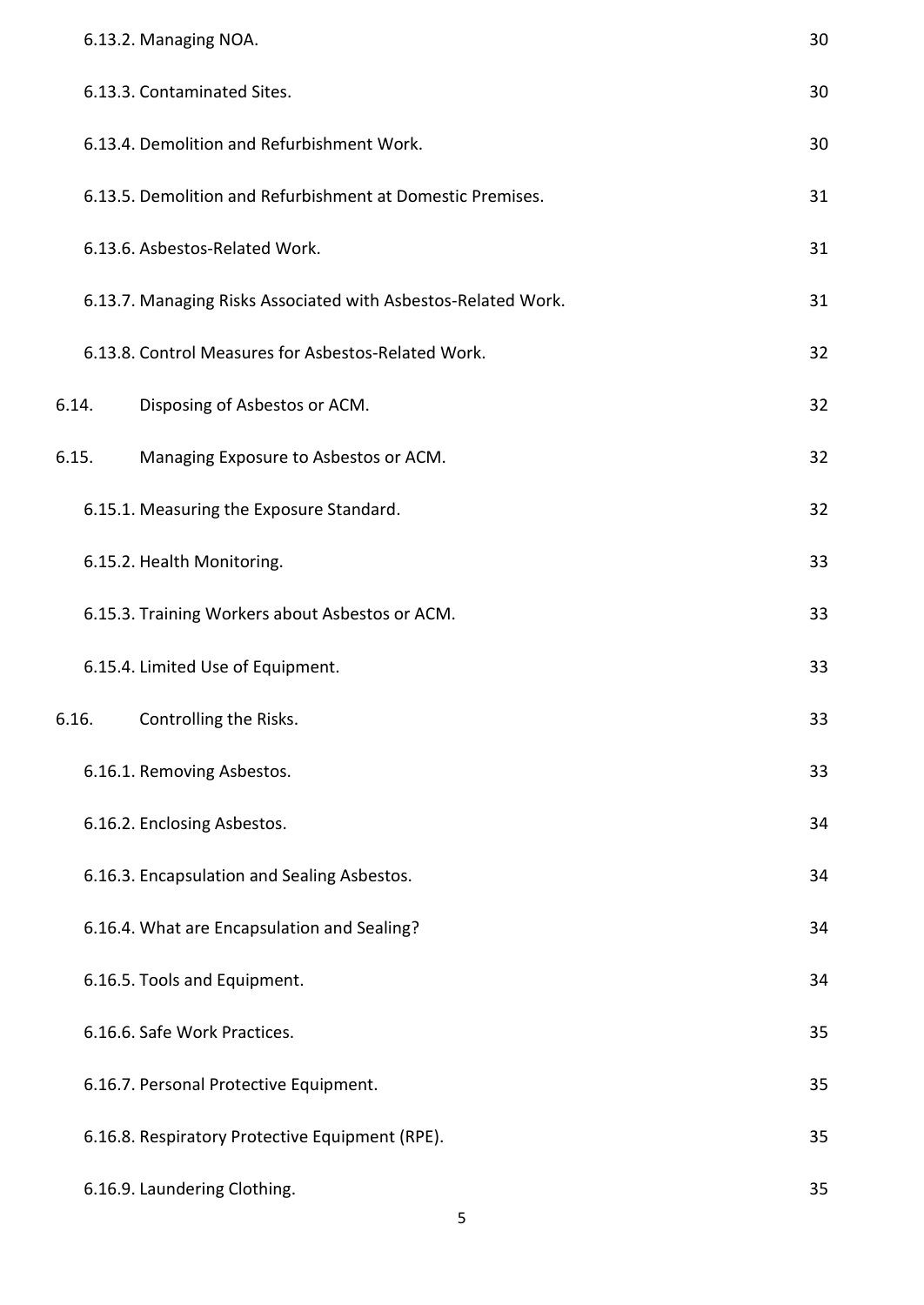| 6.16.10. | Cleaning Up.                                                                                 | 35 |
|----------|----------------------------------------------------------------------------------------------|----|
| 6.17.    | Examples of Warning Signs and Labels.                                                        | 36 |
| 6.18.    | Template of an Asbestos Register.                                                            | 37 |
| 6.19.    | Example of an Asbestos Register.                                                             | 38 |
| 6.20.    | Examples of Asbestos-Related Work.                                                           | 39 |
| 6.21.    | Recommended Safe Working Practices.                                                          | 42 |
| 6.22.    | Some Important Asbestos Do's and Don'ts.                                                     | 43 |
| 6.23.    | Safe Work Practice - Drilling of ACM.                                                        | 44 |
| 6.24.    | Safe Work Practice - Sealing, Painting, Coating and Cleaning of Asbestos Cement<br>Products. | 46 |
| 6.25.    | Safe Work Practice - Cleaning Leaf Litter from Gutters of Asbestos Cement Roofs.             | 48 |
| 6.26.    | Safe Work Practice - Replacing Cabling in Asbestos Cement Conduits or Boxes.                 | 50 |
| 6.27.    | Safe Work Practice - Working on Electrical Mounting Boards Containing Asbestos.              | 52 |
| 6.28.    | Safe Work Practice - Inspection of Asbestos Friction Materials.                              | 54 |
| 6.29.    | Asbestos Removal - Detailed Discussions.                                                     | 56 |
|          | 6.29.1. Duties for Licensed Asbestos Removal Work.                                           | 56 |
| 6.30.    | Asbestos Removal Control Plan Contents.                                                      | 57 |
| 6.31.    | Respiratory Protective Equipment.                                                            | 59 |
|          | 6.31.1. Selection of RPE.                                                                    | 60 |
|          | 6.31.2. Fit Testing of Face Pieces.                                                          | 62 |
|          | 6.31.3. Example of a Clearance Certificate.                                                  | 63 |
|          | 6.31.4. Examples of Asbestos Removal Work.                                                   | 66 |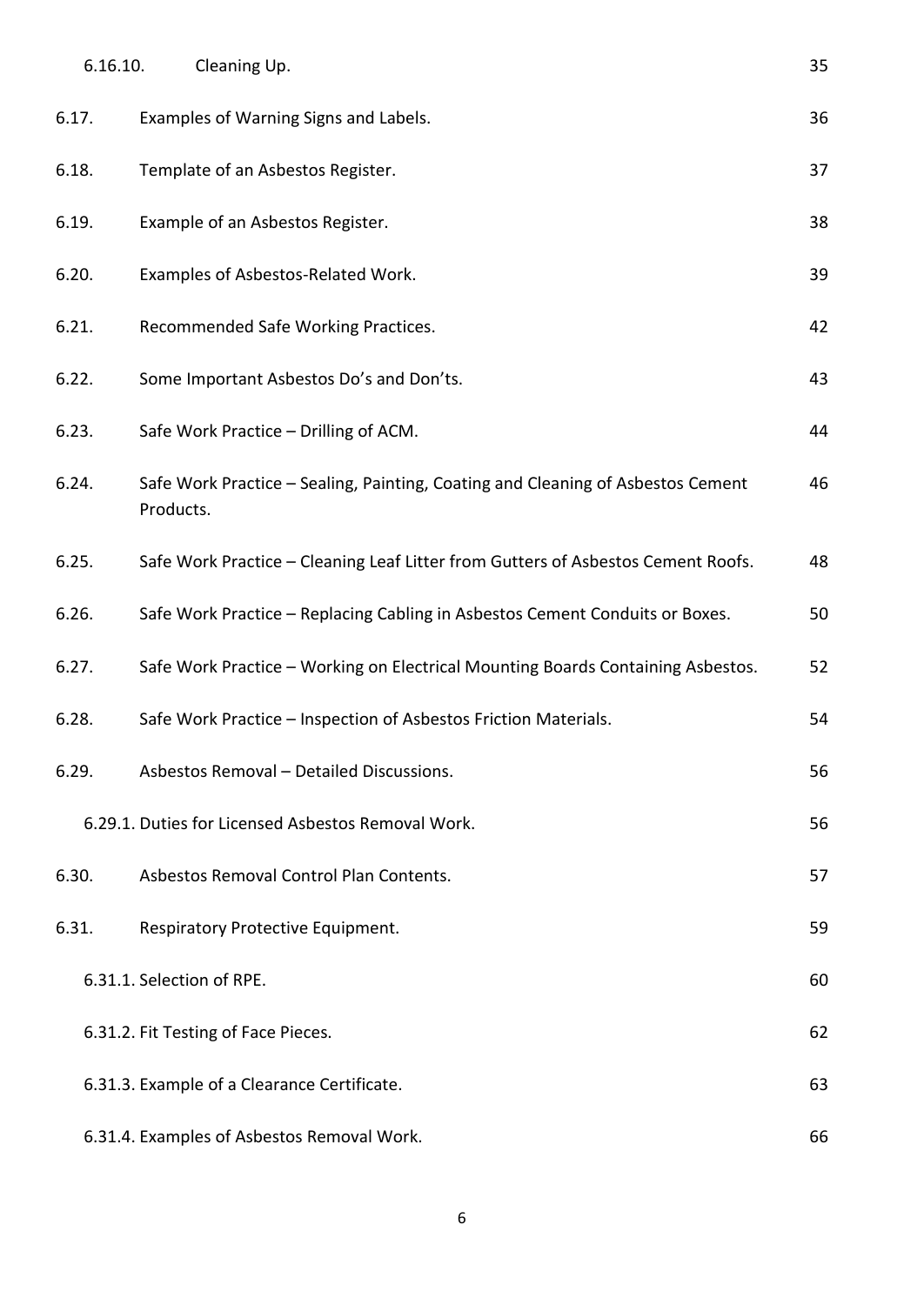| 7. Reporting Roles and Responsibilities.      | 71 |
|-----------------------------------------------|----|
| 7.1. General Manager and Senior Managers.     | 71 |
| 7.2. Manager DES & Works and Services Manager | 71 |
| 7.3. Leading Hands and Team Leaders           | 71 |
| 7.4. Staff, Visitors and Contractors          | 71 |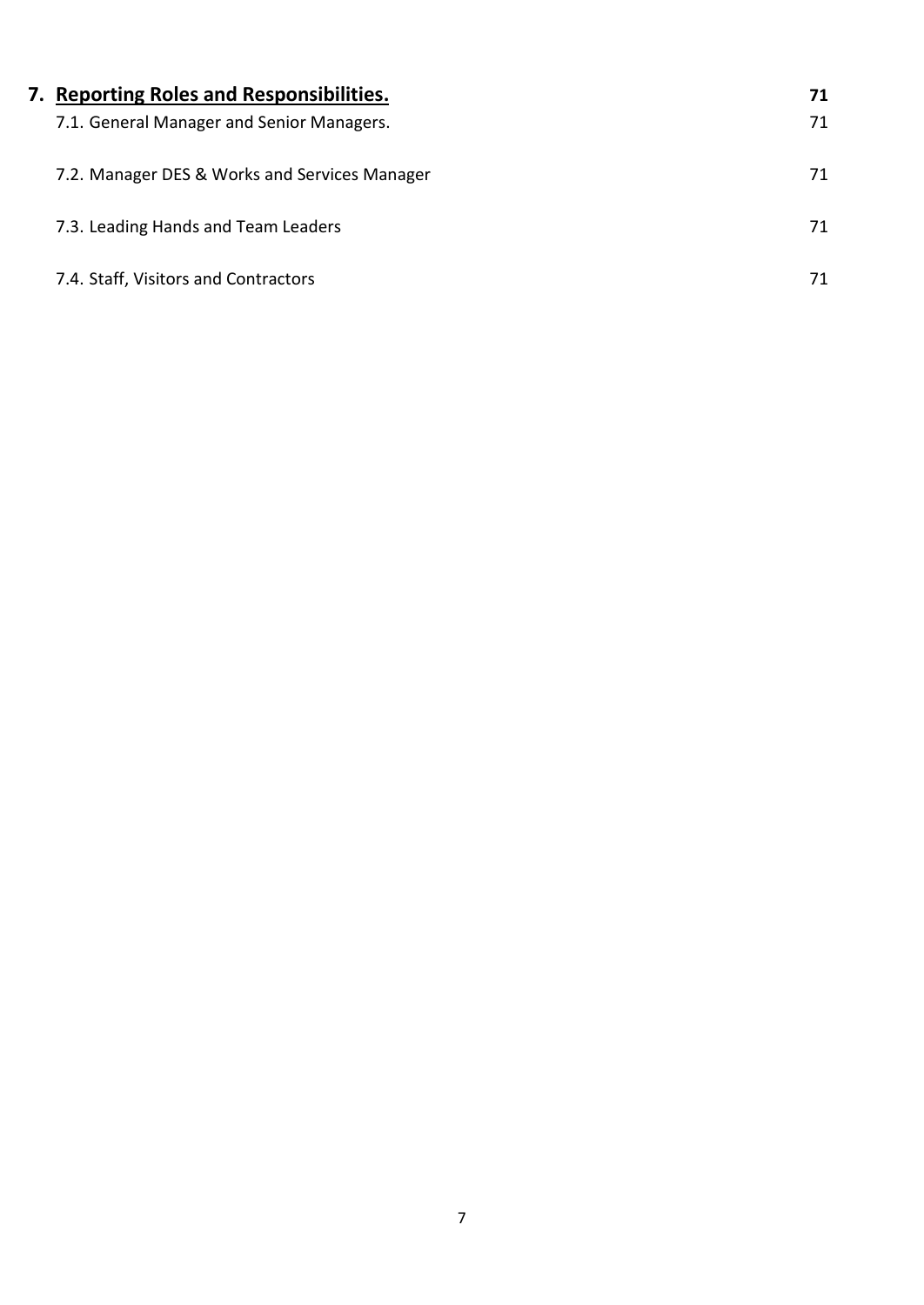### **1 Purpose**

This policy applies to all employees of the Central Highlands Council (Council) and has been developed to ensure the effective management of asbestos on properties under the control of Council, as well as providing a documented process to ensure compliance with legislative requirements.

The purpose of this policy is to ensure compliance with, and support of, legislative and departmental requirements relating to the management of asbestos under the control of Council.

Council is committed to providing a safe environment for staff, visitors, contractors and the public. This policy provides a structure for the on-going management of asbestos-related risks within Council.

This policy must be strictly adhered to and all legislative requirements are to be complied with. All key parties are required to fulfil the duties and obligations as detailed in the Policy.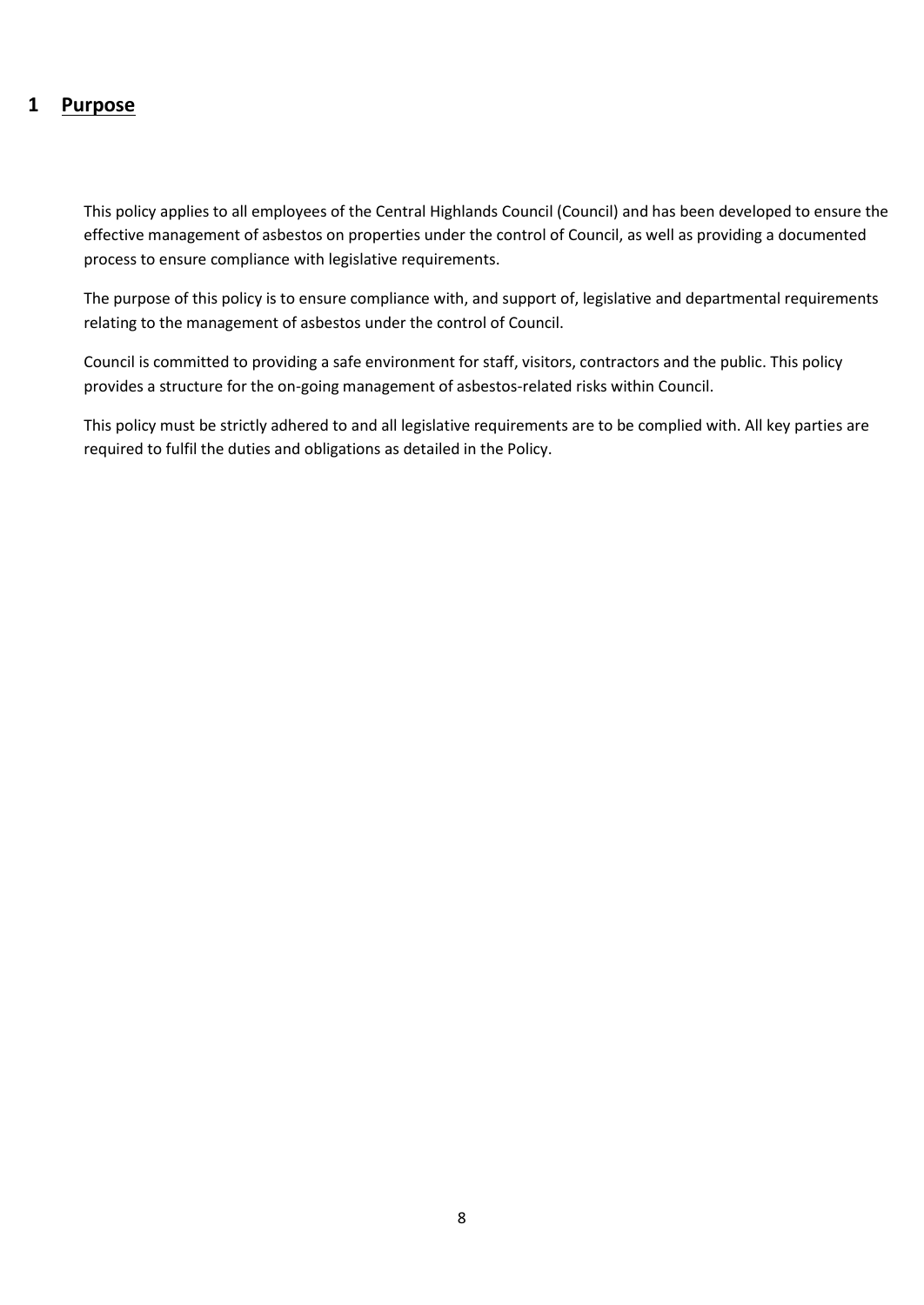### **2 General Introduction.**

#### **2.1 What is Asbestos?**

Asbestos is a naturally occurring rock mineral. It is very durable and has excellent fire resistance and insulating properties.

Asbestos was widely used during the 1940's to 1990's in house-hold and industrial products such as:

- fibre-cement pipes
- wall panels
- roof sheeting.

It was also used in mechanical and mining industry products such as brake disc pads and gaskets.

It is very difficult to identify asbestos by looking at it. If you are uncertain about what a substance is, you should treat it as though it contains asbestos. The only way to be certain is to have a sample analysed by a laboratory. A licensed asbestos removalist or occupational hygienist could also help with identification.

### **2.2 The Three Main Types of Asbestos.**

**White (chrysotile)** – often used in house-hold appliances and buildings. **Brown (amosite)** – used in thermal insulation products and sprayed applications. **Blue (crocidolite)** – used for insulation laggings and sprayed applications.

Australia banned the manufacture, import and installation of products containing blue and brown asbestos on 31 December 1984. Use of white asbestos was banned from 1 January 2004. However, buildings may still contain asbestos and you need to know what to do if you come across asbestos in your home or workplace.

### **2.3 Types of Asbestos Products.**

Over 3,000 asbestos materials were manufactured or used in homes and workplaces in Australia. These can be divided into two types; Non Friable and Friable.

### **2.3.1 Non Friable.**

Non-friable materials are mainly made of a bonding compound (such as cement). They usually contain between 10% and 20% asbestos. They are solid and rigid and the asbestos fibres are tightly bound in the material. They present minimal health risk unless fibres are released by crushing, grinding or cutting.

Examples of the products include:

- Flat (fibro), corrugated or compressed asbestos cement sheeting,
- Asbestos cement pipes such as electrical, water, drainage and flue pipes,
- Brake and clutch linings.

The Goliath Cement factory (now Cement Australia) at Railton in Tasmania was a major producer of asbestos sheeting. Only the James Hardie and Wunderlich companies produced more. Products manufactured by Goliath included Tasbestos, Plankton, Flexboard, Shadowall and Tasbestile.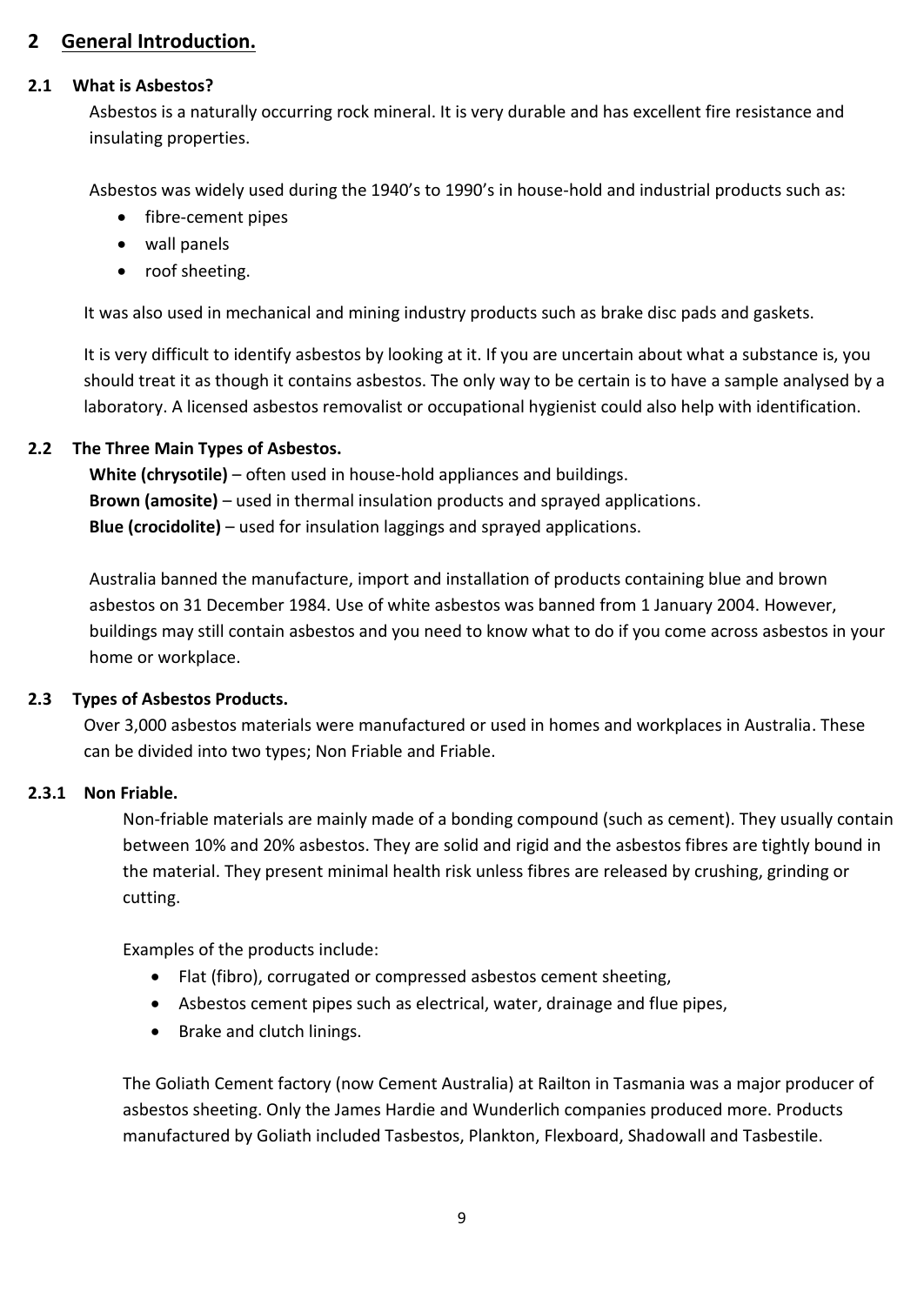### **2.3.2 Friable.**

Friable materials contain asbestos in powder form. It can also be material that can be crumbled, crushed or reduced to powder by hand pressure when dry. Friable asbestos materials can consist of up to 100% asbestos. Friable asbestos is highly dangerous as the fibres are more likely to become airborne if disturbed.

Examples of the products include:

- Sprayed limpet,
- Asbestos cloth and rope,
- Millboard,
- Pipe lagging,
- Boiler lagging.

# **2.4 Where Might Asbestos be Located at a Residence, Workshop or Work Environment?**

Asbestos materials may be found in the following:

- Asbestos ceiling tiles,
- Asbestos cement sheet,
- Asbestos roof tiles and eaves,
- Cement sheet walls including brick cladding,
- Moulded products such as flues, downpipes, guttering, water and sewerage,
- Door seals on ovens,
- Electrical switchboards,
- Fire blankets,
- Vinyl floor tiles,
- Lagging and jointing using tape and rope,
- Paint typically industrial epoxy,
- Sprayed insulation,
- Tilux sheeting in place of ceramic tiles in bathrooms,
- Carpet underlay,
- Tile backing,
- Putty,
- Lift shafts.

Asbestos was also commonly used in the manufacture of brake disc pads.

The most common places that asbestos is found in homes are the wet areas, e.g. cladding behind showers, sinks, toilets and in laundry areas.

### **2.5 Health Risks.**

Exposure to asbestos can result in diseases such as:

- Mesothelioma
- Asbestosis
- Lung cancer
- Pleural plaques.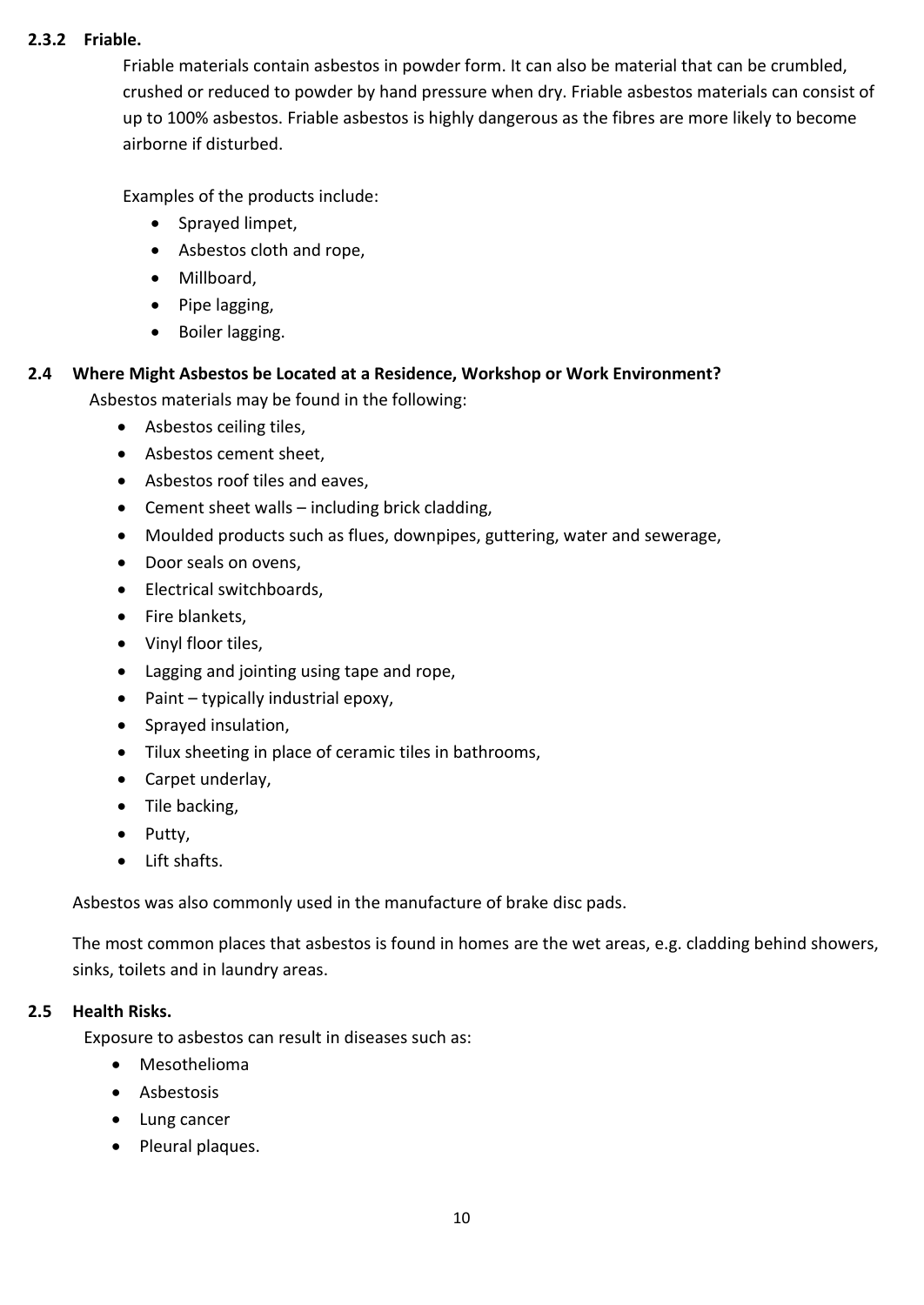The risk of developing these diseases is thought to increase with the number of fibres inhaled. However, disease may develop after only brief exposure. Symptoms of these diseases may take 10 to 50 years to develop from the time of asbestos exposure. While some treatments are available, there are currently no known cures.

Asbestosis is usually progressive and does not reverse. It leads to respiratory disability and sometimes death from respiratory failure.

Mesothelioma is also irreversible and always fatal.

### **2.6 Occupations Most Commonly at Risk of Asbestos Exposure.**

Typical but not exhaustive occupations at risk include:

- Demolition, roofing and construction contractors,
- Engineers (heating, ventilation or telecommunications),
- Electricians,
- Painters,
- Decorators,
- Joiners,
- Plumbers and gas fitters,
- Plasterers,
- Builders and building surveyors,
- Shop fitters,
- Fire and burglar alarm installers,
- Maintenance workers,
- Automotive repair workers,
- Asbestos removalists,
- Do-it-yourself home renovators.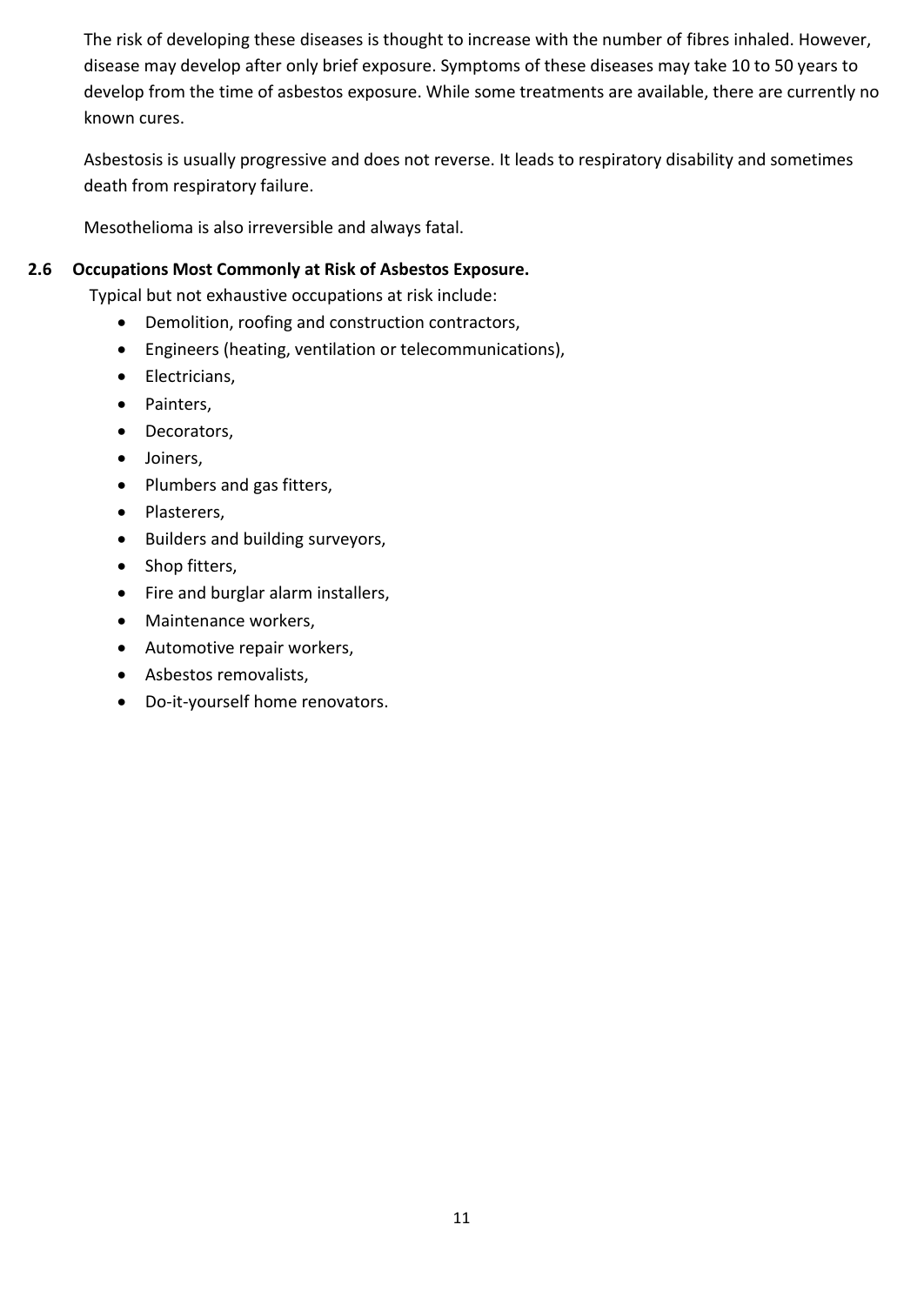### **3 Asbestos Management Plans Summary.**

The following section discusses Asbestos Management Plans and is extracted from the September 2013 issue of Workplace – a publication by WorkCover Tasmania.

### **3.1 Who Needs an Asbestos Management Plan?**

Under the new WHS laws, all workplaces containing (or assumed to contain) asbestos or asbestos containing material (ACM) must create and maintain an up-to-date asbestos management plan.

### **3.2 Who Doesn't Need an Asbestos Management Plan?**

This requirement does not apply to domestic premises.

### **3.3 What Does an Asbestos Management Plan List?**

An asbestos management plan sets out how asbestos or asbestos containing material (ACM) at a workplace will be managed.

### **It must include:**

- The identification of asbestos and ACM; for example a reference to your workplace's asbestos register and the locations of any signs and labels;
- Decisions and reasons for the decisions, about the management of asbestos at your workplace; for example, safe work procedures and control measures;
- Procedures for detailing accidents, incidents or emergencies of asbestos at your workplace ;
- Names of the workers carrying out work involving asbestos and detailing any consultation, information and training responsibilities.

Any naturally occurring asbestos (NOA) on site must also be included in your plan.

### **3.4 What Else Could an Asbestos Management Plan Include?**

Other information in the asbestos management plan will include:

- An outline of how asbestos risks will be controlled, including consideration of appropriate control measures;
- A timetable for managing risks of exposure, for example, priorities and dates for any reviews, circumstances and activities that could affect the timing of action;
- Identification of each person with responsibilities under the asbestos management plan and the person's responsibilities;
- Procedures, including a timetable for reviewing and if necessary, revising the asbestos management plan and asbestos register;
- Air monitoring procedures at the workplace, if required.

### **3.5 Should the Asbestos Management Plan be Reviewed?**

The asbestos management plan is to be reviewed at least every 5 years to ensure that it is current. It should also be reviewed if you:

- Review the asbestos register;
- Review any control measure listed in the plan;
- Remove, disturb, seal or enclose any asbestos in the workplace;
- Determine the plan no longer adequately manages asbestos or ACM at the workplace.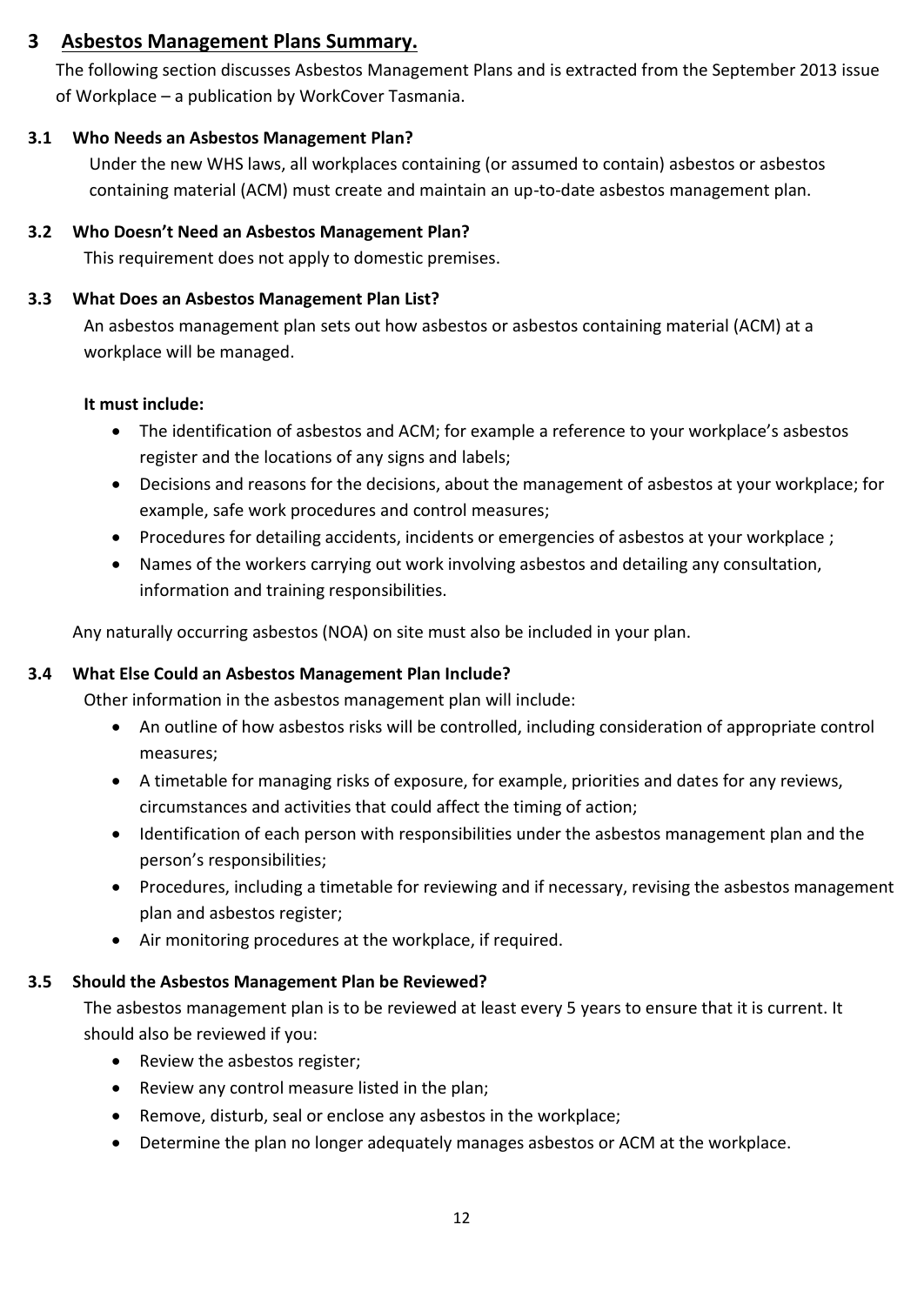The asbestos management plan is also to be reviewed if a Health and Safety Representative (HSR) requests it because they reasonably believe:

- Any of the reasons listed above do or may affect the health and safety of a member of their work group;
- The plan was not adequately reviewed.

### **3.6 Who Should Have Access to the Asbestos Management Plan?**

The asbestos management plan must be readily accessible to:

- Any worker who has carried out, carries out or intends to carry out work at the workplace and that work involves a risk of exposure to airborne asbestos;
- HSR's who represent these workers;
- A person conducting a business or undertaking (PCBU) that has carried out, carries out or intends to carry out work at the workplace and that work involves a risk of exposure to airborne asbestos;
- A PCBU that has required, requires or intends to require work to be carried out at the workplace and that work involves a risk of exposure to airborne asbestos.

### **3.7 Where Can Further Information be Accessed?**

The new national "Code of Practice CP111: How to manage and control asbestos in the workplace" is available at the WorkSafe website at [www.worksafe.tas.gov.au.](http://www.worksafe.tas.gov.au/)

The Tasmanian Government also has a dedicated asbestos website that includes information on the management and handling of asbestos at [www.asbestos.](http://www.asbestos/)tas.gov.au.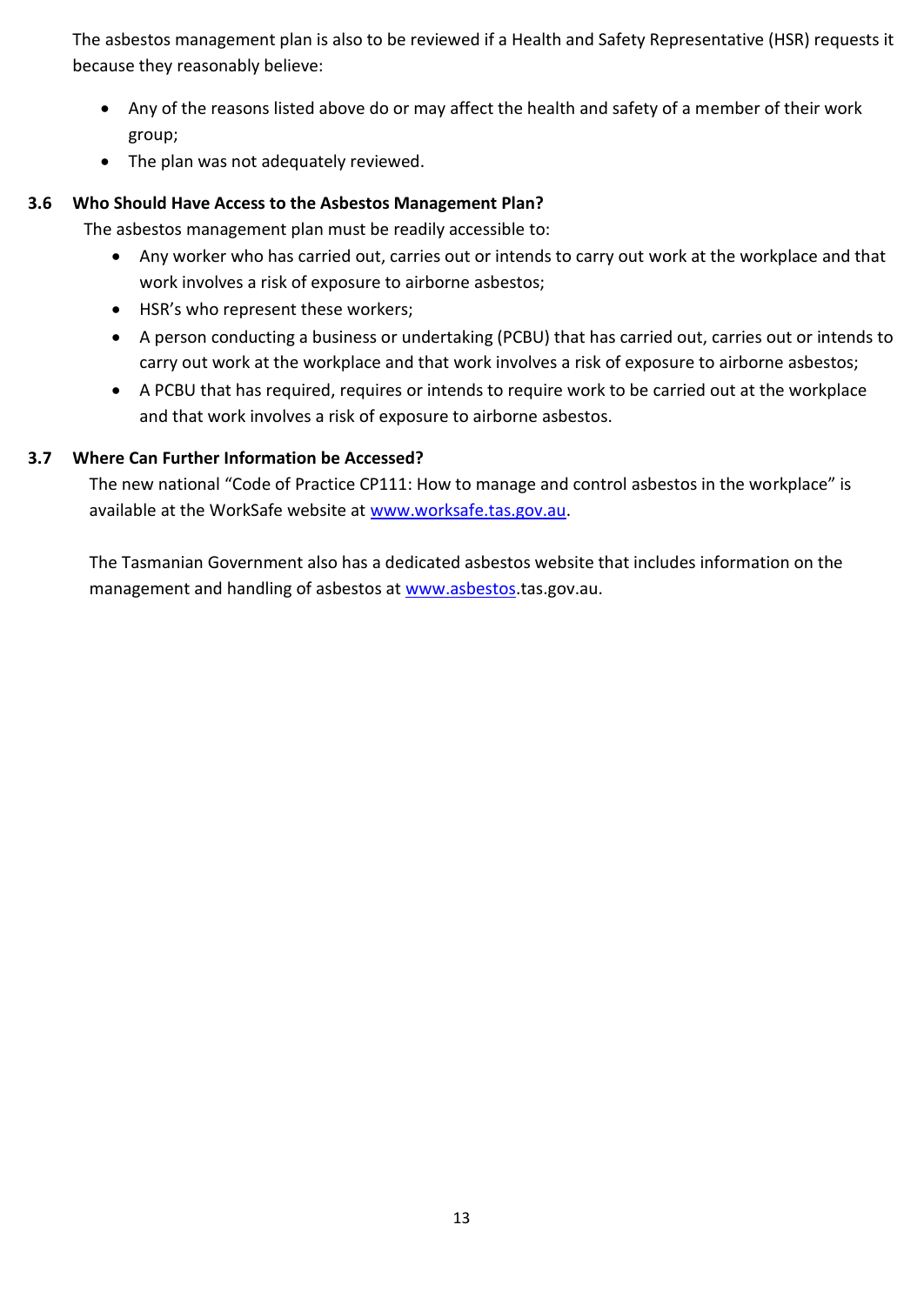## **4 Legislative Requirements, Regulations, Associated Council Policies, Procedures and Guidelines and Various Reference Materials.**

This policy should be read in conjunction with applicable, appropriate and associated Legislative Requirements, Regulations, Council Policies, Procedures and Guidelines and applicable Australian Standards.

These include but are not limited to:

- The Local Government Act 1993:
- Local Government (General) Regulations 2015;
- Applicable Australian Standards;
- Risk Management Policies and Procedures;
- Delegations of Authority;
- Developing Your Council's Asbestos Policy Local Government Shires Association of NSW November 2012;
- Code of Practice CP111 How to Manage and Control Asbestos in the Workplace Workplace Standards December 2012;
- Code of Practice CP113 How to Safely Remove Asbestos Workplace Standards December 2012;
- WorkSafe website a[t www.worksafe.tas.gov.au](http://www.worksafe.tas.gov.au/)
- Workplace Standards website at [www.workplacestandards.tas.gov.au/resources/guides/asbestos](http://www.workplacestandards.tas.gov.au/resorces/guides/asbestos)
- Asbestos Diseases Research Institute;
- Asbestos Tasmania website at [www.asbestos.tas.gov.au](http://www.asbestos.tas.gov.au/)
- Asbestos Awareness website at [www.asbestosawareness.](http://www.asbestosawareness/)com.au
- Compensation Act 1988;
- Asbestos-Related Diseases (Occupational Exposure) Compensation Act 2011;
- Asbestos-Related Diseases (Occupational Exposure) Compensation Regulations 2011;
- Building Act 2000;
- Building Regulations 2004;
- Litter Act 2007;
- Public Health Act 1997;
- Asbestos Management Policy Department of Education;
- Asbestos Management Plan Department of Education December 2012;
- AS4964:2004 Method for the qualitative identification of asbestos in bulk samples;
- Customs website at [www.customs.gov.au](http://www.customs.gov.au/)
- Customs (Prohibited Imports) Regulations 1956;
- Code of Practice How to Manage WHS Risks;
- Code of Practice WHS Consultation, Cooperation and Coordination;
- AS/NZS ISO/IEC 17020:2000 General Criteria for the operation of various types of bodies performing inspections for surveying asbestos;
- AS/NZS 1715-1994 Selection, Use and Maintenance of Respiratory Protective Devices;
- Dangerous Substances (Safe Handling) Act 2005;
- Environmental Management and Pollution Control Act 1994;
- Environmental Management and Pollution Control (Controlled Waste Tracking) Regulations 2010;
- Environmental Management and Pollution Control (Waste Management) Regulations 2010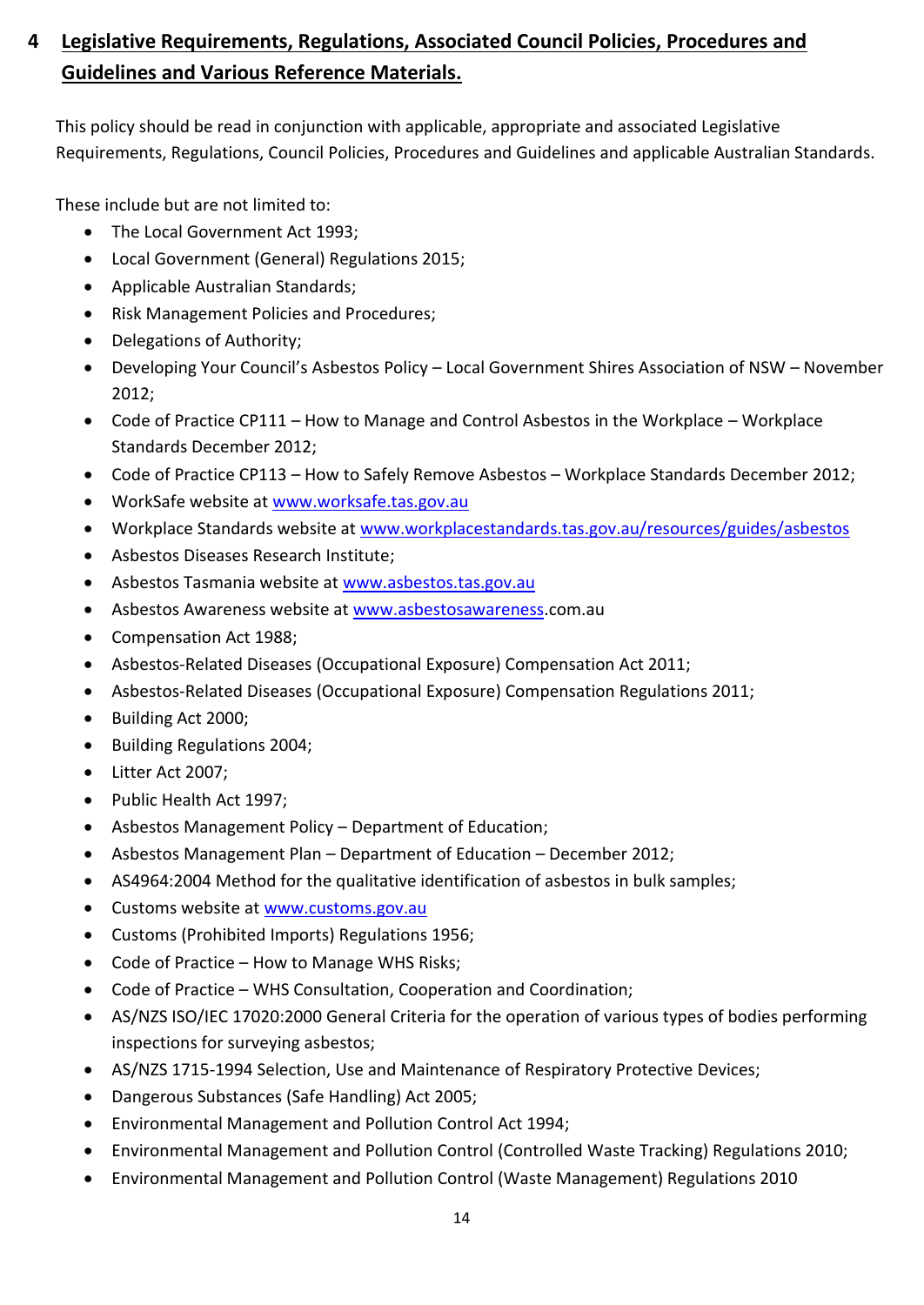### **5 Glossary of Terms.**

### **This Policy.**

2013-19 Asbestos Policy

### **Council.**

Central Highlands Council

### **Council Officer.**

Council Officer shall mean any Council employee requested to carry out the particular function discussed regardless as to whether they have been formally delegated to do so or not.

### **Senior Council Officer.**

Senior Council Officer shall mean the General Manager, Manager Finance and Administration, Works and Services Manager, Manager Development and Environmental Services and their delegates.

### **Airborne Asbestos.**

Any fibres of asbestos small enough to be made airborne. For the purposes of monitoring airborne asbestos fibres, only respirable fibres are counted.

### **Asbestos.**

The asbestiform varieties of mineral silicates belonging to the serpentile or amphibole groups of rockforming minerals, including actinolite asbestos, grunerite (or amosite) asbestos (brown), anthophyllite asbestos, chrysotile asbestos (white), crocidolite asbestos (blue) and tremolite asbestos.

### **Asbestos Containing Material (ACM).**

Any material or thing that, as part of its design, contains asbestos.

### **Asbestos Contaminated Dust or Debris (ACD).**

Dust or debris that has settled within a workplace and is (or assumed to be) contaminated with asbestos.

### **Asbestos Related Work.**

Work involving asbestos (other than asbestos removal work to which Part 8.7 of the WHS Regulations applies) that is permitted under the exceptions set out in Regulation 419(3), (4) and (5).

### **Asbestos Removalist.**

A person conducting a business or undertaking who carries out asbestos removal work.

### **Asbestos Removal Work.**

**Refers to:**

- Work involving the removal of asbestos or ACM;
- Class A asbestos removal work or Class B asbestos removal work as outlined in Part 8.10 of the WHS Regulations.

### **Competent Person.**

A person who has acquired, through training, qualification or experience, the knowledge and skills to carry out the task.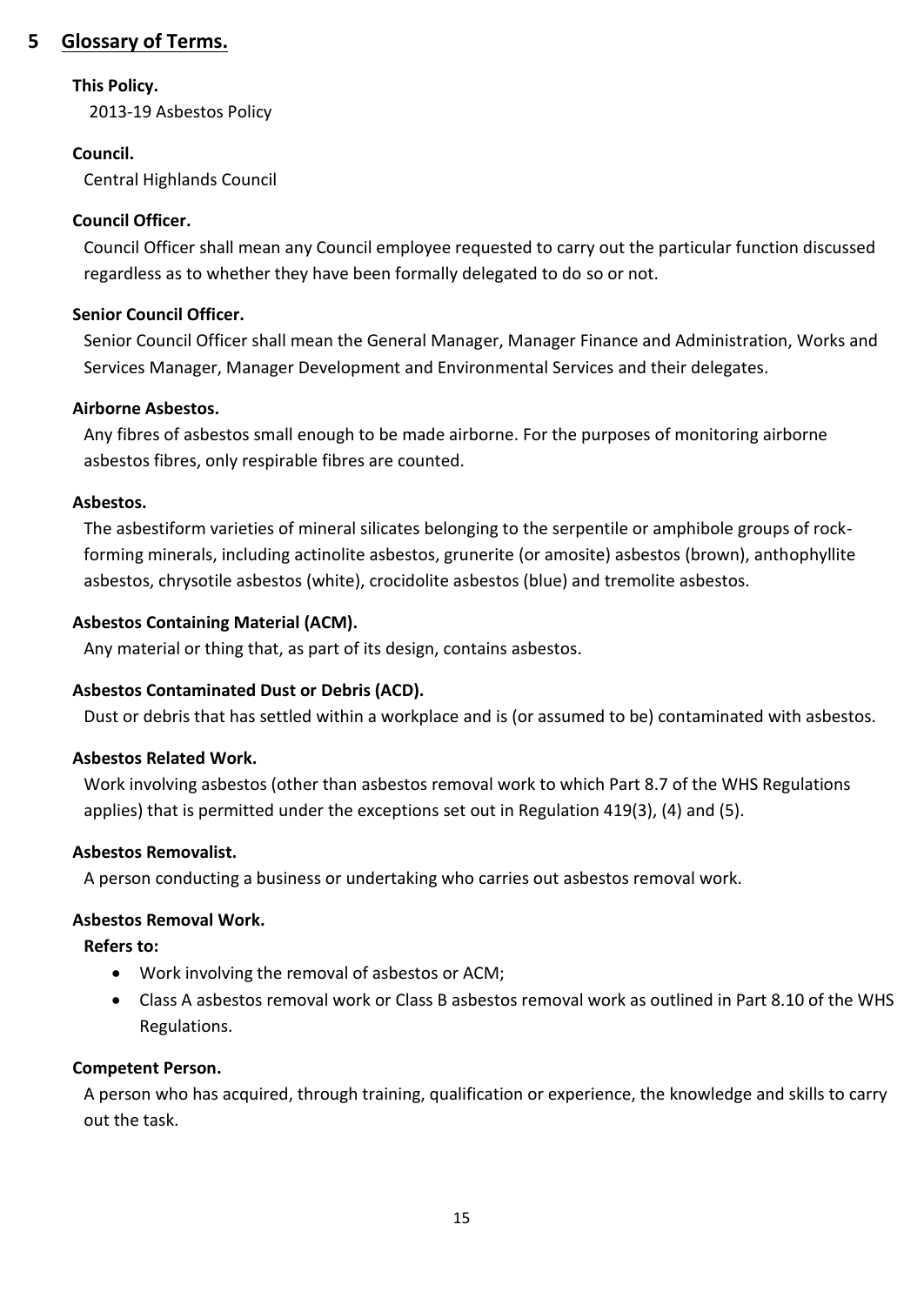### **Exposure Standard.**

Exposure standard for asbestos is a respirable fibre level of 0.1 fibres/ml of air measured in a person's breathing zone and expressed as a time weighted average fibre concentration calculated over an eight hour working day and measured over a minimum of four hours in accordance with:

- The Membrane Filter Method;
- A method determined by the relevant regulator.

### **Friable Asbestos.**

Material that is in a powder form or that can be crumbled, pulverised or reduced to a powder by hand when dry, and contains asbestos.

### **GHS.**

Globally Harmonised System of Classification and Labelling of Chemicals.

#### **In-situ Asbestos.**

Asbestos or ACM fixed or installed in a structure, equipment or plant but does not include naturally occurring asbestos.

### **NATA – Accredited Laboratory.**

A testing laboratory accredited by the National Association of Testing Authorities (NATA) Australia, or recognised by NATA either solely or with someone else.

### **Naturally Occurring Asbestos (NOA).**

The natural geological occurrence of asbestos minerals found in association with geological deposits including rock, sediment or soil.

#### **Non-Friable Asbestos.**

Material containing asbestos that is not friable asbestos, including material containing asbestos fibres reinforced with a bonding compound.

#### **Respirable Asbestos.**

An asbestos fibre that:

- Is less than 3 microns wide;
- Is more than 5 microns long;
- Has a length to width ratio of more than 3:1.

#### **PCBU**

Person conducting a business or undertaking.

#### **HSR.**

Health and Safety Representative.

#### **AMP.**

Asset Management Plan.

#### **Amosite.**

Brown asbestos fibre.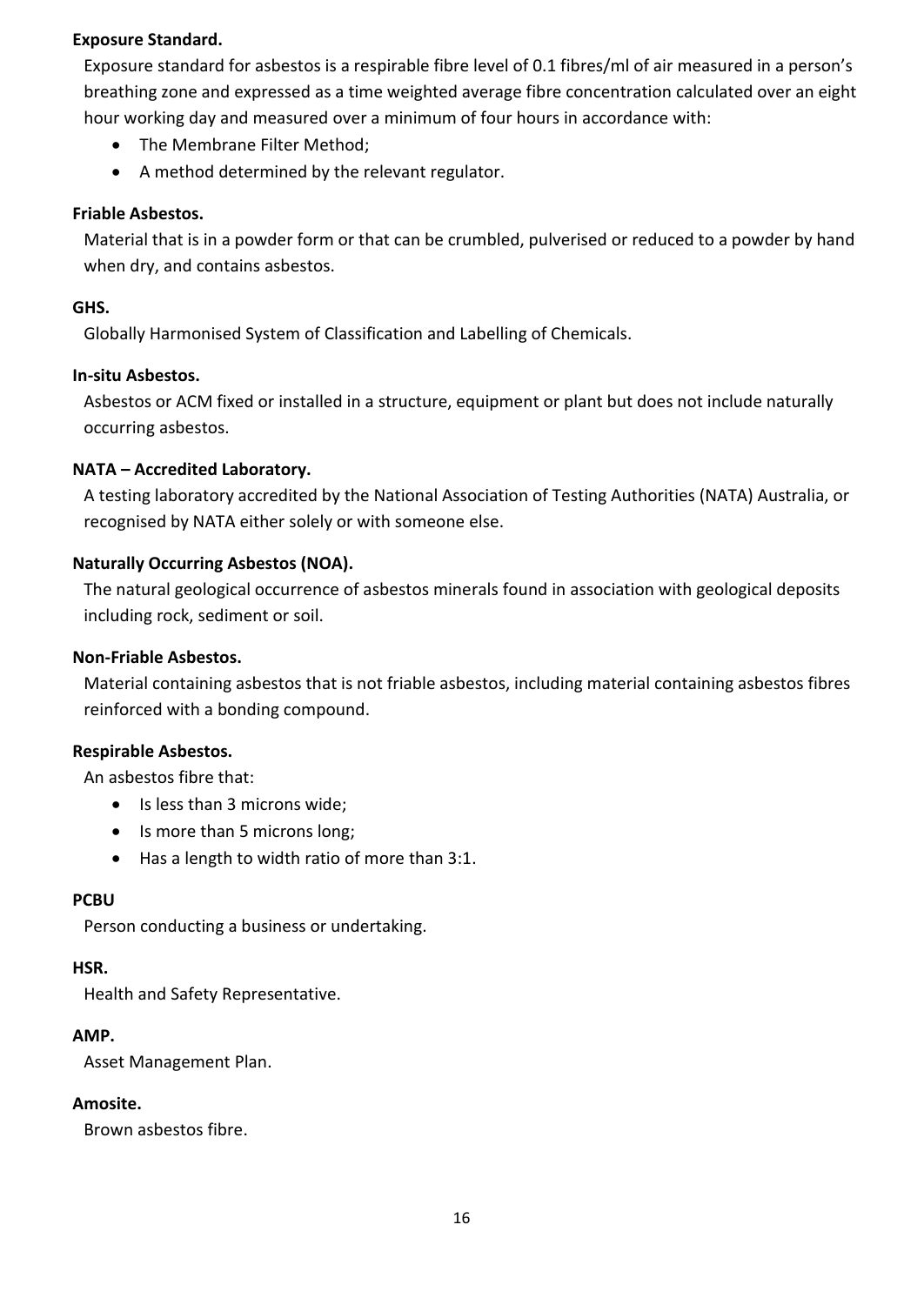### **Bonded.**

Material where the asbestos fibres are bound by cement, vinyl, resin or other similar material matrix.

### **Chrysotile.**

White asbestos fibre. Generally the most commonly used asbestos type.

### **Crocidolite.**

Blue asbestos fibre.

### **Environmental Consultant.**

A qualified and/or experienced health and safety consultant engaged to provide advice on asbestos and to recommend management of asbestos-containing materials.

### **Good Condition.**

Showing no, or very minor, signs of damage and/or deterioration of material.

### **Fair Condition.**

Showing small amounts of damage and/or deterioration of material.

### **Fibrous Cement.**

Bonded building material typically containing asbestos fibres. Trade names include Super Six, Hardiflex, Hardiplank and Villaboard.

### **Hazardous Materials.**

Building materials that include asbestos, polychlorinated biphenols (PCB's), synthetic mineral fibres (SMF's) and lead based paints.

### **High Risk.**

Asbestos materials that pose a high health risk to personnel or the public in the area of the material – there is a high potential for the material to release asbestos fibres, if disturbed.

#### **JSA.**

Job Safety Analysis – is a method that can be used to identify, analyse and record the steps involved in performing a specific job, the existing or potential safety and health hazards associated with each step and the recommended action(s)/procedure(s) that will eliminate or reduce these hazards and the risk of a workplace injury or illness.

#### **Low Risk.**

Asbestos materials that pose a low health risk to personnel, employees and the general public providing they remain undisturbed.

### **Medium Risk.**

Asbestos materials that pose a moderate risk to people in the area – there is a medium potential for the material to release asbestos fibres, if disturbed.

#### **Permit to Work.**

Form to be completed by Contractor acknowledging presence of asbestos materials in work area identified in register prior to commencing work. Contractor to indicate control measures to be used.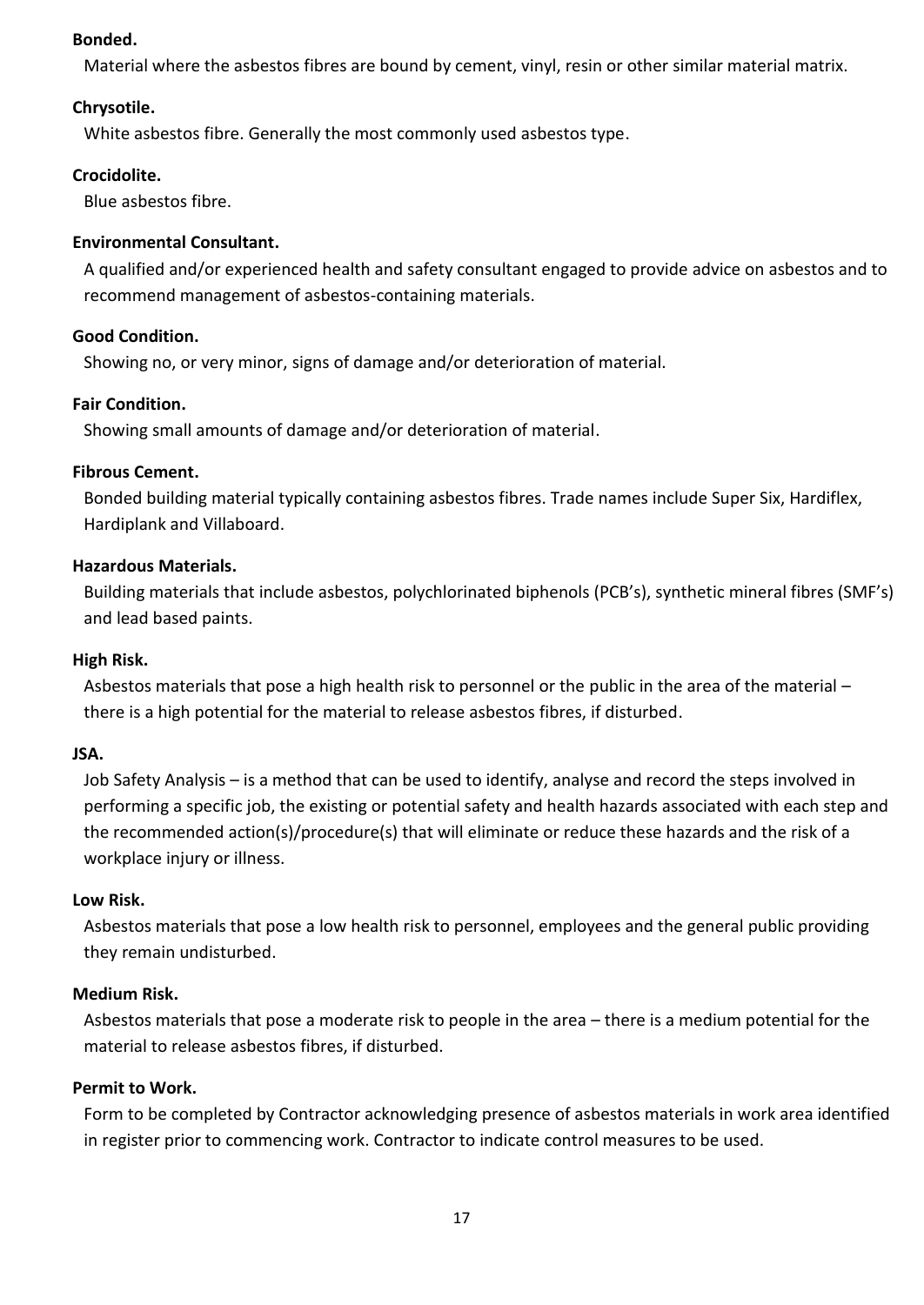### **Poor Condition.**

Showing a large amount of damage or deterioration or that material is unserviceable for its intended use.

### **Site Manager.**

A site manager is responsible for the care and maintenance of buildings and property. They also may be in charge of cleaning, grounds keeping and security. Site Managers must ensure the grounds and buildings are secure and safe for visitors and residents.

### **Safe Work Method Statement (SWMS).**

A Safe Work Method Statement (SWMS) is a document that lists the types of high risk construction work being done, states the health and safety hazards and risks arising from that work, describes how the risks will be controlled and describes how the risk control measures will be put in place.

### **Visitor's Register.**

Each visitor to a Council site is to sign a Visitors Register upon arrival and departure. This register also serves as an acknowledgement that the visitor has sighted Council's Asbestos Policy and Asbestos Register for the site. A copy of a Visitors Register is attached as Appendix A.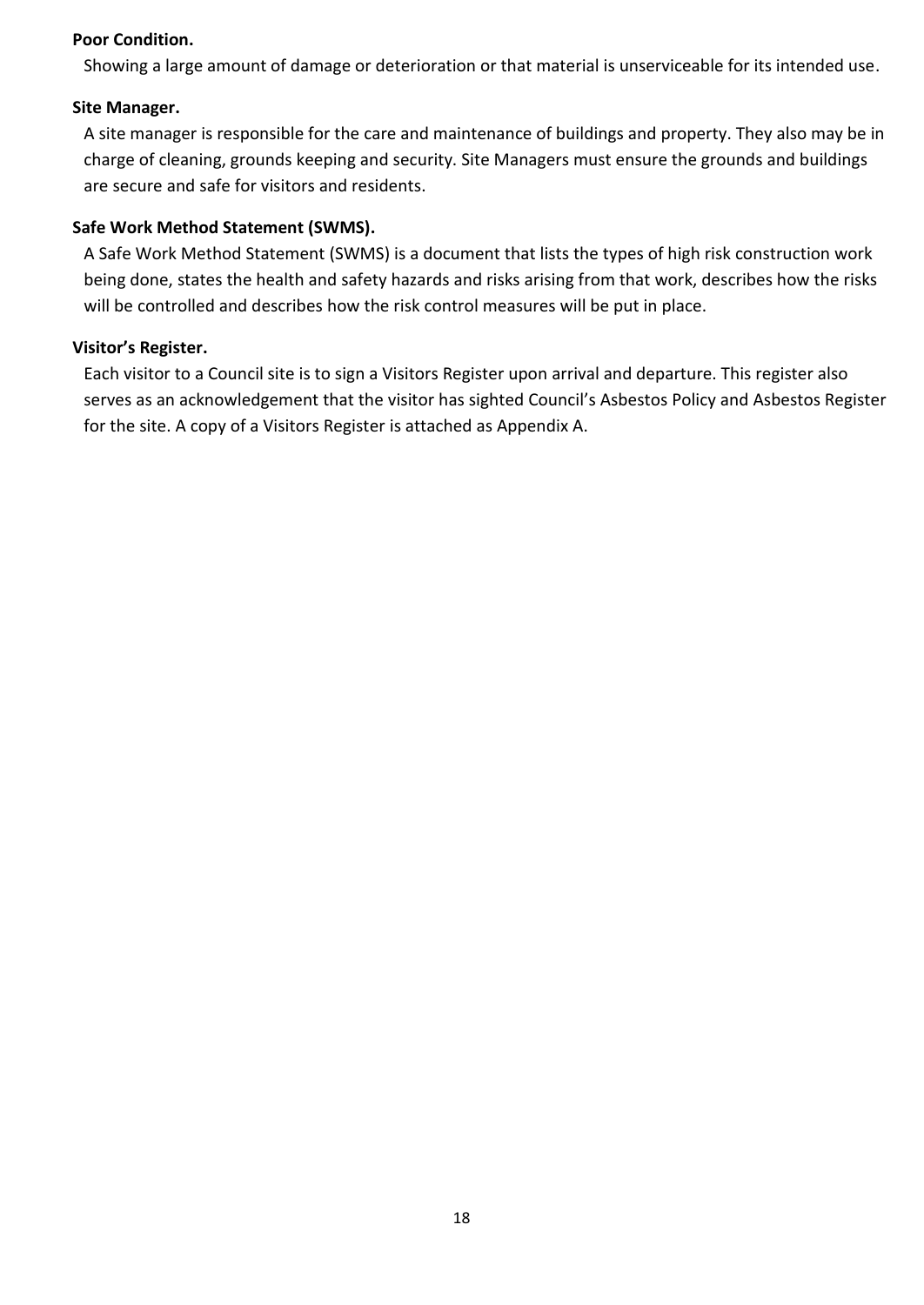### **6 General Provisions of this Policy.**

### **6.1 What are the Prohibitions on Asbestos in the Workplace?**

*Regulation 419* – A person conduction a business or undertaking (PCBU) must not carry out or direct or allow a worker to carry out work involving asbestos if that work involves manufacturing, supplying, transporting, storing, removing, using, installing, handling, treating, disposing of or disturbing asbestos or ACM, except in prescribed circumstances.

*Note:* The prohibition on the supply of asbestos also prohibits the sale of asbestos or ACM.

### **6.1.1 General Considerations.**

Work involving asbestos-contaminated soil is not prohibited as long as a competent person has determined the soil does not contain any visible ACM or friable asbestos. If friable asbestos is visible, it should not contain more than trace levels of asbestos determined in accordance with AS4964:2004 Method for the qualitative identification of asbestos in bulk samples.

The management of naturally occurring asbestos (NOA) that stays in its natural state is not prohibited if managed in accordance with an asbestos management plan.

Although the ultimate goal of this prohibition is for all workplaces to be free of asbestos, it is only when these materials are being replaced or where they present a health risk that non-asbestos alternatives must be used. Caution needs to be taken when working with buildings constructed prior to 1990 or newer buildings that may have used recycled materials and may have reinstated old plant containing ACM gaskets and/or linings.

If asbestos or ACM is identified in a workplace and demolition or refurbishment work is going to be carried out, the asbestos or ACM must be removed if it is likely to be disturbed before the work starts. If other maintenance or service work is to be carried out at the workplace, removal of asbestos should be considered as a control measure.

Where removal is not reasonably practicable, other control measures must be implemented to minimise exposure, including encapsulation or sealing.

In addition to the prohibition, there is also a restriction on who can remove asbestos. Asbestos removalists and their workers must be competent to carry out asbestos removal work and, except in limited circumstances, must be licences. Further details on who can remove asbestos can be found in the WHS Regulations and the Code of Practice: How to Safely Remove Asbestos.

### **6.1.2 Prohibitions on the Import of Plant and Other Materials that Contain Asbestos.**

The importation of asbestos or materials containing asbestos into Australia is generally prohibited under the Customs (Prohibited Imports) Regulations 1956 (Customs PI Regulations).

If plant or other materials are imported from countries where asbestos in yet prohibited, a quality assurance system should be put in place to ensure they do not contain asbestos prior to supplying or using it in the workplace.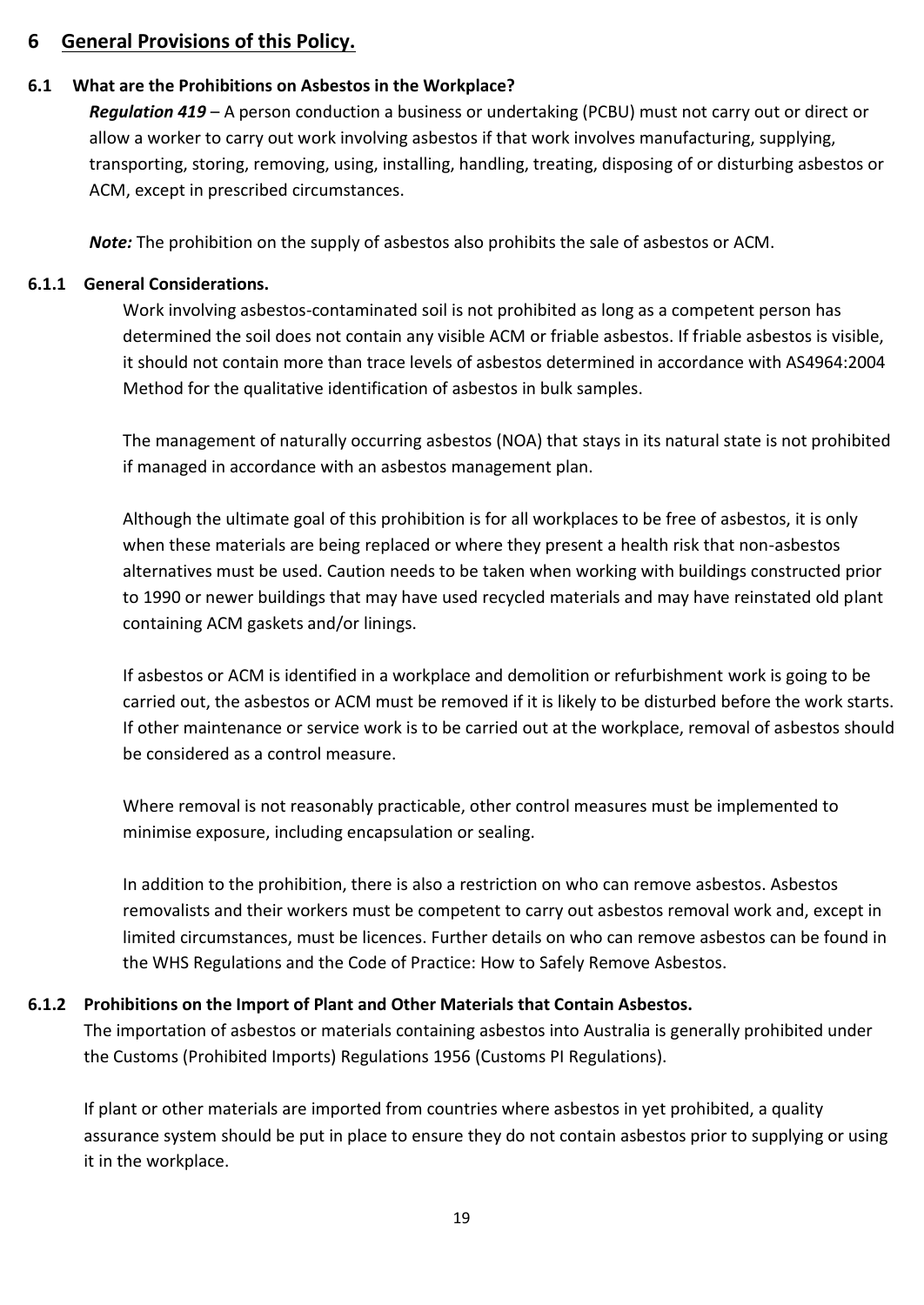Further information on importing asbestos or any other customs matter is available on the Customs website, [http://www.customs.gov.au.](http://www.customs.gov.au/)

### **6.2 Who has Duties to Manage and Control Asbestos or ACM?**

The WHS Act requires all persons who conduct a business or undertaking to ensure, so far as is reasonable practicable, that all workers and other persons are not put at risk from work carried out as part of the business or undertaking. The WHS Regulations include specific obligations to manage and control asbestos and ACM at the workplace. These are summarised below:

### **6.2.1 Control Risk of Exposure.**

A PCBU must ensure, so far as is reasonably practicable, that exposure of a person at the workplace to airborne asbestos is eliminated, except in an area that is enclosed to prevent the release of respirable asbestos fibres and negative pressure is used. If this is not reasonably practicable, the exposure must be minimised so far as is reasonably practicable.

A PCBU must also ensure that the exposure standard for asbestos is not exceeded at the workplace.

### **6.2.2 Health Monitoring.**

A PCBU must ensure health monitoring is provided to a worker who is carrying out licensed removal work, other ongoing asbestos removal work or asbestos-related work and there is risk of exposure when carrying out that work.

A PCBU must also ensure the health monitoring is carried out under the supervision of a registered medical practitioner and information as specified in the WHS Regulations is provided to that medical practitioner.

A PCBU must pay all expenses for health monitoring, obtain reports and keep records of all health monitoring.

#### **6.2.3 Training and use of Equipment.**

A PCBU must ensure that information, training and instruction provided to a worker is suitable and adequate and that it is provided in a way that is readily understandable by any person to whom it is provided.

A PCBU must ensure that if a worker is either carrying out asbestos-related work or may be involved in asbestos removal work, they are trained in the identification and safe handling of asbestos and ACM and the suitable control measures.

For workers who carry out work where NOA is likely to be found, training must be provided on hazards and risks associated with NOA.

#### **6.2.4 Controlling the use of Equipment.**

A PCBU must not use, or direct or allow a worker to use, certain equipment on asbestos and ACM.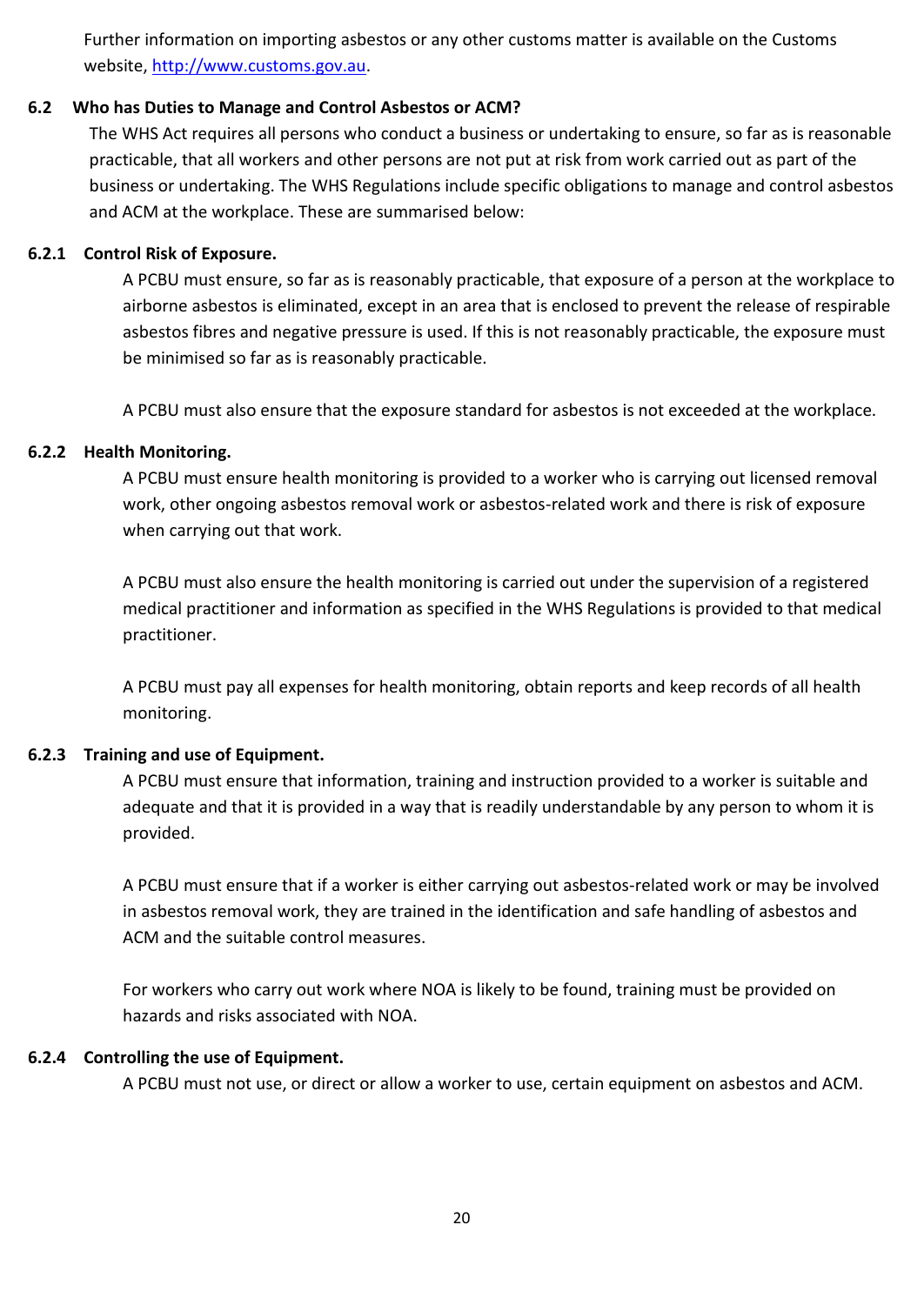### **6.2.5 Asbestos-Related Work.**

A PCBU must, if there is uncertainty as to whether work is asbestos-related work, assume asbestos is present or arrange for an analysis of a sample to be undertaken to determine if asbestos or ACM is present.

A PCBU must also:

- Give information as specified in Regulation 480 of the WHS Regulations to a person who is likely to be engaged to carry out asbestos-related work.
- Ensure the asbestos-related work area is separated from other work areas at the workplace, signs are used to indicate where the asbestos-related is being carried out and barricades are used to delineate the asbestos-related work area.
- Ensure a competent person carries out air monitoring of the work area if there is uncertainty as to whether the exposure standard is likely to be exceeded.
- Ensure that decontamination facilities (including containers and labels labelled in accordance with the GHS) are available when asbestos-related work is being carried out.
- Ensure that asbestos waste is contained and labelled in accordance with the GHS before it is removed and is disposed of as soon as practicable.
- Ensure that where PPE is used and contaminated with asbestos, such PPE is sealed, decontaminated, labelled and disposed of in accordance with the WHS Regulations. If this is not reasonably practicable, the PPE must be laundered in accordance with the WHS Regulations.
- PPE that is not clothing and cannot be disposed of must be decontaminated and kept in a sealed container until it is reused for the purposes of asbestos-related work.

### **6.2.6 Identifying or Assuming Asbestos or ACM.**

A PCBU with management or control of a workplace must ensure , so far as is reasonably practicable, that all asbestos or ACM at the workplace is identified by a competent person or assume its presence.

### **6.2.7 Indicating Presence and Location.**

A PCBU with management or control of a workplace must also ensure the presence and location of asbestos or ACM identified (or assumed to be identified) at the workplace is clearly indicated (by a label if reasonably practicable).

### **6.2.8 Asbestos Register.**

A PCBU with management or control of a workplace must also ensure an asbestos register is prepared, maintained, reviewed and kept at the workplace. It must be readily available to workers, their HSR's and other persons.

Contractors or Visitors working in or visiting areas where asbestos has been identified or assumed to be identified are to sign a visitor's book acknowledging that they have sighted the asbestos register and the asbestos policy.

A copy of a visitor's register is included as Appendix A.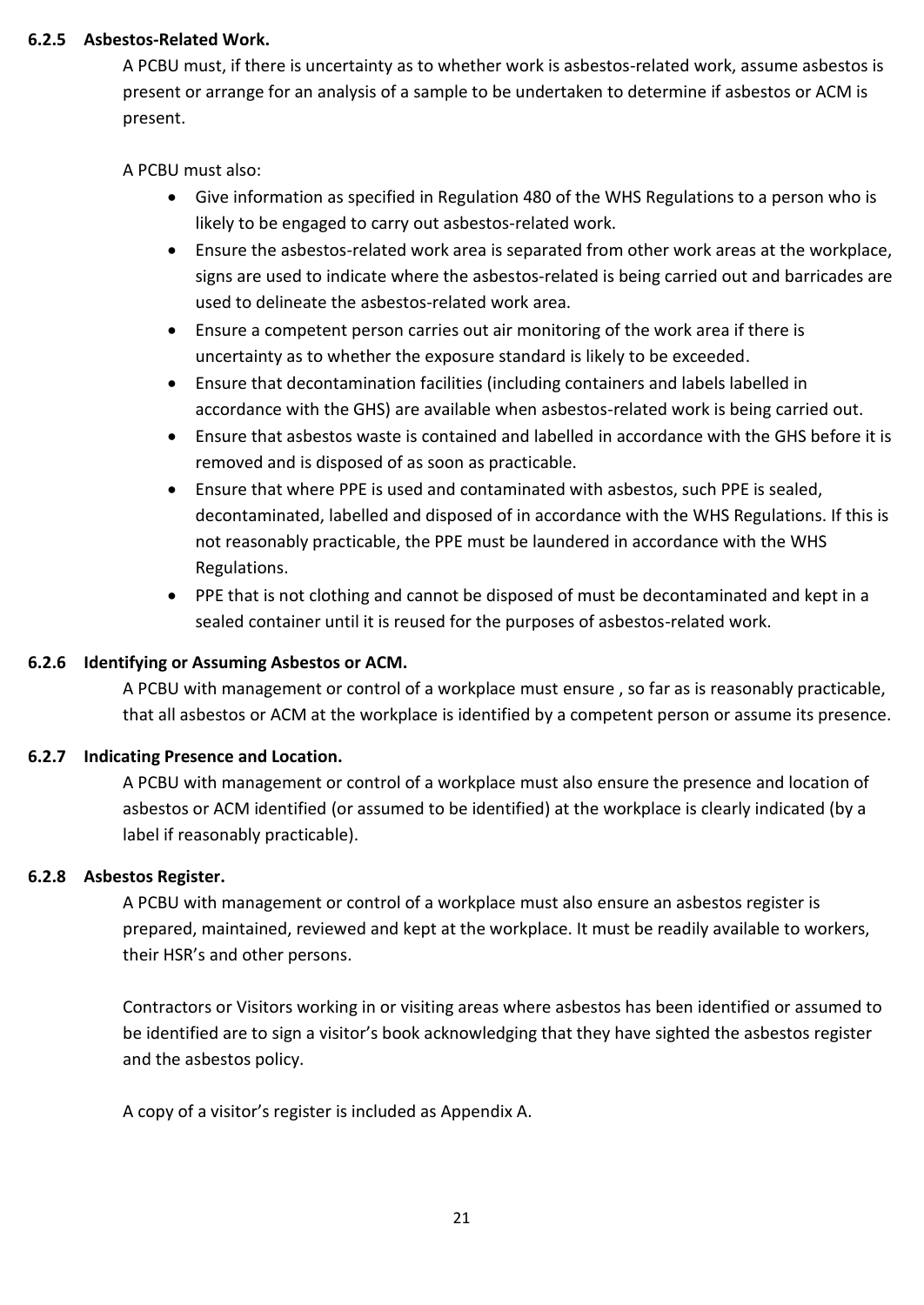Staff should also sign the asbestos register at least annually, or whenever the register is altered, to acknowledge that they have been made aware of the location of identified or assumed identified locations of asbestos within the workplace or at Council properties.

A copy of the Asbestos Register should be readily available and accessible at the worksite or office for ease of inspection by Contractors or Visitors.

They must also ensure that when management or control of the workplace is relinquished, a copy of the asbestos register is given to the person assuming management or control.

### **6.2.9 Asbestos Management Plan.**

A PCBU with management or control of a workplace must, where asbestos has been identified at the workplace, ensure an asbestos management plan is prepared, maintained and reviewed. It must be accessible to workers, their HSR's and other persons.

### **6.2.10 Naturally Occurring Asbestos (NOA).**

A PCBU with management or control of a workplace must also manage the risks associated with NOA at the workplace and where identified at the workplace or likely to be present, ensure that a written asbestos management plan is prepared, maintained and reviewed.

### **6.2.11 Management or Control of a Workplace Demolition and Refurbishment Work.**

A PCBU with management or control of a workplace:

- Prior to demolition or refurbishment work starting, must review the asbestos register and ensure all asbestos that is likely to be disturbed is identified and removed so far as is reasonably practicable.
- Must provide a copy of the asbestos register to the person carrying out the demolition or refurbishment work before the work commences.
- Must, if an emergency occurs and a structure or plant is to be demolished, ensure that before the demolition occurs there is a procedure to reduce the risk of exposure to asbestos below the exposure standard and notify the regulator about the emergency.

### **6.2.12 Carrying Out Demolition and Refurbishment Work.**

A PCBU carrying out demolition or refurbishment work, must, prior to the demolition or refurbishment work being carried out:

- Obtain a copy of the asbestos register for the workplace from the person with management or control before the work commences.
- If an asbestos register is not available, ensure the structure or plant to be demolished or refurbished has been inspected by a competent person to determine if any asbestos or ACM is fixed to or installed (or assumed its presence).
- Where asbestos is determined to be fixed to or installed, tell the occupier, owner (if at a domestic premises) or the person with management or control in any other case.
- Ensure asbestos at domestic premises that is likely to be disturbed by the demolition or refurbishment is identified and if reasonably practicably, removed before the work starts.
- If an emergency occurs at domestic premises where asbestos is identified (or assumed) and it must be demolished, ensure there is a procedure to reduce the risk of the exposure to asbestos to below the exposure standard and notify the regulator about the emergency.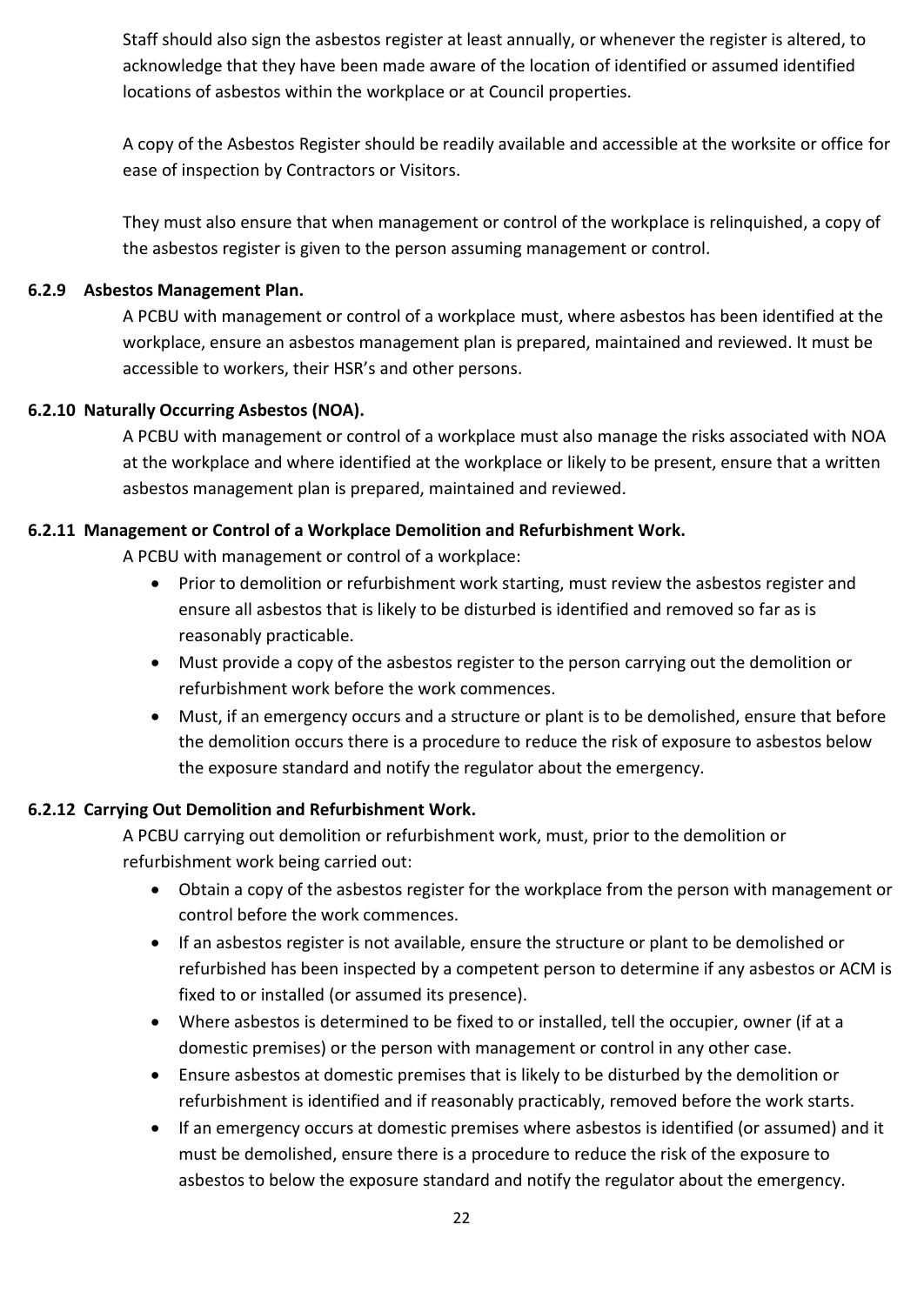### **6.3 What is involved in Managing Risks?**

Regulation 420 – A PCBU must ensure, so far as is reasonably practicable, exposure of a person at the workplace to airborne asbestos is eliminated. If this is not reasonably practicable, the exposure must be minimised so far as is reasonably practicable.

The exposure standard for asbestos must not be exceeded at the workplace.

### **6.3.1 Risk Management Generally**

Managing the risks associated with asbestos involves:

- Identifying asbestos and ACM at the workplace and recording this in the asbestos register.
- Assessing the risk of exposure to airborne asbestos.
- Eliminating or minimising the risks by implementing control measures.
- Reviewing control measures to ensure they are effective.

When choosing the most appropriate control measure, the following hierarchy of controls must be considered:

- Eliminating the risk (for e.g. removing the asbestos).
- Substituting the risk, isolating the risk or applying engineering controls (for e.g. enclosing, encapsulation, sealing or using certain tools).
- Using administrative controls (for example, safe work practices).
- Using PPE.

A combination of these controls may be required in order to adequately manage and control asbestos or ACM.

General guidance on the risk management process is available in the Code of Practice: How to manage Work Health and Safety Risks.

### **6.3.2 Consulting Workers**

Section 47 of the WHS Act requires a PCBU to consult, so far as is reasonably practicable, with workers who carry out work who are (or are likely to be) directly affected by a WHS matter.

Section 48 requires that if the workers are represented by an HSR, the consultation must involve that representative.

### **6.3.3 Consulting, Cooperating and Coordinating Activities with Other Duty Holders.**

Section 46 of the WHS Act requires that PCBU's consult, cooperate and coordinate activities with all other persons who have a WHS duty in relation to the same matter, so far as is reasonably practicable.

Further guidance on consultation is available in the Code of Practice: Work Health and Safety Consultation, Cooperation and Coordination.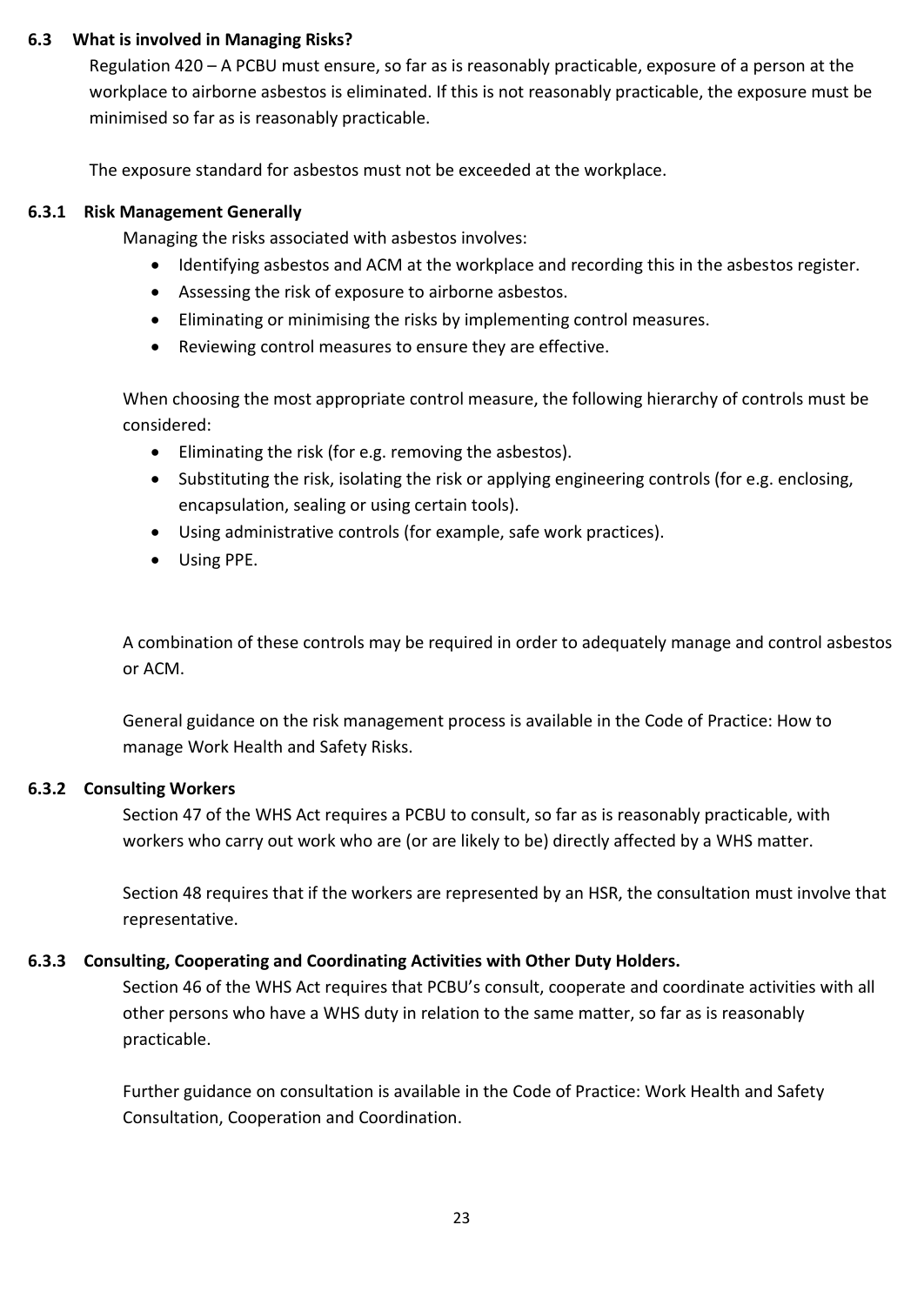### **6.4 Identifying if Asbestos or ACM is at the Workplace.**

Regulation 422 states that a person with management or control of a workplace must ensure asbestos or ACM at the workplace is identified by a competent person.

If the person with management or control of the workplace assumes that asbestos or ACM is present, or if they have reasonable grounds to believe that asbestos is not present, a competent person does not need to be engaged to make this decision.

### **6.4.1 Who can be a Competent Person?**

The WHS Regulations define a competent person to be someone who has acquired knowledge and skills to carry out the task through training, a qualification or experience. This may mean that the competent person who can identify asbestos is:

- Trained to handle and take asbestos samples, have the knowledge and experience to identify suspected asbestos and be able to determine risk and controls measures.
- Familiar with building and construction practices to determine where asbestos is likely to be present.
- Able to determine that material may be friable or non-friable asbestos and evaluate its condition.

There may be a person within the business that is competent to identify asbestos. If there is not, an external competent person should be engaged. Persons who may be considered to be competent in the identification of asbestos include:

- Occupational hygienists who have experience with asbestos.
- Licensed asbestos assessors.
- Asbestos removal supervisors.
- Individuals who have a statement of attainment in the unit competency for asbestos assessors.
- A person working for an organisation accredited by NATA under AS/NZS ISO/IEC 17020:2000 General criteria for the operation of various types of bodies performing inspection for surveying asbestos.

### **6.4.2 Factors to Consider When identifying Asbestos.**

The person who is carrying out the task of identifying asbestos should have all relevant information so they can correctly identify where asbestos is located in the workplace. For example, obtaining information on the products used in making the building, structure or plant, including building plans, design specifications and correspondence with builders and plant manufacturers. Consulting Workers in the workplace may also be able to assist the person with this task.

### **6.5 Assuming Asbestos or ACM is Present.**

Regulation 422 provides that a person with management or control of a workplace must:

- Assume the material is asbestos or ACM if it cannot be identified but a competent person reasonably believes it is asbestos or ACM, and
- Assume asbestos is present if part of the workforce is inaccessible and it is likely to contain asbestos or ACM.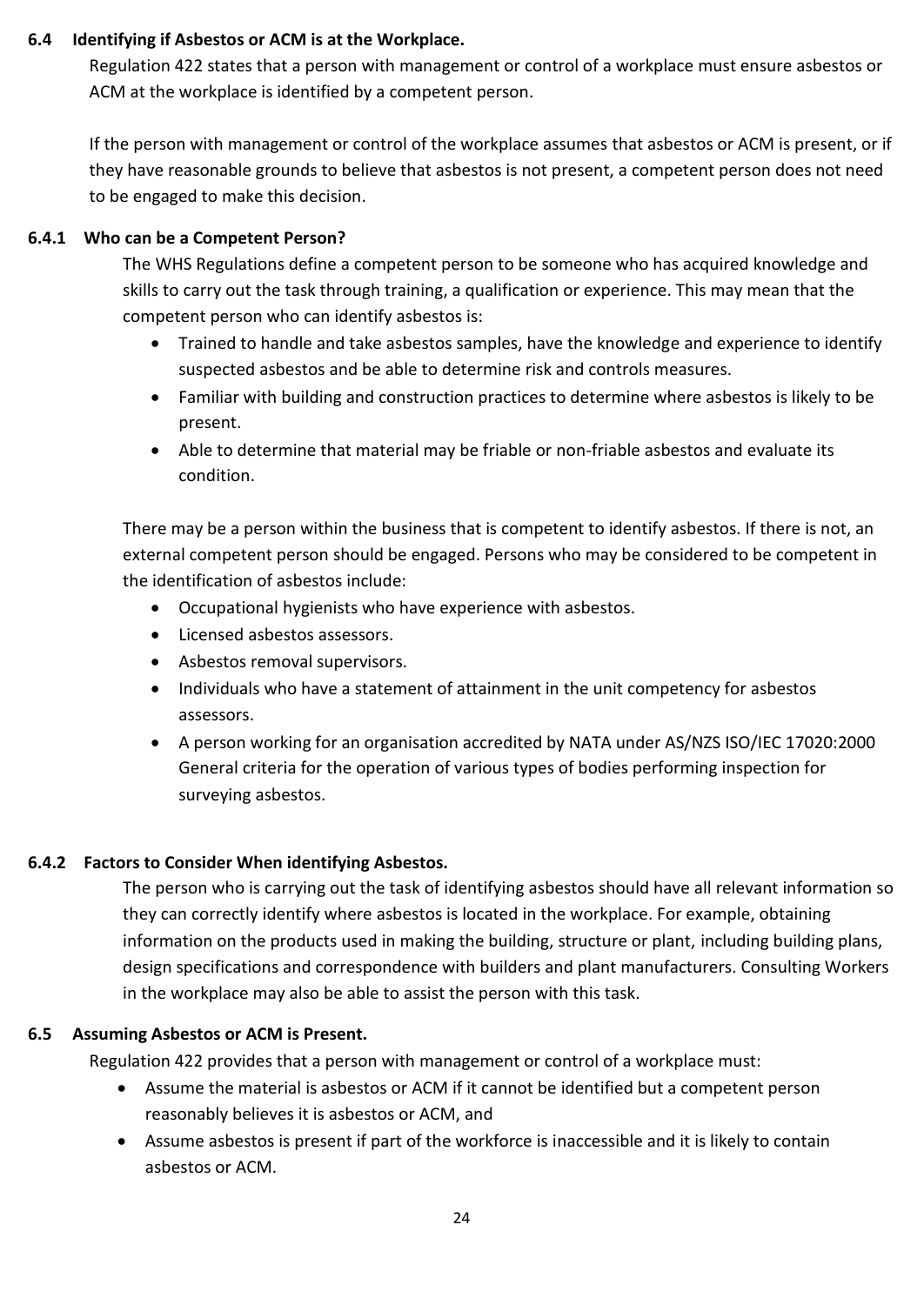It is not necessary to engage a competent person to identify asbestos if the person with management or control of the workplace assumes that asbestos is present or if that person has reasonable grounds to believe that asbestos is not present.

### **6.6 Arranging a Sample to Identify Asbestos.**

Regulation 423 provides that a person with management or control of a workplace may identify asbestos or ACM by arranging for a sample of material at the workplace to be analysed for the presence of asbestos or ACM.

A sample must only be analysed by:

- A NATA-accredited laboratory accredited for the relevant test method.
- A laboratory approved by the Regulator.
- A laboratory operated by the Regulator.

### **6.7 Indicating the Presence of Asbestos in the Workplace.**

Regulation 424 provides that a person with management or control of a workplace must ensure the presence and location of asbestos or ACM identified at the workplace is clearly indicated. If reasonably practicable, the asbestos or ACM must be indicated by a label.

#### **6.7.1 Labels.**

If labels can be used, a competent person should determine the number and positions of the labels required. The location of labels should be consistent with the location listed in the asbestos register.

If a risk assessment suggests asbestos may be disturbed or people are likely to be exposed and it is not reasonably practicable to label asbestos directly, a prominent warning sign must be posted in its immediate vicinity. For example, if floor tiles have been identified as containing asbestos, an appropriate warning sign may be displayed on an adjacent wall.

#### **6.7.2 Warning Signs.**

All warning signs should comply with AS 1319 Safety Signs for the Occupational Environment.

Any areas of a workplace that contain asbestos, including plant, equipment and components, should be signposted with warning signs to ensure the asbestos is not unknowingly disturbed without the correct precautions being taken. These signs should be waterproof, constructed of light-weight material and adequately secured. Signs should be placed at all the main entrances to the work areas where asbestos is present.

Where direct marking of asbestos is not possible, identifying the presence and location of asbestos to workers such as plumbers, electricians and carpenters before they commence work may be achieved by implementing a permit-to-work system. The presence and location of the asbestos should be entered on site plans and the asbestos register and be accessible to all workers to ensure they are aware of the presence of asbestos.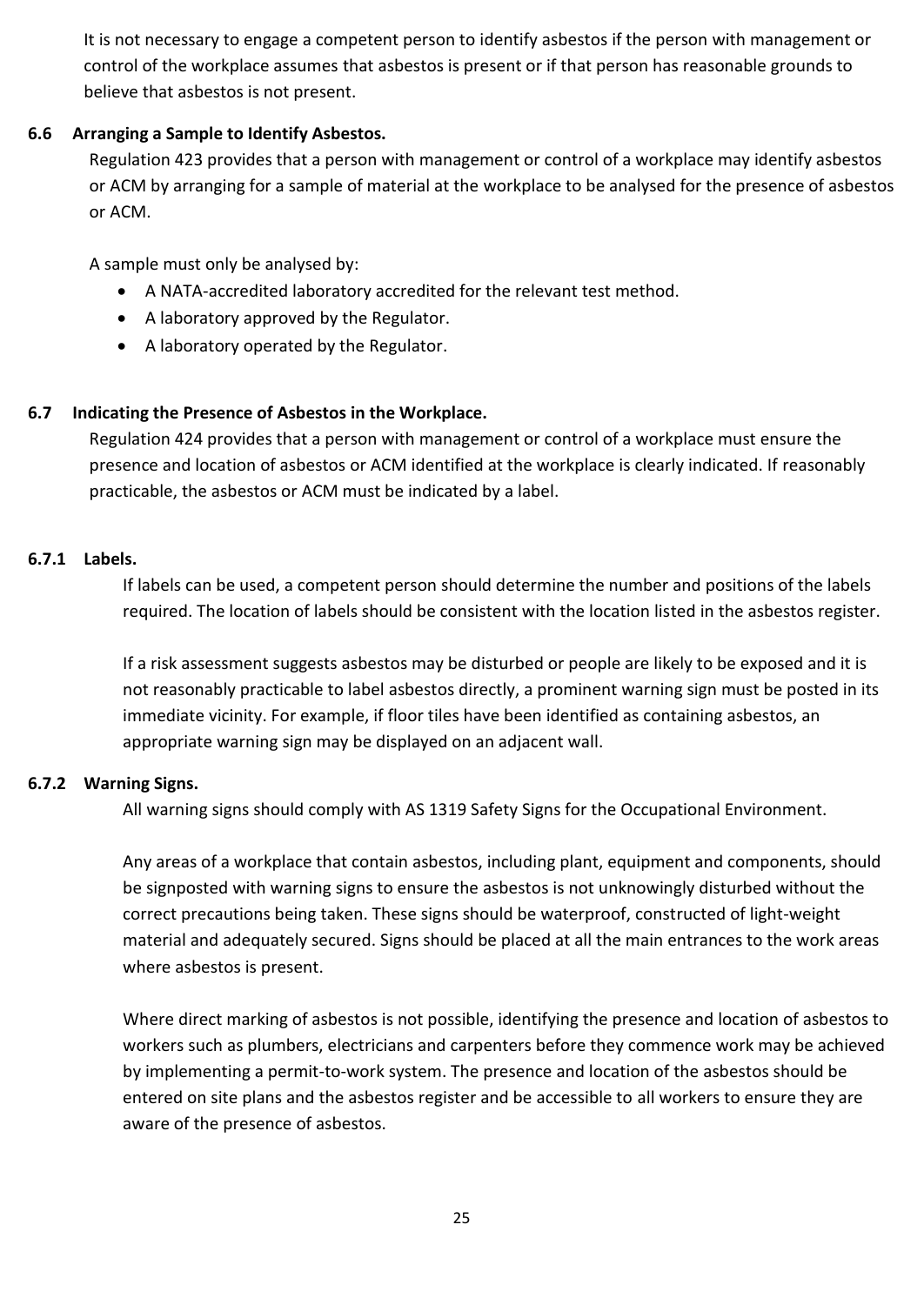### **6.8 Assessing the Risk of Exposure.**

If asbestos or ACM is in good condition and left undisturbed, it is unlikely that airborne asbestos will be released into the air and the risk to health is extremely low. It is usually safer to leave it and review its condition over time. However, if the asbestos or ACM has deteriorated, has been disturbed, or if asbestoscontaminated dust is present, the likelihood that airborne asbestos will be released into the air is increased.

### **6.8.1 Likelihood of Airborne Fibres.**

The following list ranks different types of asbestos according to the likelihood that airborne asbestos can be released into the air if it has deteriorated or been disturbed. The potential risk to health is greater for items higher up the list if people are exposed to airborne asbestos, but any of the materials listed can produce asbestos fibres if they are disturbed.

- ACD (including dust left in place after past asbestos removal).
- Sprayed (limpet) coatings/loose fill.
- Lagging and packings (that are not enclosed).
- Asbestos insulating board.
- Rope and gaskets.
- Millboard and paper.
- Asbestos cement.
- Floor tiles, mastic and roof felt.
- Decorative paints and plasters.

### **6.9 Asbestos Register.**

Regulation 425 provides that a person with management or control of a workplace must ensure an asbestos register is prepared and kept at the workplace. The asbestos register must be maintained to ensure the information in the register is current.

**Note:** An asbestos register is not required to be prepared when:

- The workplace is a building that was constructed after 31 December 2003, and
- No asbestos has been identified at the workplace, and
- No asbestos is likely to be present at the workplace from time to time.

### **6.9.1 What is an Asbestos Register?**

The asbestos register is a document that lists all identified (or assumed) asbestos in a workplace. The asbestos register must:

- Record any asbestos or ACM that has been identified or is likely to be present at the workplace from time to time. This would include:
	- o The date on which the asbestos or ACM was identified.
	- o The location, type and condition of the asbestos; or
- State that no asbestos or ACM is identified at the workplace if the person knows that no asbestos or ACM is identified or is likely to be present from time to time at the workplace.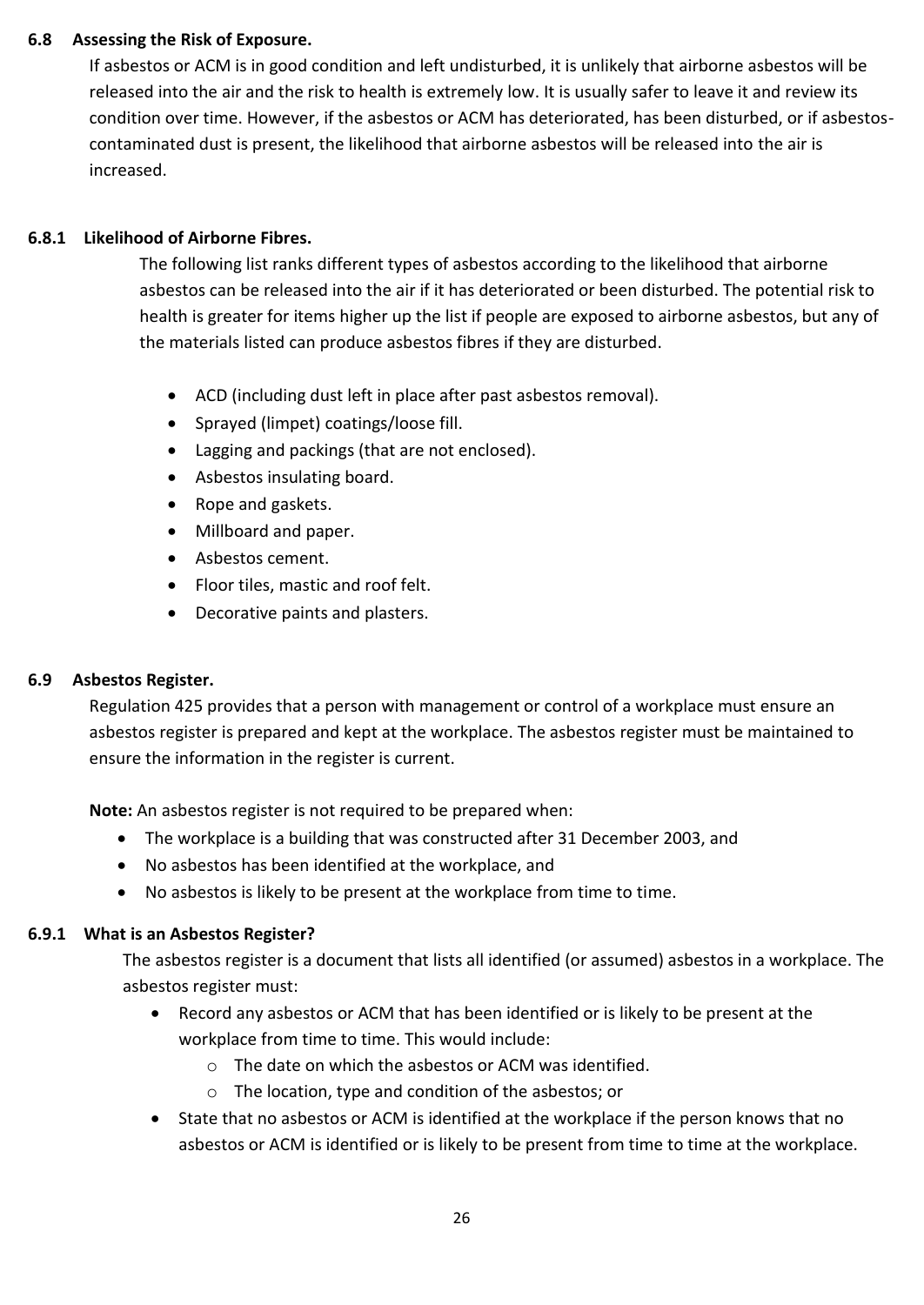A comprehensive asbestos register may also include:

- Details of any asbestos assumed to be in the workplace.
- Results of any analysis that confirms a material at the workplace is or is not asbestos.
- Dates when the identification was carried out.
- Details of inaccessible areas.

It may also be useful to attach photographs or drawings to visually show the location of the asbestos or ACM in the workplace.

### **6.9.2 What if an Asbestos Register Already Exists at the Workplace?**

If an asbestos register already exists at the workplace there is no need to create another one. The existing register can be reviewed and revised.

PCBU's who are carrying out or intend to carry out work at a workplace, should obtain the current asbestos register and identify any asbestos or ACM that they have management or control of (for example, asbestos in items of plant). The person with management or control of the workplace should be advised if any asbestos or ACM is identified and not included in the asbestos register for the workplace.

If workers consider that the work they are about to do will disturb asbestos, they should talk to the person with management and control of the workplace or their HSR.

### **6.9.3 Where Asbestos is Only Temporarily in the Workplace.**

In some cases it may not be necessary to include asbestos or ACM that is only temporarily present in the workplace. For example, if plant contains asbestos is being repaired at the workplace but it is only there for a short period while being repaired, it does not need to be included in the asbestos register. However, if plant is often at the workplace it would be important to include this in the asbestos register. Note that where work involving asbestos is carried out, there are requirements to ensure the safety of the worker.

### **6.9.4 Where there is no Asbestos Register at the Workplace.**

An asbestos register is not required if a workplace has been constructed after 31 December 2003 or if no asbestos has been identified.

If there is no asbestos register at the workplace but asbestos is identified during the course of any work being carried out, the person with management or control of the workplace should be advised who must then identify it (or ensure a competent person identifies it) and prepare a register.

As there will be no asbestos register at a domestic premise, the homeowner or landlord must be advised if asbestos is identified and appropriate action taken.

### **6.10 Reviewing and Revising an Asbestos Register.**

Regulation 426 provides that a person with management or control of a workplace must ensure an asbestos register is reviewed and where necessary revised by a competent person if:

- The asbestos management plan is reviewed.
- Further asbestos or ACM is identified at the workplace.
- Asbestos is removed from or disturbed, sealed or enclosed at the workplace.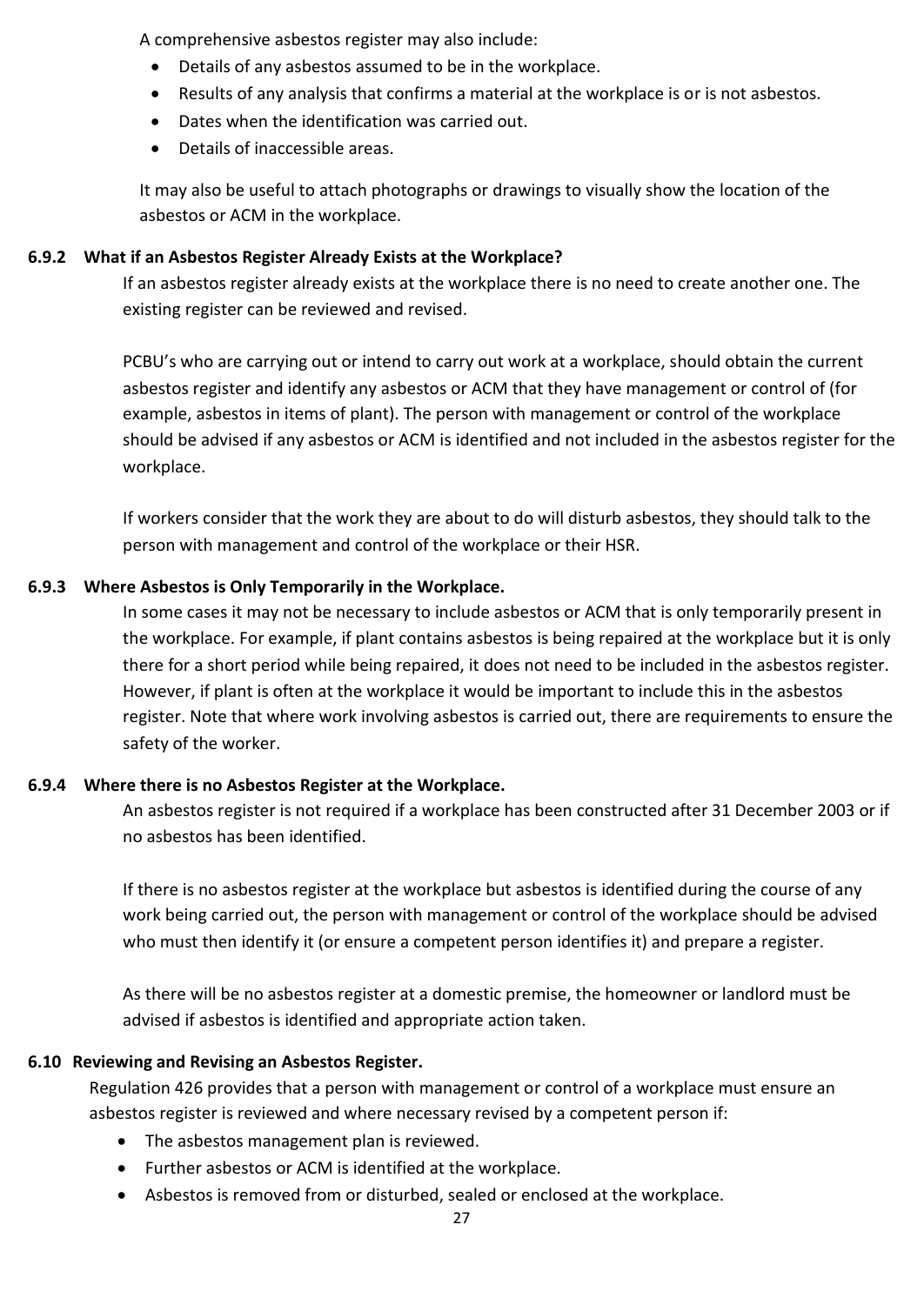The register should be reviewed at least once every five years to ensure it is kept up-to-date.

When reviewing the asbestos register, the person should carry out a visual inspection of the asbestos and ACM listed to determine its condition and revise the asbestos register as appropriate. Previous asbestos registers and records relating to asbestos removal jobs, for instance clearance certificates, can assist in identifying all asbestos and ACM in the workplace.

### **6.11 Accessing an Asbestos Register.**

Regulation 427 provides that a person with management or control of the workplace must ensure the asbestos register is readily accessible to:

- A worker who has carried out, carries out or intends to carry out work at the workplace.
- HSR's who represent workers that carry out or intend to carry out work at the workplace.
- A PCBU who has carried out, carries out or intends to carry out work at the workplace.
- A PCBU who has required, requires or intends to require work to be carried out at the workplace.

### **6.12 Asbestos Management Plan.**

Regulation 429 provides that a person with management or control of a workplace must ensure a written asbestos management plan is prepared for the workplace if asbestos or ACM has been identified or assumed present or is likely to be present from time to time at the workplace.

The asbestos management plan must be maintained to ensure the information is up-to-date.

This requirement does not apply to domestic premises.

### **6.12.1 What is an Asbestos Management Plan?**

An asbestos management plan sets out how asbestos or ACM that is identified at the workplace will be managed, for example what, when and how it is going to be done.

An asbestos management must include:

- The identification of asbestos and ACM, for example a reference or link to the asbestos register for the workplace, and the locations of signs and labels.
- Decisions, and reasons for the decisions, about the management of asbestos at the workplace, for example safe work procedures and control measures.
- Procedures for detailing accidents, incidents or emergencies of asbestos at the workplace.
- Workers carrying out work involving asbestos, for example consultation, information and training responsibilities.

Other information that may be included in the asbestos management plan is:

- An outline of how asbestos risks will be controlled, including consideration of appropriate control measures.
- A timetable for managing risks of exposure, for example priorities and dates for any reviews, circumstances and activities that could affect the timing of action.
- Identification of each person with responsibilities under the asbestos management plan and the person's responsibilities.
- Procedures, including a timetable for reviewing and, if necessary, revising the asbestos management plan and asbestos register.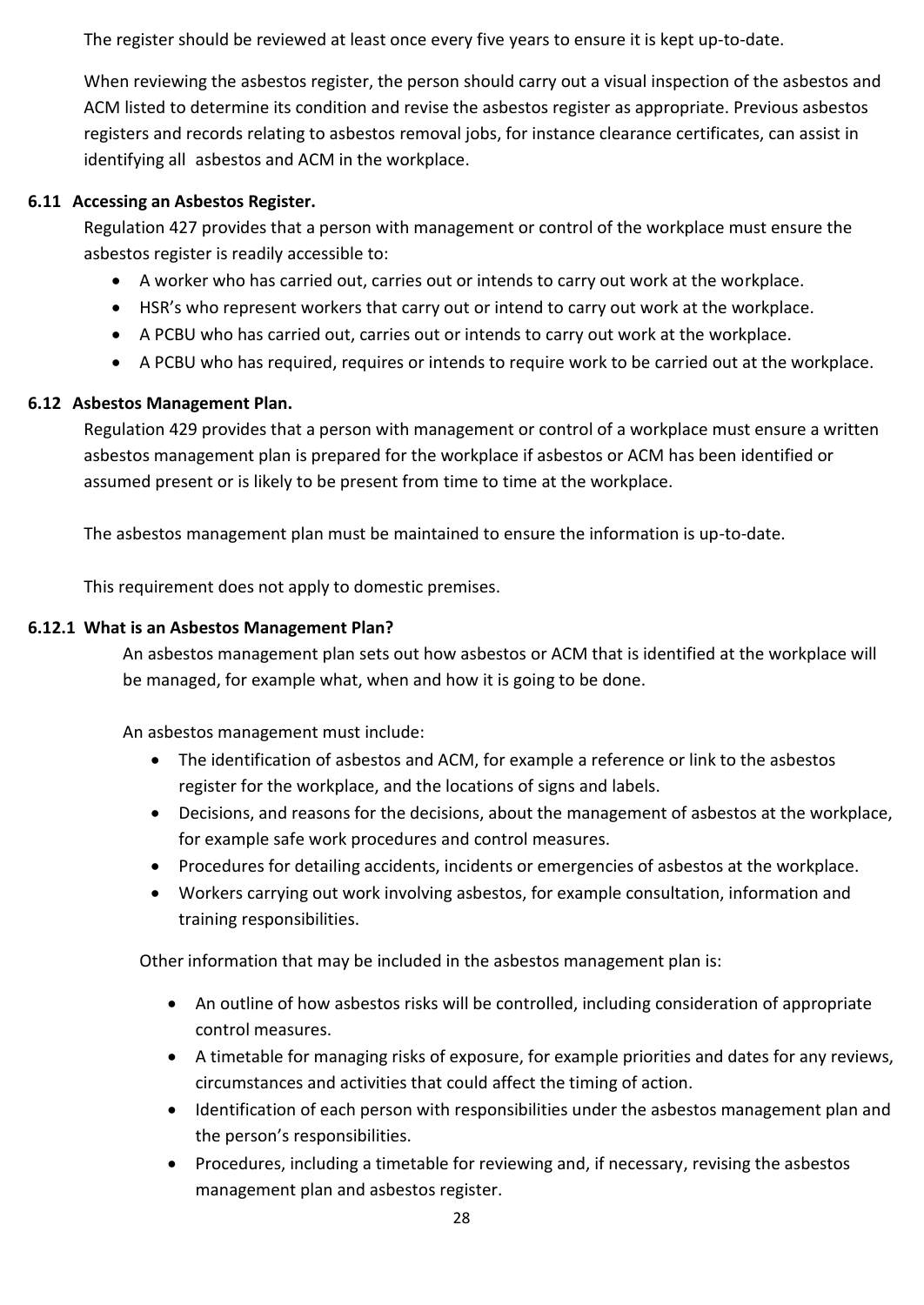• Air monitoring procedures at the workplace, if required.

### **6.12.2 Reviewing an Asbestos Management Plan.**

Regulation 430 provides that a person with management or control of the workplace must ensure the asbestos management plan is reviewed and, if necessary, revised at least once every five years or when:

- There is a review of the asbestos register or a control measure.
- Asbestos is removed from or disturbed, sealed or enclosed at the workplace.
- The plan is no longer adequate for managing asbestos or ACM at the workplace.
- A HSR requests a review if they reasonably believe that any of the matters listed in the above points affects or may affect the health and safety of a member of their work group and the asbestos management plan was not adequately reviewed.

### **6.12.3 Accessing an Asbestos Management Plan.**

Regulation 429 provides that a person with management or control of the workplace must ensure the asbestos management plan is readily accessible to:

- A worker who has carried out, carries out or intends to carry out work at the workplace.
- HSR's who represent workers that carry out or intend to carry out work at the workplace.
- A PCBU who has carried out, carries out or intends to carry out work at the workplace.
- A PCBU who has required, requires or intends to require work to be carried out at the workplace.

The asbestos management plan should be kept at the workplace to ensure it is accessible.

### **6.12.4 Example of an Asbestos Management Plan.**

An excellent example of an Asbestos Management Plan is available from the Department of Education's website as:

- Asbestos Management Plan
- Department of Education
- December 2012
- Version 1 19 December 2012
- Revision 1 N/a

**It is strongly recommended that this publication be downloaded, read and retained for reference. Extracts from it should be used appropriately in conjunction with Council's Asbestos Policy.**

### **6.13 Managing Other Asbestos-Related Risks.**

The following sub-sections, 6.13.1 to 6.13.8, discuss the requirements to manage other asbestos-related risks.

### **6.13.1 Naturally Occurring Asbestos.**

Regulations 431-434 provide that a person with management or control of a workplace must manage the risks associated with naturally occurring asbestos (NOA) at the workplace.

If NOA is identified at the workplace or is likely to be present from time to time, a written asbestos management plan must be prepared and maintained to ensure the information is up-to-date.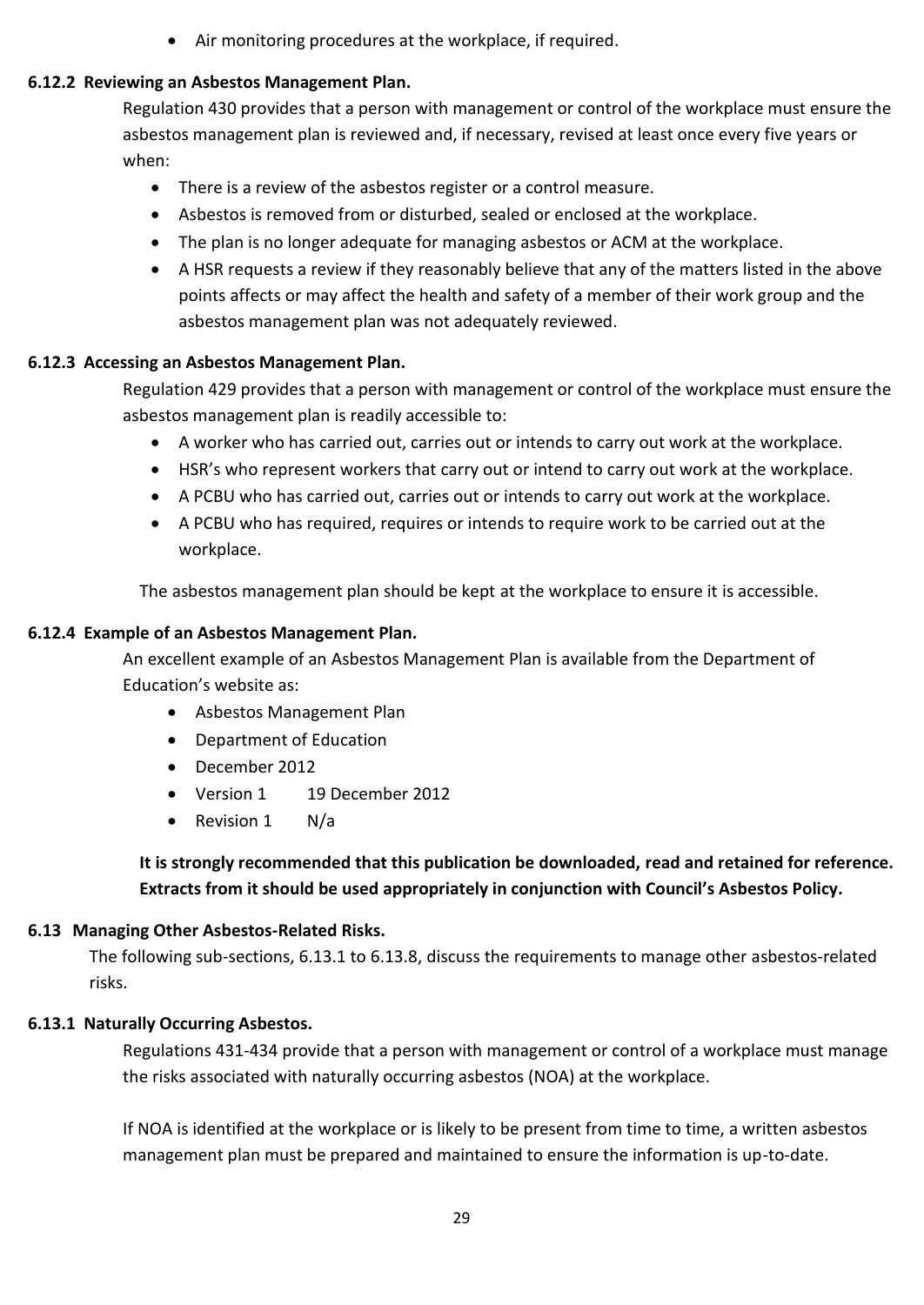In the majority of workplaces, the asbestos that is encountered and poses a risk to health and safety will be found in manufactured products. However, some workplaces may have to deal with asbestos in its natural state. NOA may be encountered in road building, site and construction work, and other excavation activities. Asbestos may occur in veins within rock formations.

### **6.13.2 Managing NOA.**

Ongoing management of NOA may be determined with the aid of an air monitoring program to assess asbestos exposure levels and specific risk control measures.

The person with management or control of a workplace must ensure the release of airborne asbestos in minimised. This can be done by:

- Wetting surfaces to reduce the dust levels.
- Suppressing, containing and extracting dust in processing operations (water sprays or local exhaust at transfer points and vibrating screens).
- Using wet drilling or other approved in-hole dust suppression.
- Preventing the spread of contamination by using wash down facilities.
- Providing information to and training and supervision of all workers potentially at risk.
- Using PPE where indicated.

### **6.13.3 Contaminated Sites.**

Sites contaminated with asbestos become a workplace when work is carried out there. The WHS Regulations require that, where asbestos is identified as contaminating a workplace, a register and asbestos management plan be created for the site.

The management and remediation of sites contaminated with asbestos from illegal dumping and demolition is a specialised task. In some instances, site remediation may entail removal of asbestos and ACM from the site; in other cases this may not be practicable and other management strategies should be used. Engaging specialists who may include asbestos removalists is highly recommended for all but the most minor of non-friable contaminations.

### **6.13.4 Demolition and Refurbishment Work.**

This section applies to the demolition or refurbishment of a structure or plant constructed or installed before 31 December 2003.

Regulation 447-457 provides that prior to any demolition or refurbishment work being carried out, a person with management and control of a workplace must:

- Review the asbestos register.
- Provide a copy of the asbestos register to the person carrying out the demolition or refurbishment work.
- Ensure asbestos that is likely to be disturbed is identified and, so far as is reasonably practicable, removed.

The PCBU who will carry out demolition or refurbishment at a workplace must obtain a copy of the asbestos register before they commence the work.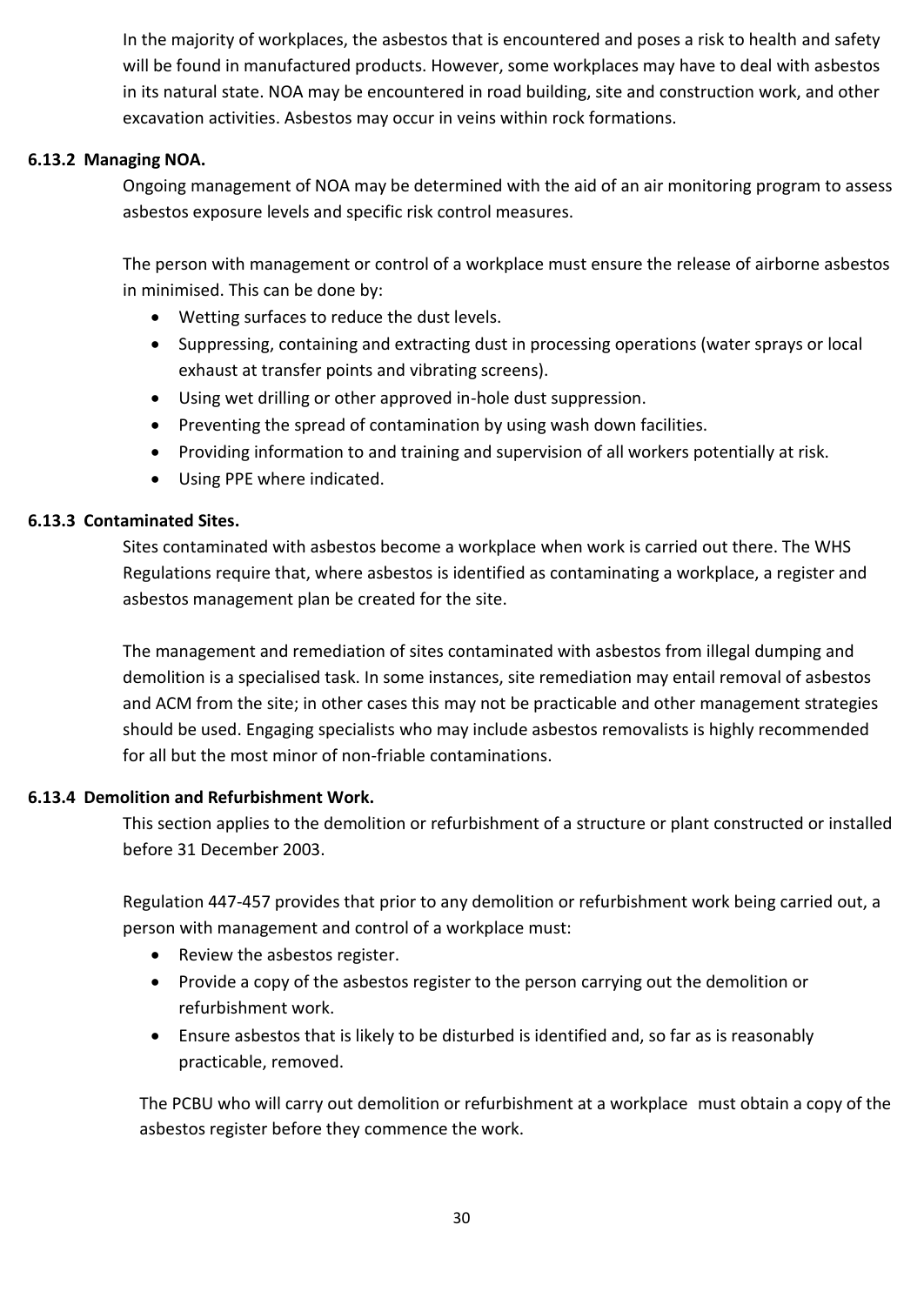### **6.13.5 Demolition and Refurbishment at Domestic Premises.**

When a person has been engaged to conduct demolition or refurbishment at a domestic premise, it becomes the workplace of that person. Consequently, that person must identify and if necessary, remove asbestos before work commences. The WHS Regulations place no duties on the homeowner.

### **6.13.6 Asbestos-Related Work.**

Regulation 478-484 provides that while work with asbestos is generally prohibited, the WHS Regulations allow work to occur on asbestos in certain circumstances: this is referred to as asbestosrelated work.

When undertaking asbestos-related work activities, the WHS Regulations require that it only be performed in accordance with the following requirements:

- Any worker undertaking asbestos-related work must be informed of the health risks of exposure to asbestos and that they will need to undergo health monitoring. Further information can be found in *Guidance: Health Monitoring.*
- A competent person carries out air monitoring of the work area where asbestos-related work is being carried out if there is uncertainty as to whether the exposure standard is likely to be exceeded.
- Any asbestos that may be encountered by workers undertaking asbestos-related work must be identified, and if it is not possible to identify, it must be assumed asbestos is present.
- The area in which asbestos-related work is undertaken is separate from the rest of the workplace, so far as is possible.
- The asbestos work area must be signed and barricaded to ensure that other workers do not enter the area.
- Facilities must be provided to allow for the decontamination of workers, equipment and the items worked upon.
- Anything removed from the work area must be decontaminated before it is removed from the work area.
- If material contaminated with asbestos is to be removed from the work area, it must be sealed within a container, which is decontaminated and labelled to indicate the presence of the asbestos and disposed of at a licensed disposal facility as soon as is reasonably practicable.
- If PPE used in asbestos-related work is to be removed from the work area for disposal, it must also be sealed within a container, which is decontaminated and labelled to indicate the presence of the asbestos in accordance with the WHS Regulations and disposed of at a licensed waste facility as soon as reasonably practicable.

### **6.13.7 Managing Risks Associated with Asbestos-Related Work.**

If there is uncertainty as to whether asbestos is present or used in a certain activity at the workplace, the person with management or control of the workplace must assume asbestos is present and treat the activity as asbestos-related work or arrange for a sample to be analysed to determine if asbestos is present.

If asbestos is identified or assumed to be present, it is essential that the asbestos register be obtained and a decision made as to whether work can be done without disturbing the asbestos.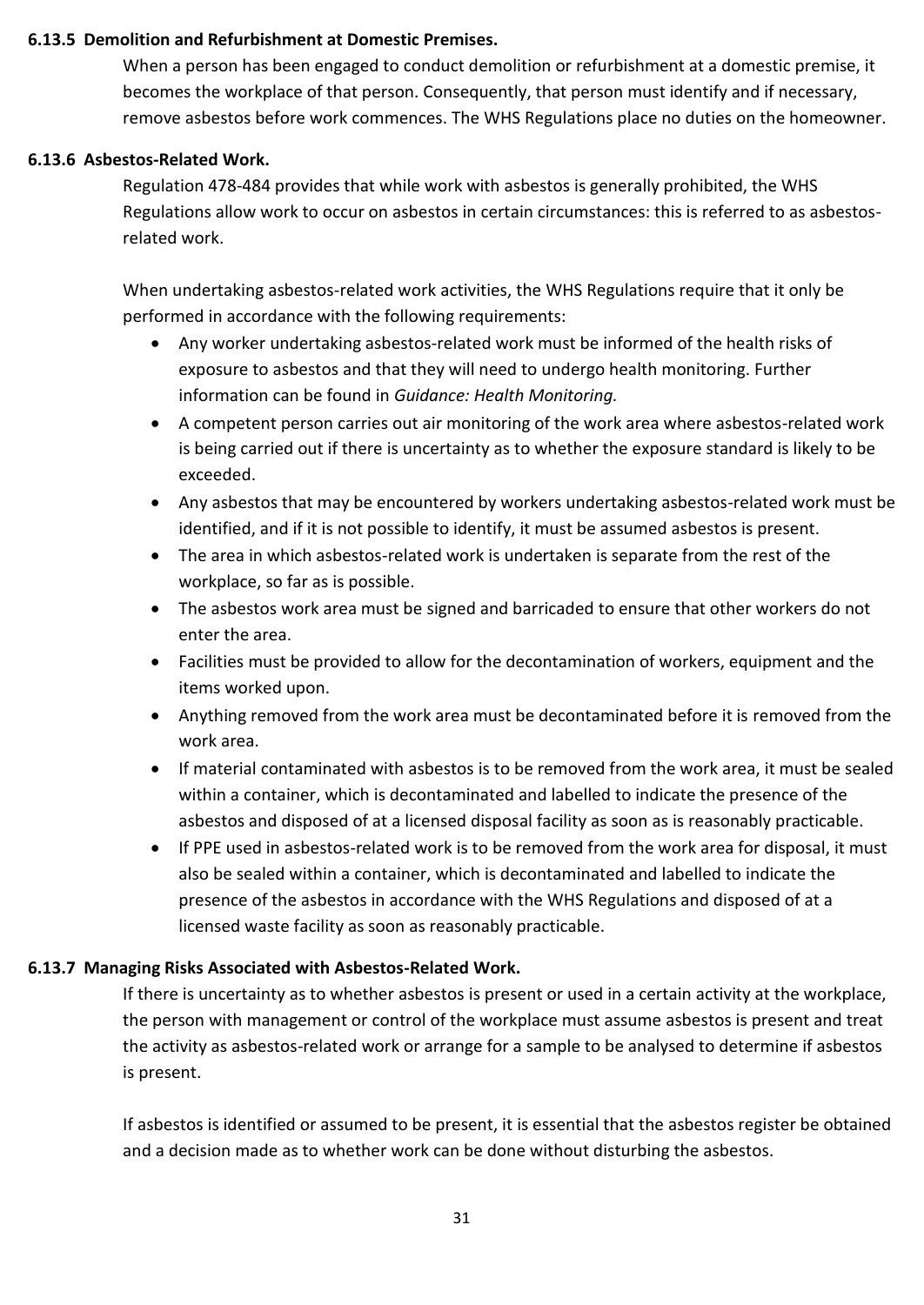It is also essential to ensure all people carrying out the work have the appropriate training (refer to Section 6.3 of the Code), correct tools (Section 6.4 of the Code), PPE including clothing, decontamination materials, labels and signs ready at the workplace before any work commences that may disturb the asbestos and to minimise the number of people in the area.

### **6.13.8 Control Measures for Asbestos-Related Work.**

Whatever the control method used, it should be effective in making all maintenance workers aware of the presence of asbestos and preventing any work activity that might expose them, or others nearby to airborne asbestos. Particular attention should be paid to controlling work activities that affect inaccessible areas listed in the asbestos register, such as wall cavities and ceiling spaces.

Control measures include the following:

- Eliminate the risk by not conducting the work.
- Minimise the risk by using either an isolation control or a combination of these.
- If the risk is still present and attempts have been made to minimise the risk to health, so far as is reasonably practicable, through elimination, isolation and engineering controls, administrative controls can be implemented.
- If a risk to health still remains after the higher order control measures have been implemented, PPE must be used to supplement higher order controls. Although PPE can be effective in controlling the risk from airborne asbestos fibres, the successful implementation and maintenance of this control measure requires further action and resources including:
	- o The correct selection of appropriate PPE.
	- o The issuing of PPE to each individual.
	- o Training and supervision.
	- o Maintenance of PPE.
	- o Employee compliance and support for the system.

### **6.14 Disposing of Asbestos or ACM.**

There are additional responsibilities related to the removal and disposal of asbestos, which are detailed in the Code of Practice: How to safely Remove Asbestos.

**Asbestos waste must be transported and disposed of in accordance with the relevant state or territory Environment Protection Authority (EPA) requirements. Asbestos waste can only be disposed of at a site licensed by the EPA and it must never be disposed of in the general waste system.**

### **6.15 Managing Exposure to Asbestos or ACM.**

The following sub-sections, 6.15.1 to 6.15.4, discuss the requirements to manage exposure to Asbestos or ACM.

### **6.15.1 Measuring the Exposure Standard.**

Airborne respirable fibre concentrations can be estimated using available data or past experience. In cases of doubt, it may be necessary to confirm the estimates by measurement using the *Guidance Note on the Membrane Filter method for Estimating Airborne Asbestos Fibres ((NOHSC: 3003 (2005))*.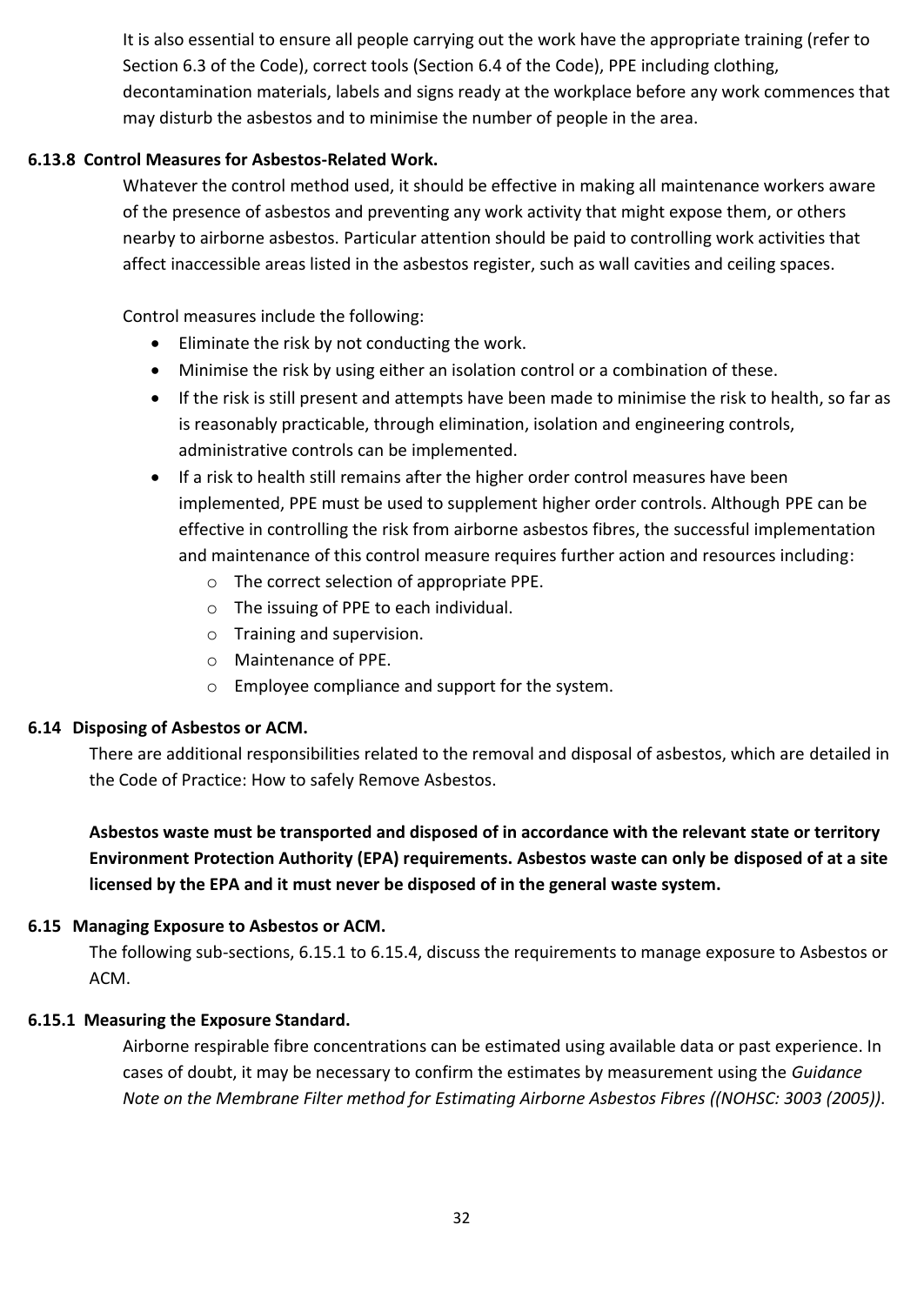#### **6.15.2 Health Monitoring.**

Regulation 435-444 provides that a PCBU must ensure health monitoring is provided to a worker if they are carrying out licensed asbestos removal work, other ongoing asbestos removal work or asbestos-related work and are at risk of exposure to asbestos when carrying out the work.

Health monitoring reports must be kept as confidential records for at least 40 years after the record is made and identified as a formal record for the particular worker. The report and results must not be disclosed to anyone unless the worker has provided their written consent. However, if the person was releasing the record under a duty of professional confidentiality, the worker's written consent is not required.

### **6.15.3 Training Workers about Asbestos or ACM.**

Regulation 39 provides that a PCBU must ensure that information, training and instruction provided to a worker are suitable and adequate, having regard to:

- The nature of the work carried out by the worker.
- The nature of the risks associated with the work at the time the information, training or instruction is provided.
- The control measures implemented.

Regulation 445 provides that a PCBU must ensure workers who they reasonably believe may be involved in asbestos removal work in the workplace or the carrying out of asbestos-related work are trained in the identification, safe handling and suitable control measures for asbestos and ACM.

### **6.15.4 Limited Use of Equipment.**

Regulation 446 provides that a PCBU must not use, or direct or allow a worker to use, specific equipment on asbestos or ACM unless the use of the equipment is controlled.

High-pressure water spray and compressed air must not be used on asbestos or ACM. However, highpressure water spray can be used for firefighting or fire protection. Power tools, brooms and any other equipment or tool that may release airborne asbestos in the workplace may only be used if it is controlled by it being:

- Enclosed.
- Designed to capture or suppress airborne asbestos.
- Used in a way that is designed to capture or suppress airborne asbestos safely.

### **6.16 Controlling the Risks.**

To eliminate risk of exposure, or if this is not reasonably practicable, minimising them so far as is reasonably practicable, a risk management process should be followed that involves identifying whether asbestos or ACM is at a workplace and including them in the asbestos register, assessing the risk of exposure and then implementing appropriate control measures.

#### **6.16.1 Removing Asbestos.**

The ultimate goal is to have a workplace free from asbestos. Removal may be the most appropriate way to achieve this.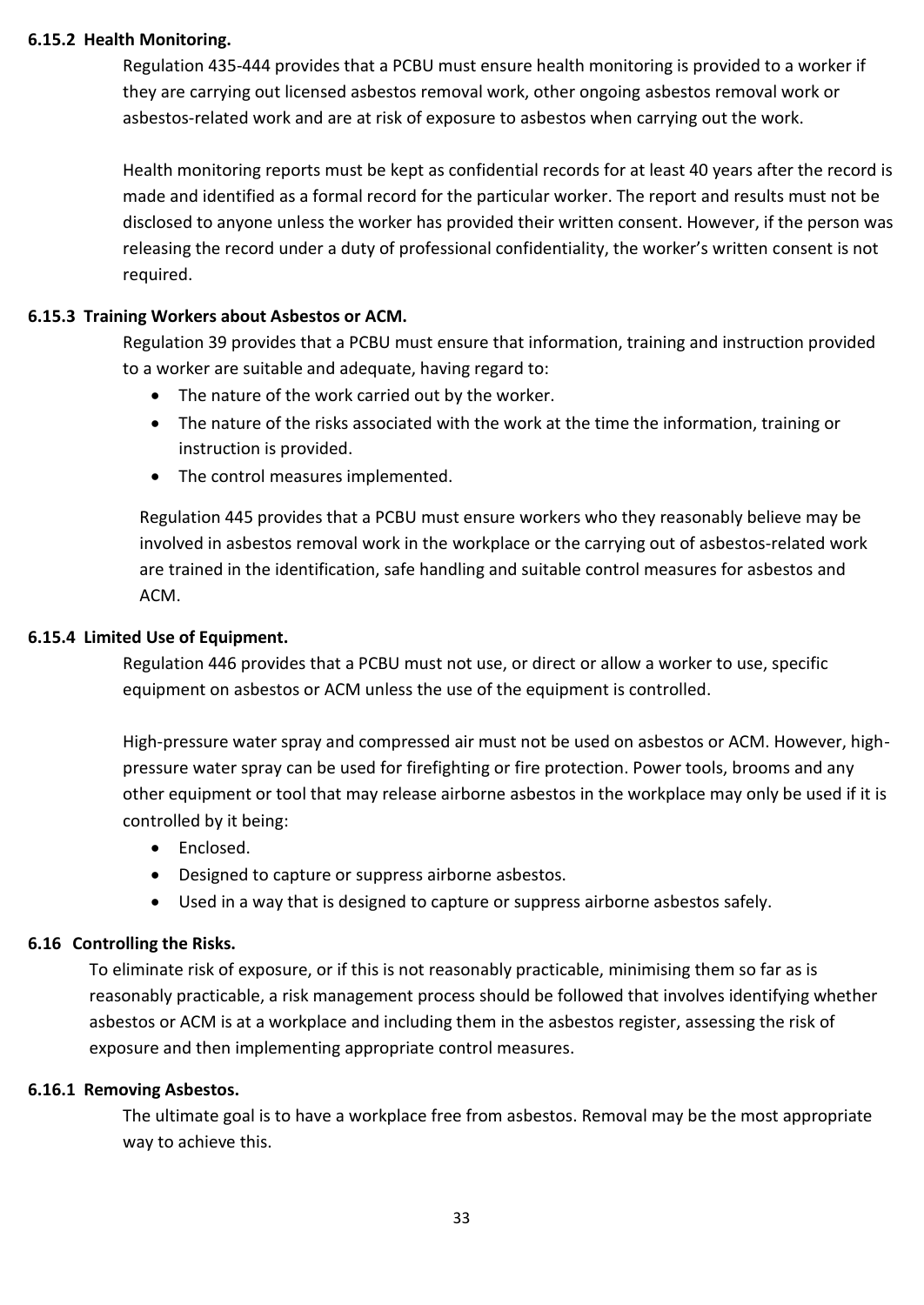If it is not reasonably practicable to remove asbestos, then other control measures must be implemented to ensure people are not exposed to airborne asbestos, including either enclosing or sealing the asbestos.

#### **6.16.2 Enclosing Asbestos.**

Where it is not reasonably practicable to remove asbestos, the preferred alternative control measure is enclosure.

Enclosure is the creation of a structure built around the asbestos so that it is completely covered to prevent exposure of the asbestos to air and other substances.

Enclosure should only be used on non-friable asbestos where removal is not reasonably practical and where the asbestos is at risk of damage from work activities.

#### **6.16.3 Encapsulation and Sealing Asbestos.**

If the asbestos cannot be removed or enclosed, encapsulation or sealing is the next appropriate control measure.

#### **6.16.4 What are Encapsulation and Sealing?**

Asbestos may be encapsulated in a resilient matrix such as reinforced plastics, vinyls, resins, mastics, bitumen, flexible plasters and cement. There is little opportunity to release airborne asbestos unless the matrix is damaged. Although encapsulation has limited application and can create a health risk for workers undertaking the activity, it is used when it would create a greater risk to remove the asbestos.

Sealing is the process of covering the surface of the material with a protective coating over the asbestos to prevent exposure to airborne asbestos. Sealing asbestos is the least effective method for controlling the release of airborne asbestos. It should only be considered as an interim control while a more effective control such as removing or enclosing can be implemented. It is commonly used for pipe, furnace and boiler insulation. Sealing is inappropriate where the sealed material is likely to suffer mechanical damage (e.g. drilling or sanding).

#### **6.16.5 Tools and Equipment.**

Certain equipment must not be used on asbestos. It is therefore important to select the correct equipment to minimise the generation of airborne asbestos.

Manually operated (non-powered) hand tools should be used wherever possible. If they will not provide sufficient physical force to perform the required operation, low-speed, battery-powered tools that are able to be used in conjunction with wet methods for dust control are preferred.

The use of high-pressure water and compressed air is prohibited under WHS Regulations as they can cause asbestos to become friable.

**Household vacuum must never be used where asbestos is or may be present, even if they have a HEPA filter.**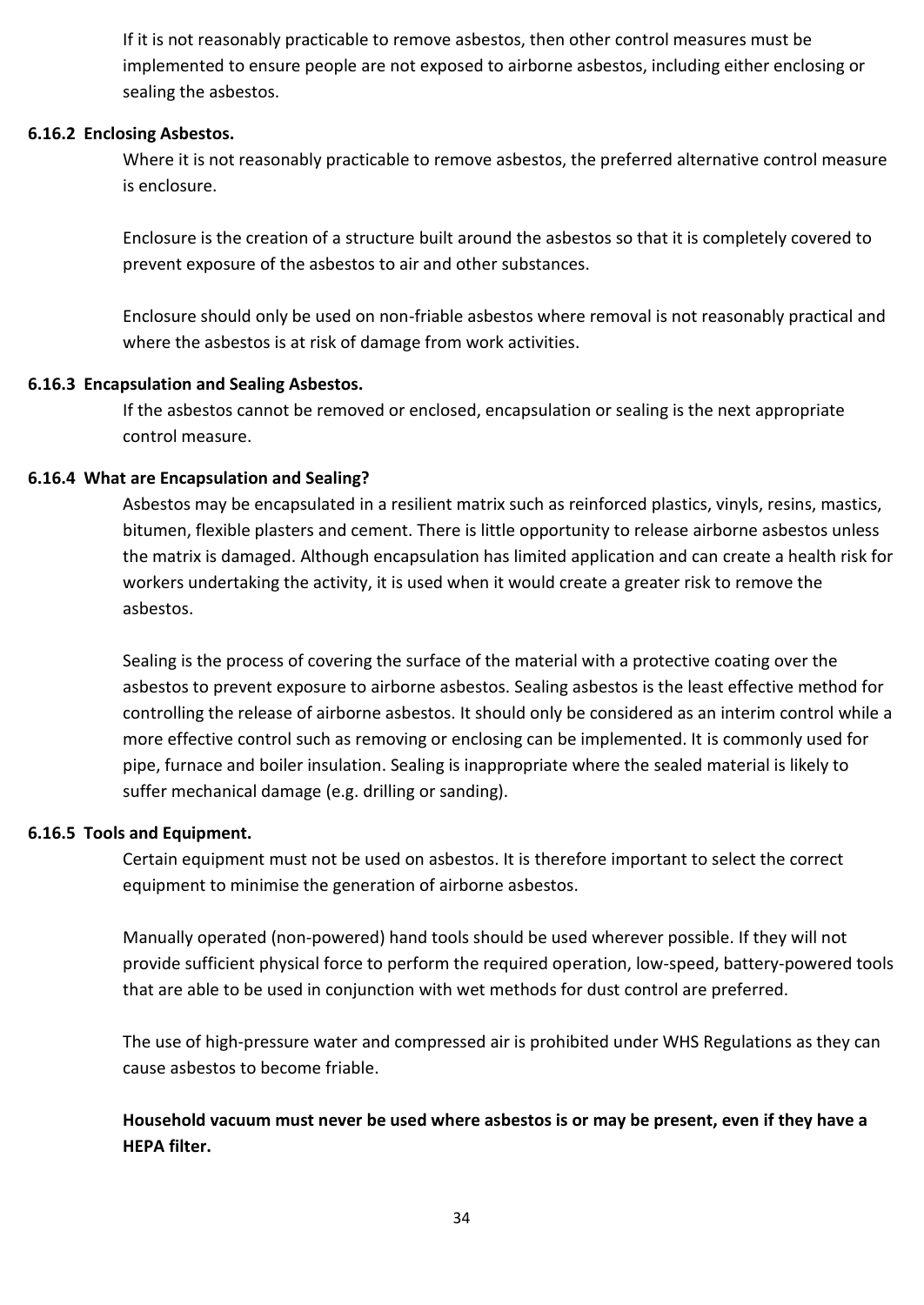#### **6.16.6 Safe Work Practices.**

It is important that safe work practices are in place when carrying out asbestos work or asbestosrelated work. Wherever possible, dry asbestos should not be worked on.

When selecting the best technique to prevent or minimise the generation of airborne asbestos fibres, the work should first be assessed for any electrical hazards that might result from the use of water or other liquids. If an electrical hazard exists, primary consideration should be given to removing the asbestos, rather than relying on dry work methods.

#### **6.16.7 Personal Protective Equipment (PPE).**

PPE will need to be used, in combination with other effective control measures, when working with asbestos. The selection and use of PPE should be based on a risk assessment.

If work with asbestos requires the use of other chemicals that are themselves hazardous chemicals, a further risk assessment must be performed. Safety data sheets must be referred to for information on appropriate PPE to use and any other precautions to take when using the chemicals.

#### **6.16.8 Respiratory Protective Equipment (RPE).**

In general, the selection of suitable RPE depends on the nature of the asbestos work, the probable maximum concentrations of asbestos fibres that would be encountered in this work and any personal characteristics of the wearer that may affect the facial fit of the respirator (for example, facial hair and glasses).

More comprehensive advice on RPE is provided in the *Code of Practice: How to safely Remove Asbestos.*

#### **6.16.9 Laundering Clothing.**

Disposable coveralls should be used as protective clothing unless it is not reasonably practicable to do so. When non-disposable protective clothing is used, the contaminated clothing must be laundered in a suitable laundering facility that is equipped to launder asbestos-contaminated clothing. Contaminated protective clothing must not be laundered in homes. Any clothing worn under coveralls must be disposed of or suitably bagged for laundering as asbestos-contaminated clothing.

#### **6.16.10 Cleaning Up.**

Following any asbestos work carried out, there are requirements to ensure the work area, tools and workers are decontaminated and asbestos waste is disposed of properly. In addition to this, for licensed removal work a clearance certificate will be required before the work area can be reoccupied for ordinary use.

The *Code of Practice: How to Safely Remove Asbestos* provides details on decontamination and waste disposal.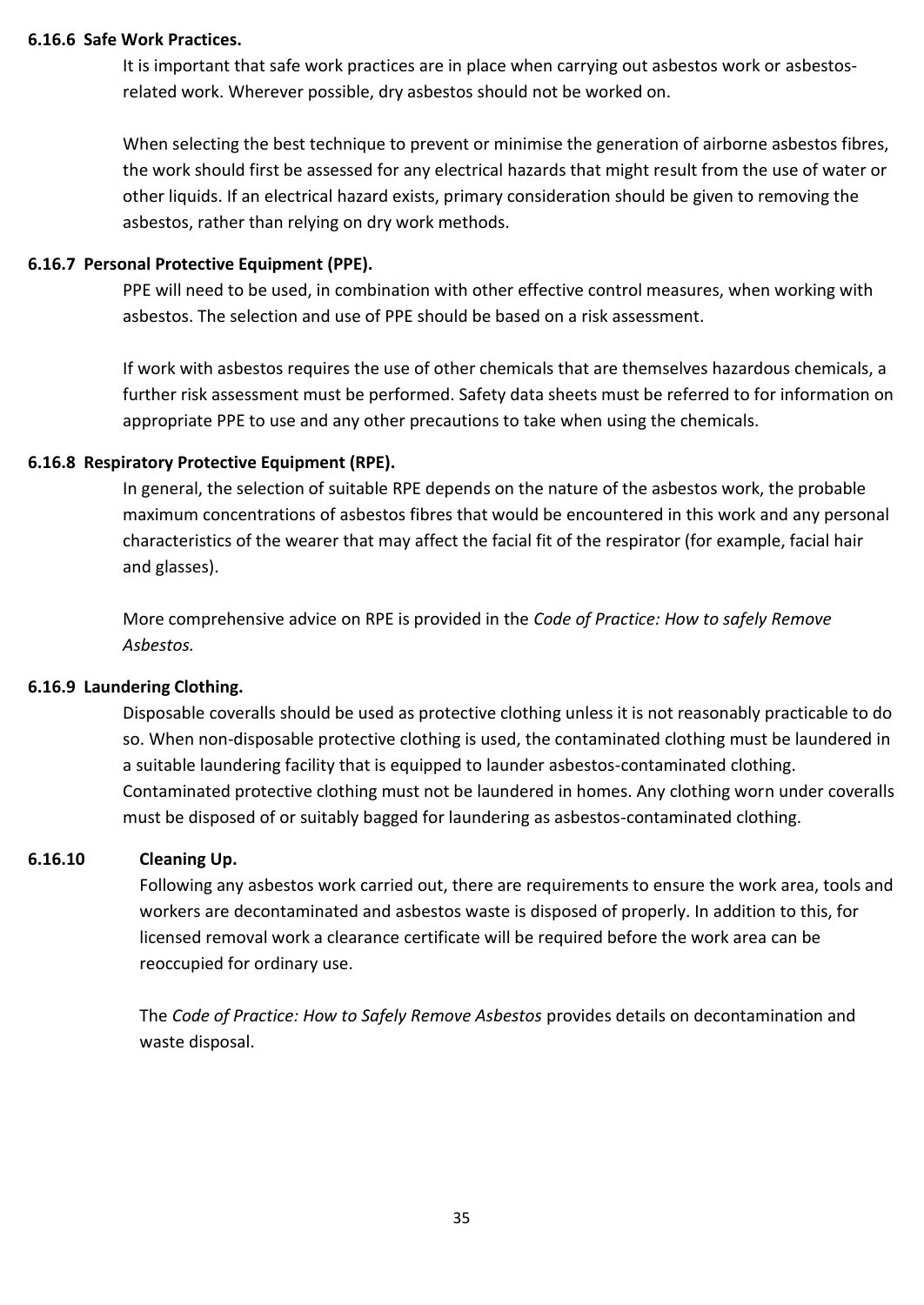





**CANCER AND LUNG DISEASE HAZARD**







36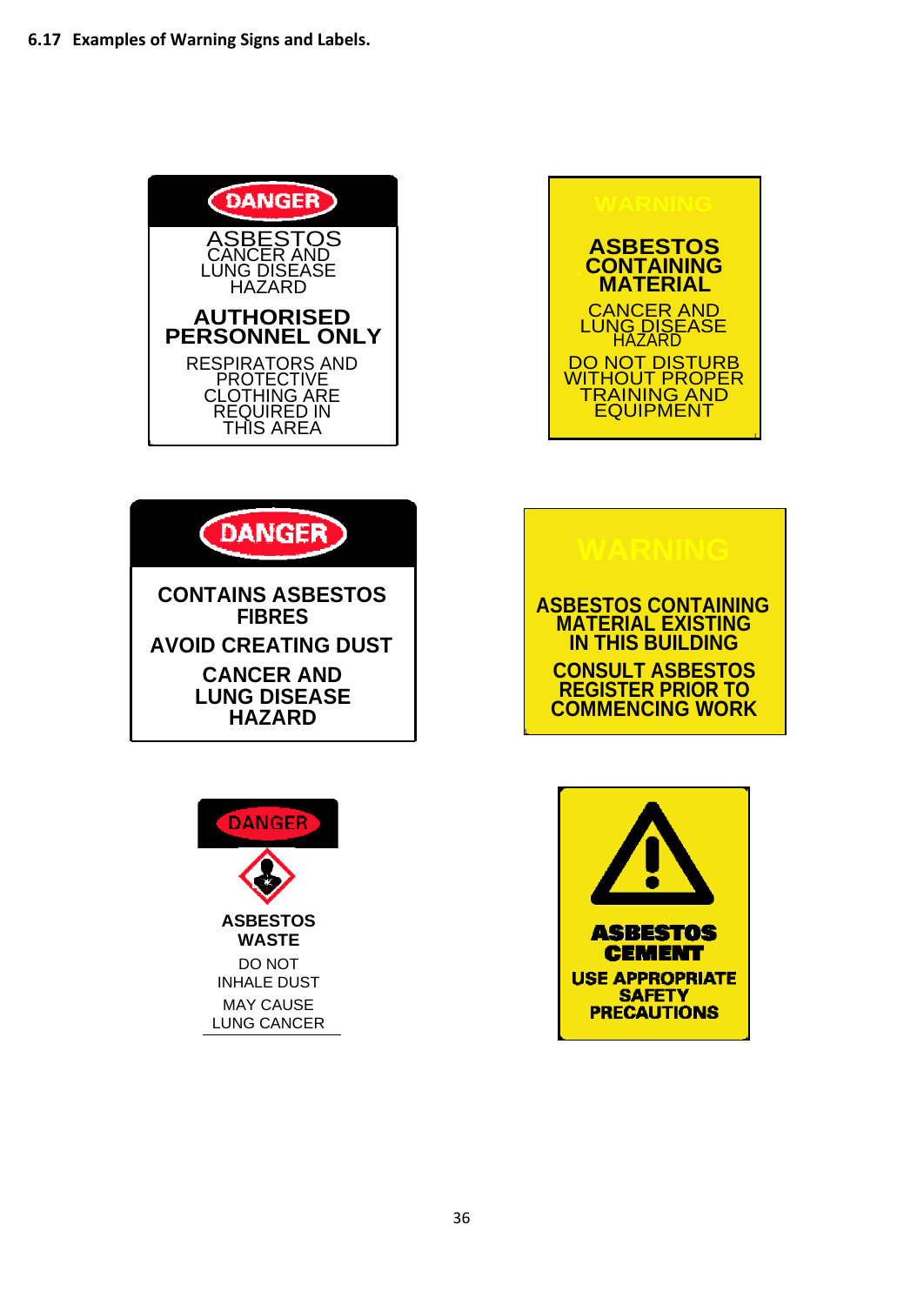6.18 TEMPLATE OF AN ASBESTOS REGISTER 6.18 TEMPLATE OF AN ASBESTOS REGISTER

|                        |                  | ASBESTOS REGISTER                 |                          |                                  |                                  |
|------------------------|------------------|-----------------------------------|--------------------------|----------------------------------|----------------------------------|
| Workplace address      |                  |                                   | Name of Competent Person |                                  |                                  |
| Date of Identification | Type of Asbestos | Is it Friable or Non-<br>Friable? | Condition of Asbestos    | Specific Location of<br>Asbestos | Is this an inaccessible<br>area? |
|                        |                  |                                   |                          |                                  |                                  |
|                        |                  |                                   |                          |                                  |                                  |
|                        |                  |                                   |                          |                                  |                                  |
|                        |                  |                                   |                          |                                  |                                  |
|                        |                  |                                   |                          |                                  |                                  |
| 37                     |                  |                                   |                          |                                  |                                  |
|                        |                  |                                   |                          |                                  |                                  |
|                        |                  |                                   |                          |                                  |                                  |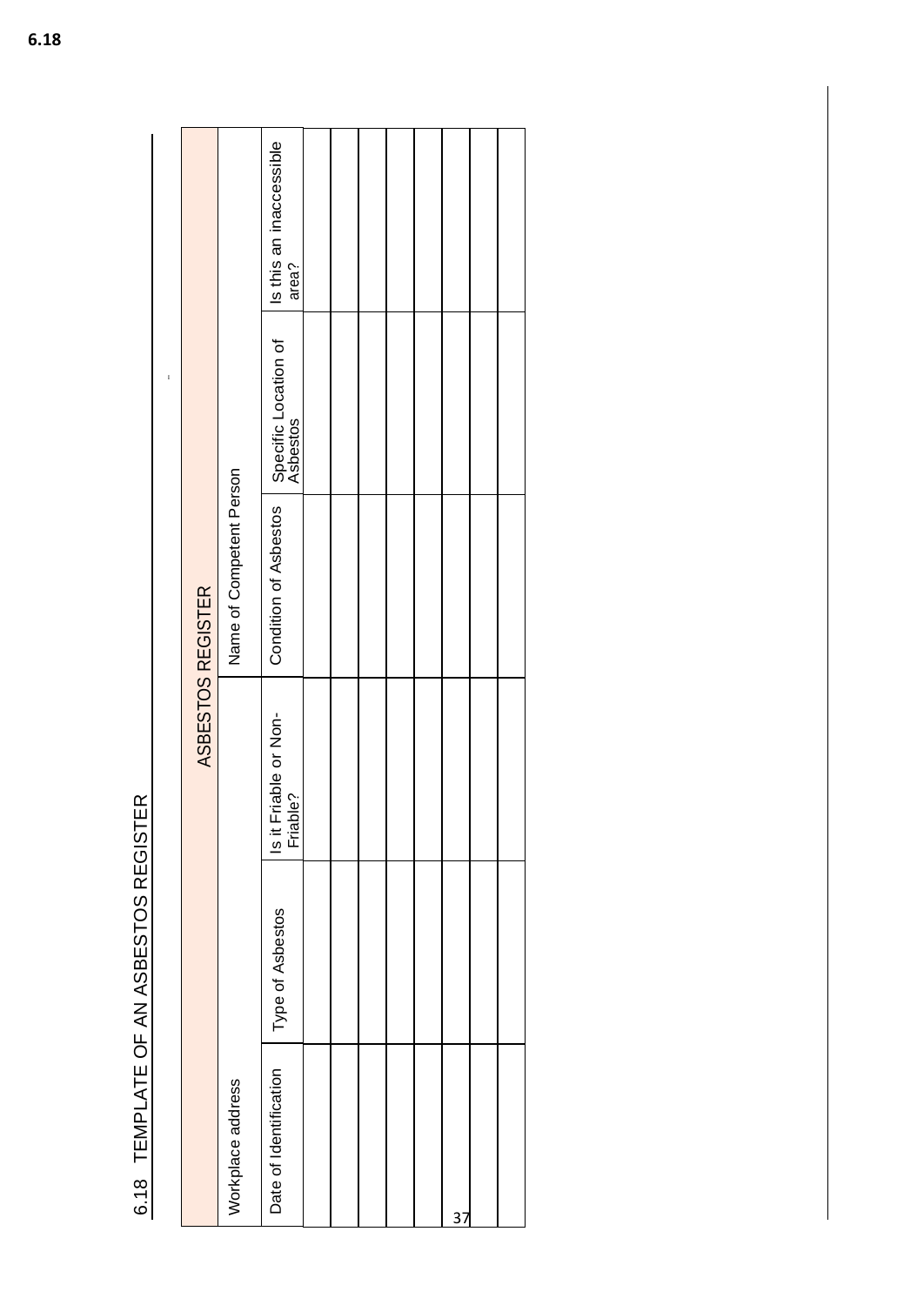| ことに こくしここ                |  |
|--------------------------|--|
|                          |  |
|                          |  |
|                          |  |
|                          |  |
|                          |  |
|                          |  |
|                          |  |
|                          |  |
| $\overline{\phantom{a}}$ |  |
|                          |  |
|                          |  |
| ï                        |  |
|                          |  |
| ミヘヘン<br>ī                |  |
|                          |  |
|                          |  |
|                          |  |
|                          |  |
| `<br>ع                   |  |

|                                            |                     |                                   | ASBESTOS REGISTER                                              |                                                   |                                       |
|--------------------------------------------|---------------------|-----------------------------------|----------------------------------------------------------------|---------------------------------------------------|---------------------------------------|
|                                            |                     |                                   | Name of Competent Person                                       |                                                   |                                       |
|                                            |                     |                                   | Jim Smith, Site OHS manager (01) 3293 4012                     |                                                   |                                       |
| Unit 3A, Trading Estate West, Anytown 9001 |                     |                                   |                                                                |                                                   |                                       |
| Date of Identification                     | Type of Asbestos    | Is it Friable or Non-<br>Friable? | <b>Condition of Asbestos</b>                                   | Specific Location of<br>Asbestos                  |                                       |
| 1/2/2011                                   | AC Roof Sheeting    | Non-friable                       | Good, minor deterioration<br>on Western End                    | Whole Roof to main<br>buildina                    |                                       |
| 1/2/2011                                   | Fibro Wall Cladding | Non-friable                       | Sound condition                                                | Exterior of main                                  |                                       |
|                                            |                     |                                   | structurally, paint lifting in<br>some places                  | Building                                          |                                       |
| <mark>ಟೆ</mark> /2/2011<br>ಜ               | Pipe Insulation     | Friable                           | Cracked at bends in pipe                                       | boiler for water system<br>Plant Room Behind      | maintenance staff<br>Only accessed by |
| 1/2/2011                                   | Cement Flue         | Non-friable                       | Good condition, coated                                         | Plant Room On top of<br>boiler                    | maintenance staff<br>Only accessed by |
| 1/2/2011                                   | Floor Tiles         | riable<br>Non-fr                  | filing cabinet starting to lift<br>Good condition, tiles under | backed vinyl floor tiles<br>Main office, Asbestos | Inaccessible                          |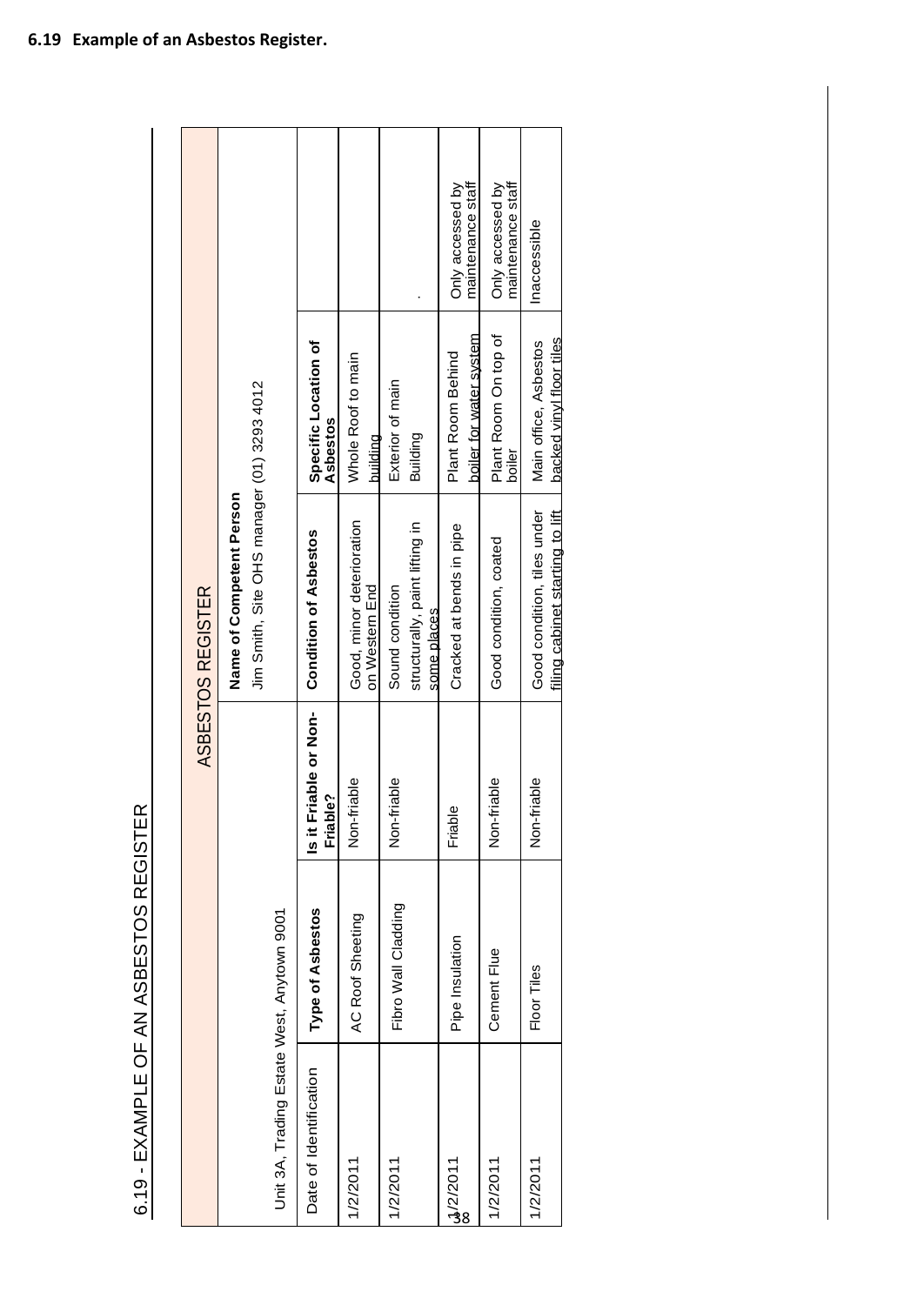### *Working with asbestos friction materials*

The risk of exposure to significant amounts of dust that contains asbestos fibres may exist while removing and repairing brakes, clutches and high-temperature gaskets on motor vehicles.

If the following simple controls are applied carefully, it generally should not be necessary to carry out air monitoring in the workshop while servicing vehicle brakes, clutches and cylinder head/exhaust gaskets.

A HEPA-filter industrial vacuum cleaner should be certified by the manufacturer as fit for removal work and can be used to clean all asbestos dust from components and other parts in the immediate vicinity. It may be necessary to purchase or fabricate special hose nozzles to reach difficult areas to ensure components are effectively cleaned of asbestos. Any remaining dust needs to be removed with a wet rag.

A fine spray of water on the dust will dampen it and prevent it being dispersed. The component and parts in the immediate vicinity can then be wiped down with a wet rag. The rag can only be used once. It then needs to be placed in a plastic bag and into an asbestos waste disposal bin. Any spillage onto the workshop floor needs to be wiped up and disposed of in the same way. It is important that only a gentle misting spray is used as a coarse spray will disperse the asbestos fibres into the air.

A respirator certified by the manufacturer as suitable for asbestos dust (for example, a P1 or P2 disposable respirator) needs to be worn during the above cleaning processes.

Compressed air, water hoses and aerosol cans must not be used to clean asbestos dust off components in the open workshop as they will disperse large numbers of fibres into the air.

Personal decontamination should be carried out in accordance with the WHS Regulations and this Code.

#### *Dedicated asbestos-handling area*

To minimise risks to other people, the area where asbestos components are cleaned and removed needs to be segregated and in a location where wind or cooling fans etc. will not disturb any dust. All workers must be provided with information and training on asbestos hazards, its presence and the safety procedures that must be followed.

For all removal:

• segregate the vehicle from surrounding removal work areas. Try to have at least three metres separation and avoid windy locations and cooling fans etc.

Use portable signs to indicate that asbestos removal is going on

Wear a P1 or P2 disposable respirator

personal decontamination should be carried out in accordance with the WHS Regulations and this Code.

#### *Brake assembly repairs - vacuum method*

• Use a HEPA-filter vacuum cleaner to clean the wheel prior to undoing the wheel nuts.

Remove the wheel and vacuum any remaining dust on the wheel.

Vacuum all dust off the brake assembly.

Use a wet rag to wipe down all parts and remove final traces of dust.

Vacuum any additional dust that is exposed during disassembly.

Place the component and rags etc. into a plastic bag, seal or tie it and then place it into a marked plastic-lined disposal bin or skip.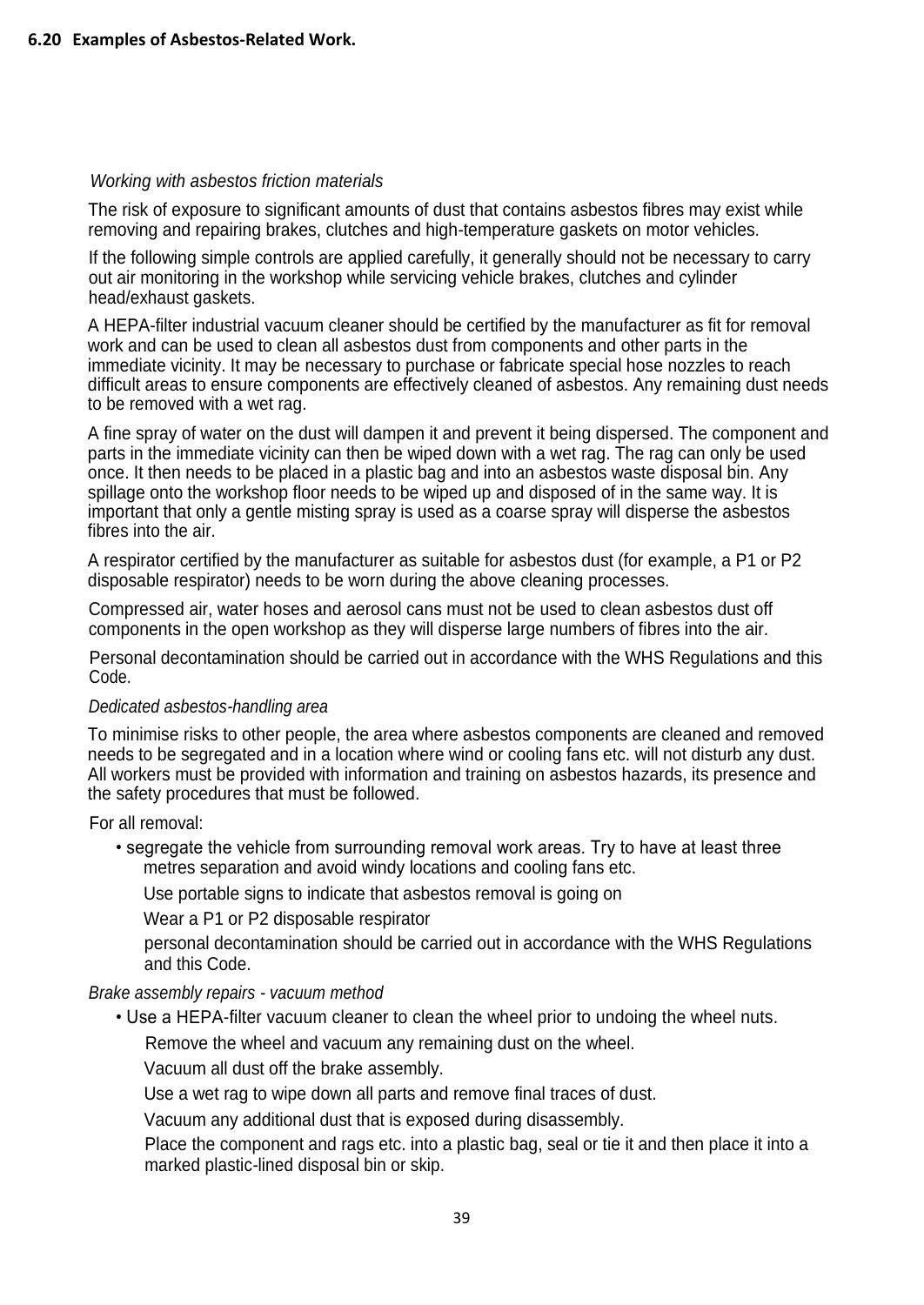Personal decontamination should be carried out in accordance with the WHS Regulations and this Code.

### *Brake assembly removal - wet method*

• Place a tray or tape plastic sheeting on the floor under the removal area to catch spillage and assist in the clean-up.

Use a saturated rag to wet down the wheel and wipe off dust prior to removing the wheel nuts.

Remove the wheel and clean off any remaining dust with the wet rag.

Use a saturated rag and gentle water mist to thoroughly damp down any dust on the brake assembly.

Personal decontamination should be carried out in accordance with the WHS Regulations and this Code.

*Brake disc pads*

• Use a saturated rag to wipe off exposed dust and dust exposed during disassembly. Wipe up any spillage on the floor.

Place the component and rags etc. into a plastic bag, seal or tie it and then place it into a marked plastic-lined disposal bin or skip.

Personal decontamination should be carried out in accordance with the WHS Regulations and this Code.

### *Clutch removal and repairs*

• After separating the gearbox from the engine, vacuum/wet-wipe inside the bell housing and around the pressure plate.

On removal of the pressure plate and clutch plate, vacuum/wet-wipe the flywheel, housing and components; place used rags and removed components in a plastic bag and seal. Place this plastic bag into a marked plastic-lined disposal bin or skip.

Personal decontamination should be carried out in accordance with the WHS Regulations

*Cylinder head and exhaust gaskets*

and this Code.

• If the gasket is damaged during separation of the components, wet it with water to control asbestos fibres.

Keep the gasket wet and carefully remove it without using power tools.

Wipe down the joint faces and the immediate area with a wet rag.

Place the gasket and rag into a plastic bag and seal or tie it.

Place this plastic bag into a marked plastic-lined disposal bin or skip.

Personal decontamination should be carried out in accordance with the WHS Regulations and this Code.

### *Brake shoe*

The process of removing asbestos-containing linings from brake shoes and clutch parts has the potential to release large quantities of asbestos fibres. All work involving power tools should be carried out within an enclosure that is fitted with an effective dust extraction and filtration system that will eliminate or minimise the release of airborne asbestos fibres. If components are to be hand-worked, carry out the following procedure:

Undertake the work in a separate area away from other workers, preferably in a purposebuilt enclosure.

Thoroughly wet down the component to control dust/fibres.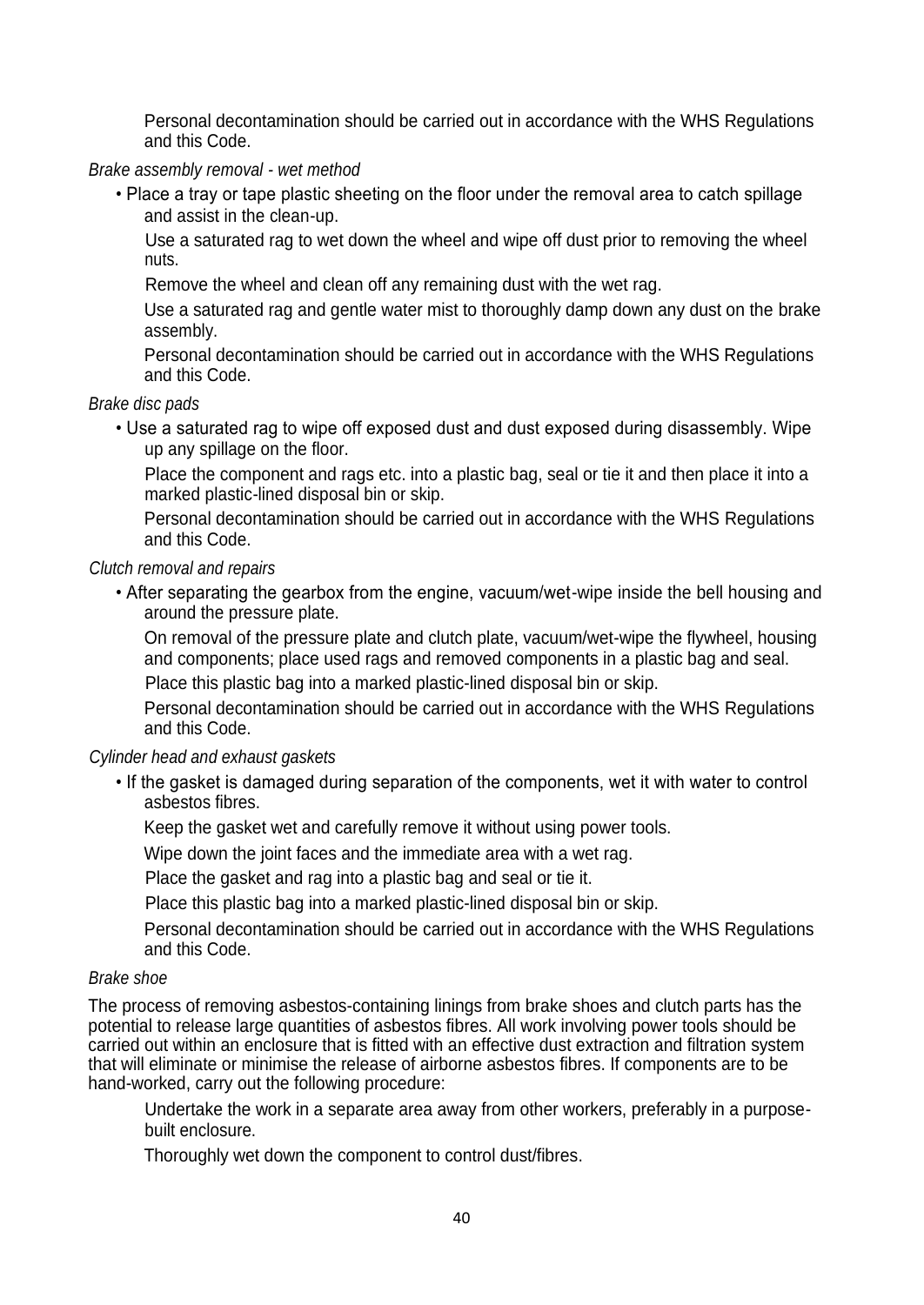### Wear **PPE and RPE.**

Use local extraction to minimise the spread of dust/fibres.

Control air monitoring must be carried out to determine respirable asbestos fibre exposure levels and the suitability of PPE.

Clean up after removal with a vacuum cleaner and wet rag.

Place waste asbestos into a plastic bag and seal or tie it.

Place this plastic bag into a marked disposal bag, tie or seal it and place the bag into the marked plastic-lined disposal bin or skip (see disposal section below).

Used respirators and overalls should not be worn away from the removal work area and need to be disposed of in the same way as asbestos waste.

Personal decontamination should be carried out in accordance with the WHS Regulations and this Code.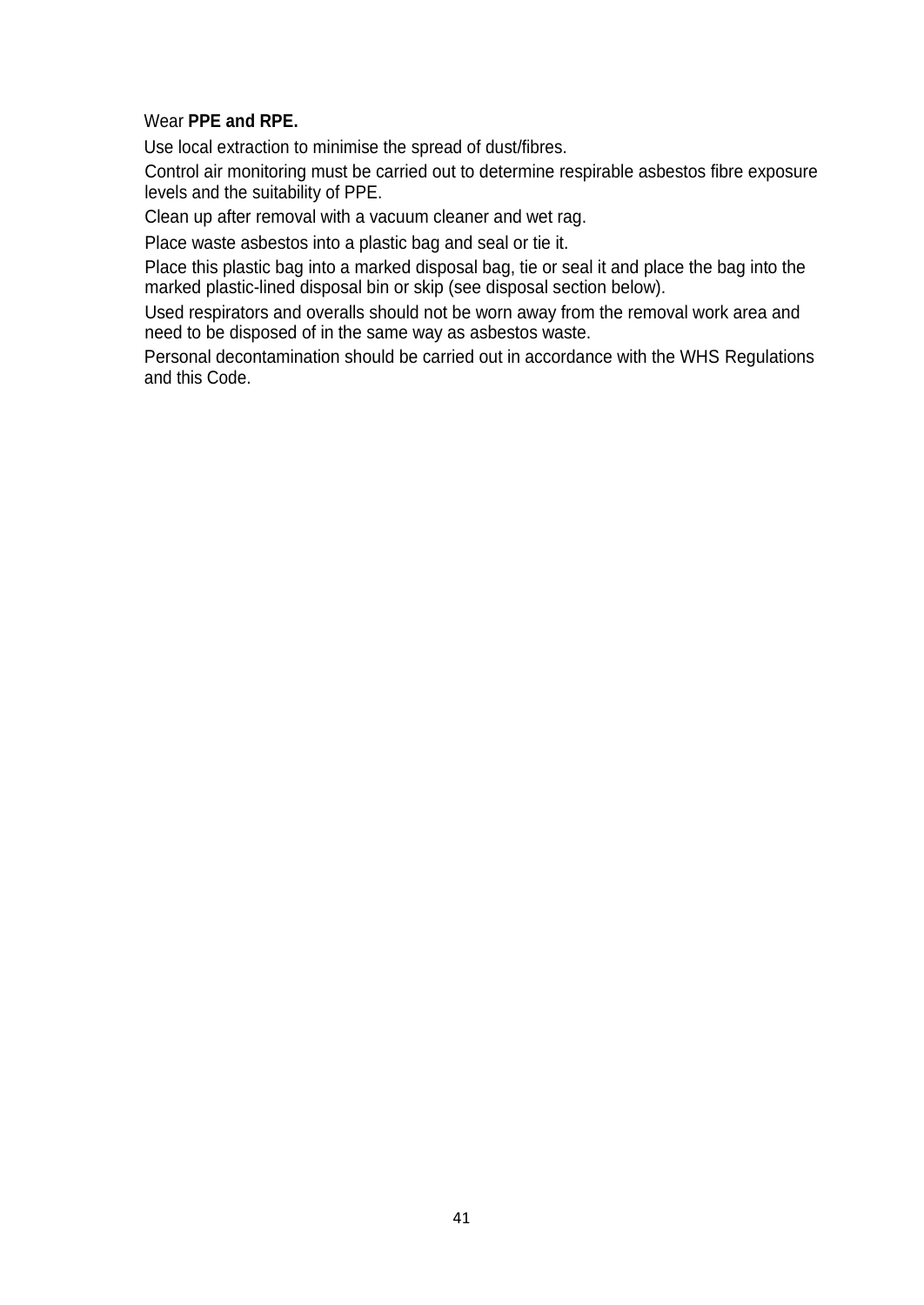As a first priority, planning for the maintenance of asbestos at the workplace must include consideration of the removal of the asbestos as the most preferred control option. Where removed, products containing asbestos must be replaced with products that do not contain asbestos. Removal of asbestos products must be done in accordance with the *Code of Practice: How to Safely Remove Asbestos.*

Below are some recommended safe working methods that demonstrate how control measures can be used when asbestos is present at the workplace:

• Safe work practice 1 - Drilling for asbestos-containing material

Safe work practice 2 - Sealing, painting, coating and cleaning of asbestos-cement products

Safe work practice 3 - Cleaning leaf litter from gutters of asbestos cement roofs

Safe work practice 4 - Replace cabling in asbestos cement conduits or boxes

Safe work practice 5 - Working on electrical mounting boards (switchboards) containing asbestos

Safe work practice 6 - Inspection of asbestos friction materials.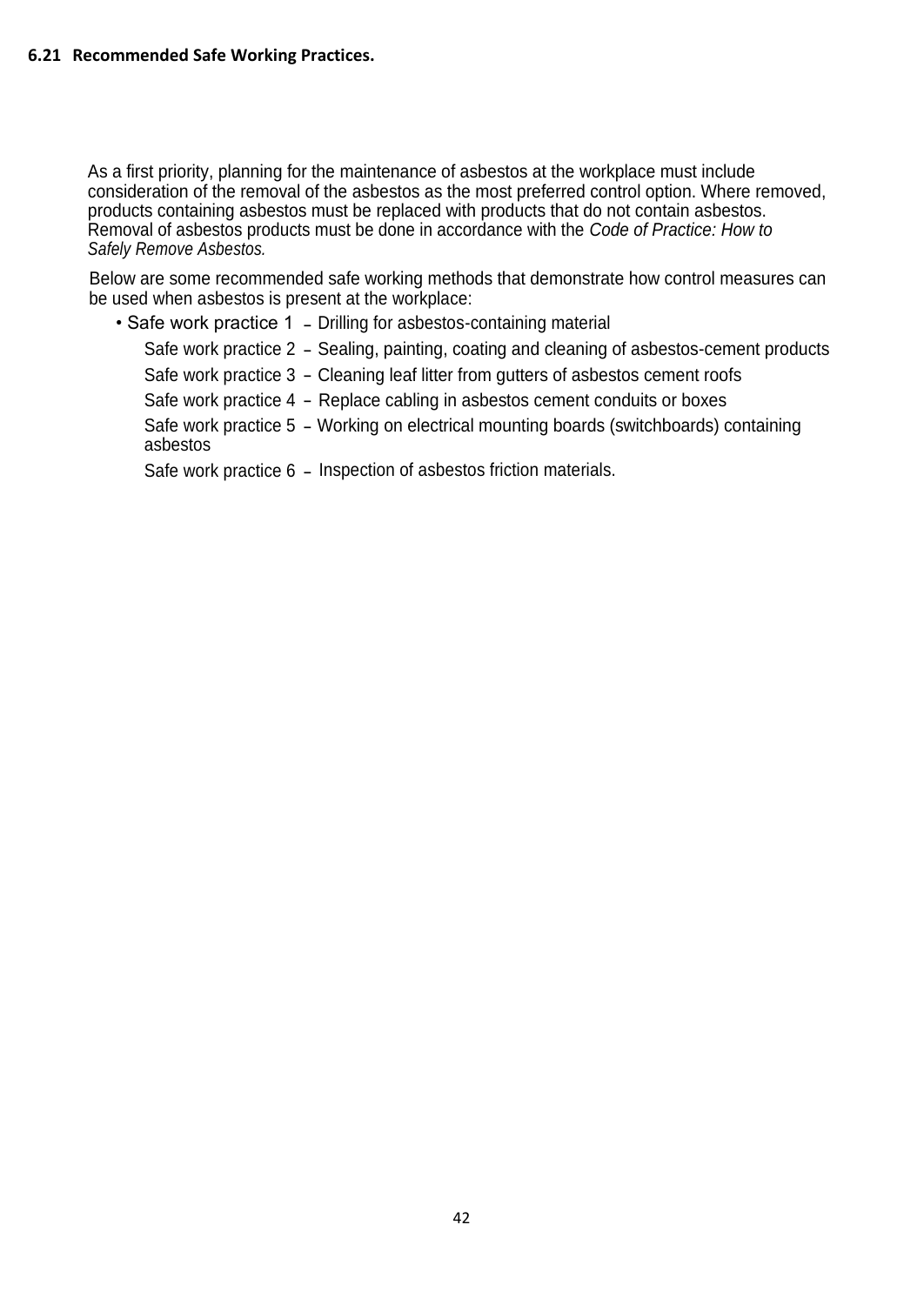### **6.22 Some Important Asbestos Do's and Don'ts.**

The following comments have been extracted from:<http://www.asbestos.tas.gov.au/resources/facts>

- Don't panic if you find asbestos.
- Do put safety first when dealing with asbestos.
- Do treat asbestos with respect.
- Don't drill, saw or disturb materials that contain asbestos.
- Do seek advice if you think you've got a problem with asbestos.
- Do keep activities to a minimum in areas having damaged material that may contain asbestos.
- Do take every precaution to avoid damaging asbestos material.
- Do have removal and major repair done by licensed asbestos removalists. It is highly recommended that sampling and minor repair also be done by licensed professionals.
- Do make sure asbestos is correctly identified. If you think that material might contain asbestos, treat it as though it does until you have it checked by an expert.
- Don't risk damaging asbestos. Asbestos is only a danger to health when fibres become airborne and are breathed in.
- Do warn other people. If you know there is asbestos in your home or workplace point it out to anyone who might come into contact with it so they can take precautions. This is particularly important if you ask someone to do repairs or alterations.
- Do check the rules and regulations that apply to the handling, removal and disposal of asbestos.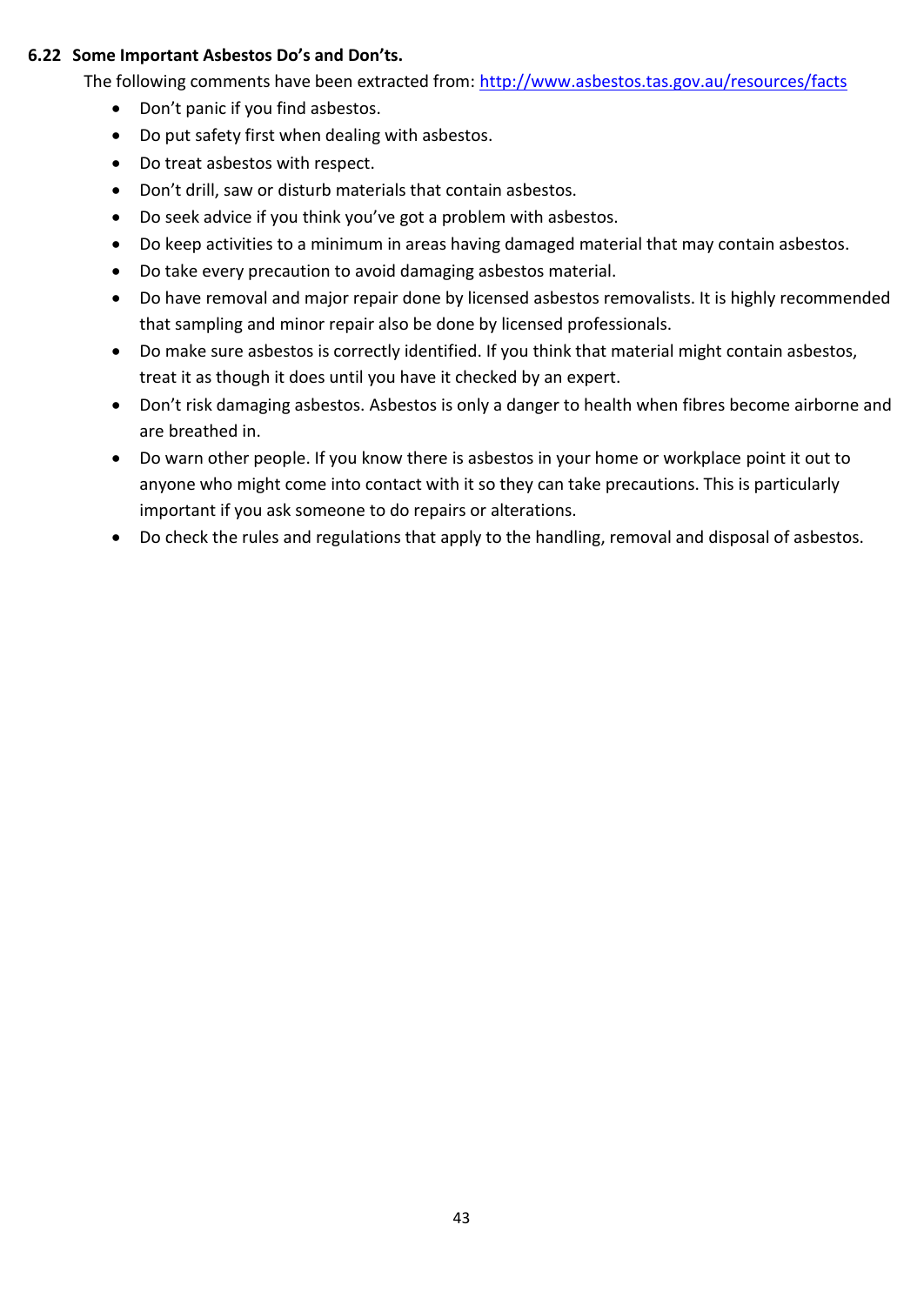| <b>SAFE WORK PRACTICE 1 - DRILLING OF ACM</b>                                                                        |                                                                                                                                                                                                                                                                                                                                                                                                                                                                                                                                                                                                                                                                                                                                                                                                                                                                                                                                                                                                                                                                                                                                                                                         |  |
|----------------------------------------------------------------------------------------------------------------------|-----------------------------------------------------------------------------------------------------------------------------------------------------------------------------------------------------------------------------------------------------------------------------------------------------------------------------------------------------------------------------------------------------------------------------------------------------------------------------------------------------------------------------------------------------------------------------------------------------------------------------------------------------------------------------------------------------------------------------------------------------------------------------------------------------------------------------------------------------------------------------------------------------------------------------------------------------------------------------------------------------------------------------------------------------------------------------------------------------------------------------------------------------------------------------------------|--|
|                                                                                                                      | The drilling of asbestos cement sheeting can release asbestos fibres into the atmosphere, so precautions must be<br>taken to protect the drill operator and other persons from exposure to these fibres. A hand drill is preferred to a<br>battery-powered drill, because the quantity of fibres is drastically reduced if a hand drill is used.                                                                                                                                                                                                                                                                                                                                                                                                                                                                                                                                                                                                                                                                                                                                                                                                                                        |  |
| Equipment that<br>may be<br>required prior<br>to starting work<br>(in addition to<br>what is needed<br>for the task) | A non-powered hand drill or a low-speed battery-powered drill or drilling equipment.<br>Battery-powered drills should be fitted with a local exhaust ventilation (LEV) dust<br>control hood wherever possible. If an LEV dust control hood cannot be attached and<br>other dust control methods such as pastes and gels are unsuitable then shadow<br>vacuuming techniques should be used<br>Disposable cleaning rags<br>A bucket of water, or more as appropriate, and/or a misting spray bottle<br>Duct tape<br>Sealant<br>Spare PPE<br>A thickened substance such as wallpaper paste, shaving cream or hair gel<br>200 pm plastic sheeting<br>A suitable asbestos waste container (e.g. 200 pm plastic bags or a drum, bin or skip<br>lined with 200 pm plastic sheeting)<br>Warning signs and/or barrier tape<br>An asbestos vacuum cleaner<br>A sturdy paper, foam or thin metal cup, or similar (for work on overhead surfaces<br>only).                                                                                                                                                                                                                                          |  |
| <b>PPE</b>                                                                                                           | Protective clothing and RPE (see AS1715, AS 1716). It is likely that a class P1 or P2<br>half face respirator will be adequate for this task, provided the recommended safe<br>work procedure is followed.                                                                                                                                                                                                                                                                                                                                                                                                                                                                                                                                                                                                                                                                                                                                                                                                                                                                                                                                                                              |  |
| Preparing the<br>asbestos work<br>area                                                                               | If the work is to be carried out at a height, appropriate precautions must be taken to<br>prevent falls.<br>Ensure appropriately marked asbestos waste disposal bags are available.<br>$\boldsymbol{0}$<br>Carry out the work with as few people present as possible.<br>Segregate the asbestos work area to ensure unauthorised personnel are restricted<br>from entry (e.g. close door and/or use warning signs and/or barrier tape at all entry<br>points). The distance for segregation should be determined by a risk assessment.<br>If drilling a roof from outside, segregate the area below.<br>If access is available to the rear of the asbestos cement, segregate this area as well<br>as above.<br>If possible, use plastic sheeting, secured with duct tape, to cover any surface within<br>the asbestos work area that could become contaminated.<br>Ensure there is adequate lighting.<br>Avoid working in windy environments where asbestos fibres can be redistributed.<br>If using a bucket of water, do not resoak used rags in the bucket, as this will<br>contaminate the water. Instead, either fold the rag so a clean surface is exposed or<br>use another rag. |  |
| Drilling vertical<br>surfaces                                                                                        | Tape both the point to be drilled and the exit point, if accessible, with a strong<br>adhesive tape such as duct tape to prevent the edges crumbling.<br>Cover the drill entry and exit points (if accessible) on the asbestos with a generous<br>amount of thickened substance.<br>Drill through the paste.<br>Use damp rags to clean off the paste and debris from the wall and drill bit.<br>Dispose of the rags as asbestos waste as they will contain asbestos dust and fibres.                                                                                                                                                                                                                                                                                                                                                                                                                                                                                                                                                                                                                                                                                                    |  |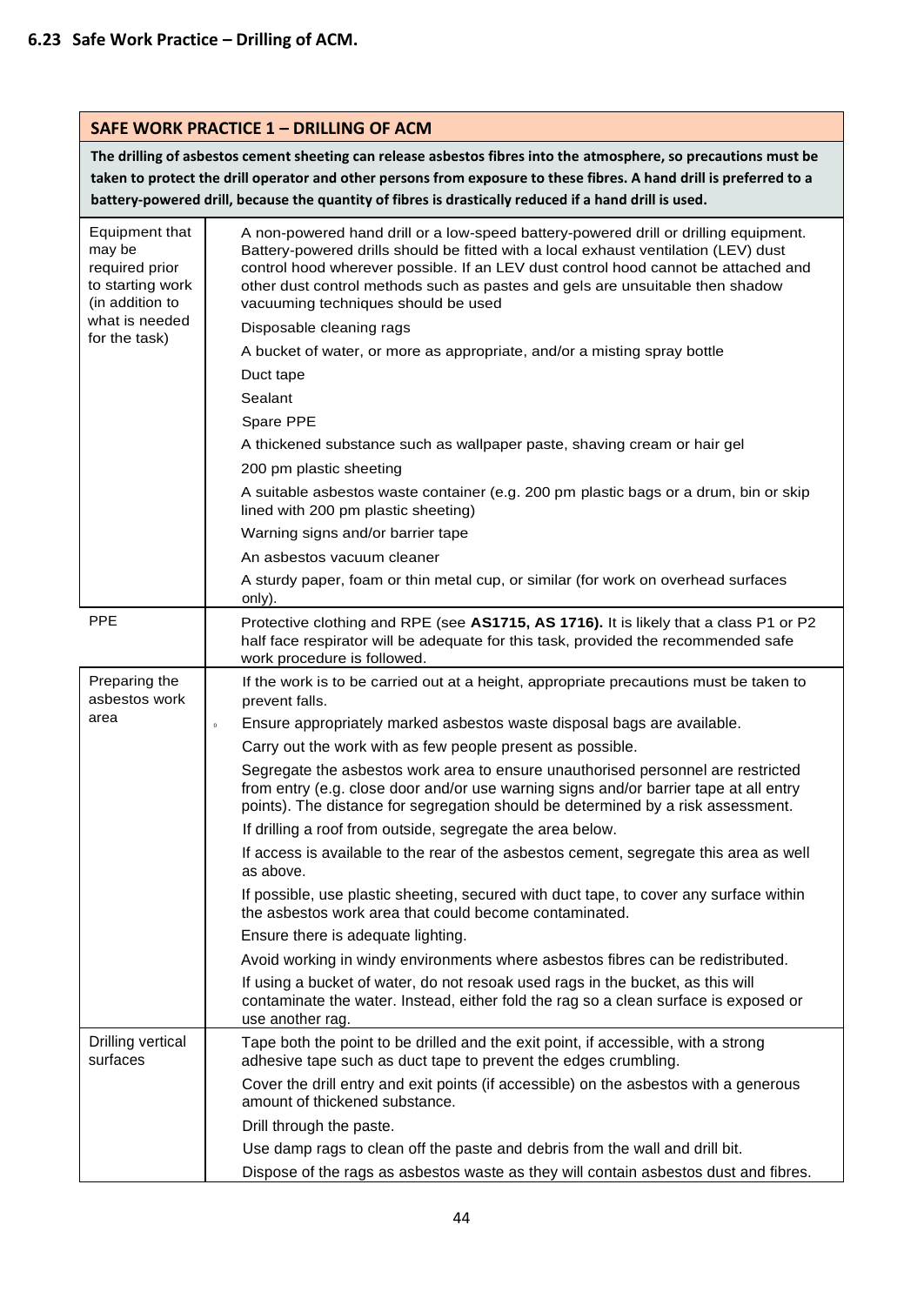|                                              | Seal the cut edges with sealant.                                                                                                                                                                                                                                          |
|----------------------------------------------|---------------------------------------------------------------------------------------------------------------------------------------------------------------------------------------------------------------------------------------------------------------------------|
|                                              | If a cable is to be passed through, insert a sleeve to protect the inner edge of the hole.                                                                                                                                                                                |
| Drilling                                     | Mark the point to be drilled.                                                                                                                                                                                                                                             |
| overhead                                     | Drill a hole through the bottom of the cup.                                                                                                                                                                                                                               |
| horizontal<br>surfaces                       | Fill or line the inside of the cup with shaving cream, gel or a similar thickened<br>substance.                                                                                                                                                                           |
|                                              | Put the drill bit through the hole in the cup so that the cup encloses the drill bit, and<br>make sure the drill bit extends beyond the lip of the cup.                                                                                                                   |
|                                              | Align the drill bit with the marked point.                                                                                                                                                                                                                                |
|                                              | Ensure the cup is firmly held against the surface to be drilled.                                                                                                                                                                                                          |
|                                              | Drill through the surface.                                                                                                                                                                                                                                                |
|                                              | Remove the drill bit from the cup, ensuring that the cup remains firmly against the<br>surface.                                                                                                                                                                           |
|                                              | Remove the cup from the surface.                                                                                                                                                                                                                                          |
|                                              | Use damp rags to clean off the paste and debris from the drill bit.                                                                                                                                                                                                       |
|                                              | Dispose of the rags as asbestos waste, as they will contain asbestos dust and fibres.                                                                                                                                                                                     |
|                                              | Seal the cut edges with sealant.                                                                                                                                                                                                                                          |
|                                              | If a cable is to be passed through, insert a sleeve to protect the inner edge of the hole.                                                                                                                                                                                |
| Decontarninatin                              | Use damp rags to clean the equipment.                                                                                                                                                                                                                                     |
| g the asbestos<br>work area and<br>equipment | Carefully roll or fold any plastic sheeting used to cover any surface within the asbestos<br>work area, so as not to spill any dust or debris that has been collected.                                                                                                    |
|                                              | If necessary, use damp rags and/or an asbestos vacuum cleaner to clean any<br>remaining visibly contaminated sections of the asbestos work area.                                                                                                                          |
|                                              | Place debris, used rags, plastic sheeting and other waste in the asbestos waste<br>bags/container.                                                                                                                                                                        |
|                                              | Wet wipe the external surfaces of the asbestos waste bags/container to remove any<br>adhering dust before they are removed from the asbestos work area.                                                                                                                   |
| Personal<br>decontarninatio<br>n should be   | If disposable coveralls are worn, clean the coveralls while still wearing RPE using a<br>HEPA vacuum, damp rag or fine-water spray. RPE can be cleaned with a wet rag or<br>cloth.                                                                                        |
| carried out in a<br>designated               | While still wearing RPE, remove coveralls, turning them inside-out to entrap any<br>remaining contamination and then Place them into a labelled asbestos waste bag.                                                                                                       |
| area                                         | Remove RPE. If non-disposable, inspect it to ensure it is free from contamination,<br>clean it with a wet rag and store in a clean container. If disposable, cleaning is not<br>required but RPE should be placed in a labelled asbestos waste bag or waste<br>container. |
|                                              | Refer to the Code of Practice: How to Safely Remove Asbestos for more information.                                                                                                                                                                                        |
| Clearance                                    | . Visually inspect the asbestos work area to make sure it has been properly cleaned.                                                                                                                                                                                      |
| procedure                                    | • Clearance air monitoring is not normally required for this task.                                                                                                                                                                                                        |
|                                              | • Dispose of all waste as asbestos waste.                                                                                                                                                                                                                                 |
|                                              | Refer to the Code of Practice: How to Safely Remove Asbestos for more information.                                                                                                                                                                                        |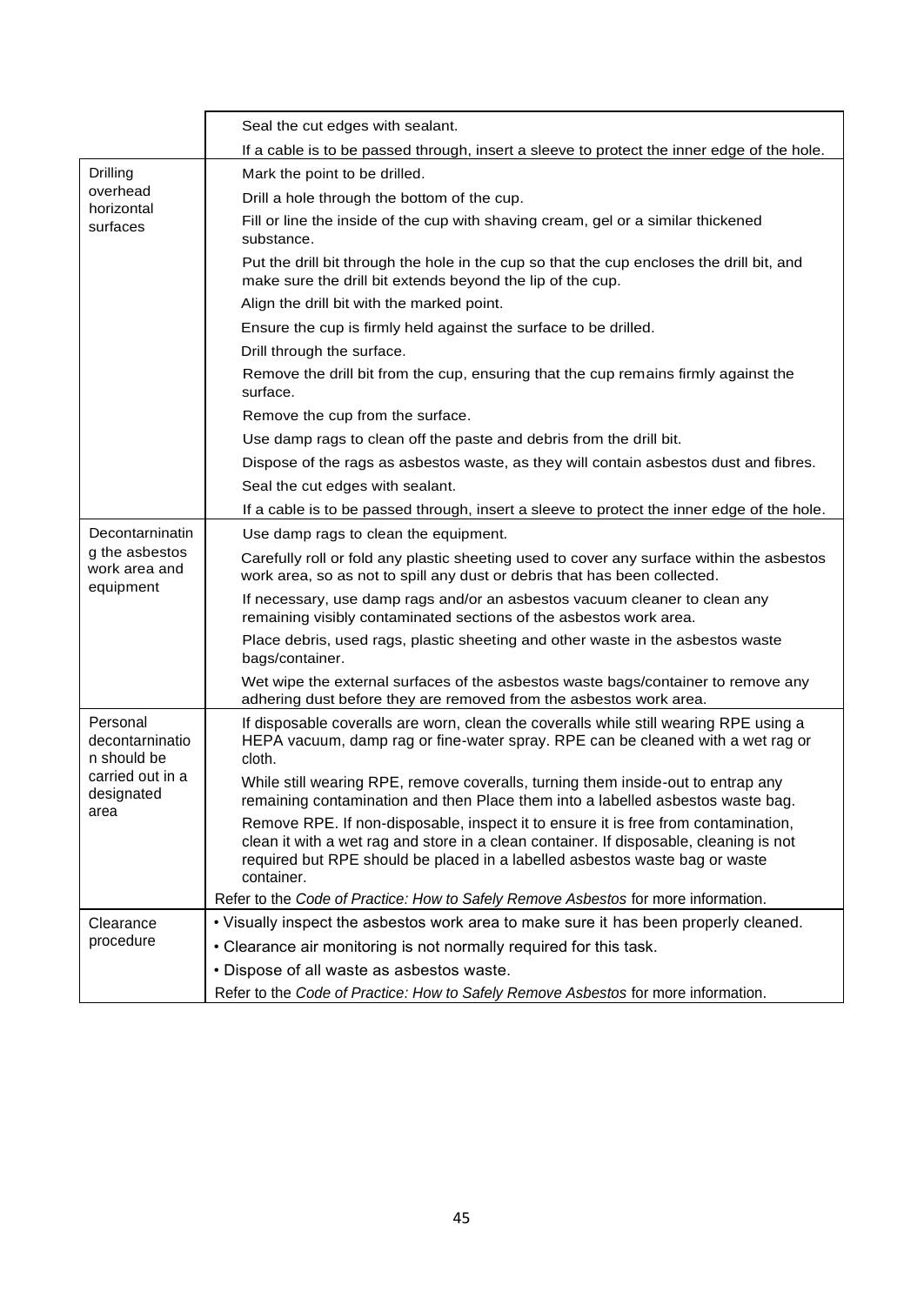### **SAFE WORK PRACTICE 2 - SEALING, PAINTING, COATING AND CLEANING OF ASBESTOS-CEMENT PRODUCTS**

These tasks should only to be carried out on asbestos that are in good condition. For this reason, the ACM should be thoroughly inspected before starting the work. There is a risk to health if the surface of asbestos cement sheeting is disturbed (e.g. from hail storms and cyclones) or if it has deteriorated as a result of aggressive environmental factors such as pollution. If it is so weathered that its surface is cracked or broken, the asbestos cement matrix may be eroded, increasing the likelihood that asbestos fibres will be released. If treatment is considered essential, a method that does not disturb the matrix should be used. Under no circumstances should asbestos cement products be water blasted or dry sanded in preparation for painting, coating or sealing.

| oodiniy or oodiniyi                              |                                                                                                                                                                                                                                                                                                                                           |  |  |  |  |  |  |
|--------------------------------------------------|-------------------------------------------------------------------------------------------------------------------------------------------------------------------------------------------------------------------------------------------------------------------------------------------------------------------------------------------|--|--|--|--|--|--|
| Equipment                                        | Disposable cleaning rags                                                                                                                                                                                                                                                                                                                  |  |  |  |  |  |  |
| that may be<br>required prior                    | A bucket of water, or more as appropriate, and/or a misting spray bottle                                                                                                                                                                                                                                                                  |  |  |  |  |  |  |
| to starting                                      | Sealant                                                                                                                                                                                                                                                                                                                                   |  |  |  |  |  |  |
| work (in                                         | Spare PPE                                                                                                                                                                                                                                                                                                                                 |  |  |  |  |  |  |
| addition to<br>what is                           | A suitable asbestos waste container                                                                                                                                                                                                                                                                                                       |  |  |  |  |  |  |
| needed for                                       | Warning signs and/or barrier tape.                                                                                                                                                                                                                                                                                                        |  |  |  |  |  |  |
| the task)                                        |                                                                                                                                                                                                                                                                                                                                           |  |  |  |  |  |  |
| <b>PPE</b>                                       | Protective clothing and RPE (see AS1715, AS 1716). It is likely that a class P1 or P2<br>half face respirator will be adequate for this task, provided the recommended safe work<br>procedure is followed. Where paint is to be applied, appropriate respiratory protection to<br>control the paint vapours/mist must also be considered. |  |  |  |  |  |  |
| Preparing the                                    | If work is being carried out at heights, precautions must be taken to prevent falls.                                                                                                                                                                                                                                                      |  |  |  |  |  |  |
| asbestos work                                    | Before starting, assess the asbestos cement for damage.                                                                                                                                                                                                                                                                                   |  |  |  |  |  |  |
| area                                             | Ensure appropriately marked asbestos waste disposal bags are available.                                                                                                                                                                                                                                                                   |  |  |  |  |  |  |
|                                                  | Carry out the work with as few people present as possible.                                                                                                                                                                                                                                                                                |  |  |  |  |  |  |
|                                                  | Segregate the asbestos work area to ensure unauthorised personnel are restricted from                                                                                                                                                                                                                                                     |  |  |  |  |  |  |
|                                                  | entry (e.g. close door and/or use warning signs and/or barrier tape at all entry points).<br>The distance for segregation should be determined by a risk assessment.                                                                                                                                                                      |  |  |  |  |  |  |
|                                                  | If working at a height, segregate the area below.                                                                                                                                                                                                                                                                                         |  |  |  |  |  |  |
|                                                  | If possible, use plastic sheeting secured with duct tape to cover any floor surface within<br>$\,$ 0 $\,$<br>the asbestos work area which could become contaminated. This will help to contain any<br>runoff from wet sanding methods.                                                                                                    |  |  |  |  |  |  |
|                                                  | Ensure there is adequate lighting.                                                                                                                                                                                                                                                                                                        |  |  |  |  |  |  |
|                                                  | If using a bucket of water, do not resoak used rags in the bucket, as this will<br>contaminate the water. Instead, either fold the rag so a clean surface is exposed or use<br>another rag.                                                                                                                                               |  |  |  |  |  |  |
|                                                  | Never use high-pressure water cleaning methods.                                                                                                                                                                                                                                                                                           |  |  |  |  |  |  |
|                                                  | Never prepare surfaces using dry sanding methods. Where sanding is required, you<br>should consider removing the asbestos and replacing it with a non-asbestos product.                                                                                                                                                                   |  |  |  |  |  |  |
|                                                  | Wet sanding methods may be used to prepare the asbestos, provided precautions are<br>taken to ensure all the runoff is captured and filtered, where possible.                                                                                                                                                                             |  |  |  |  |  |  |
|                                                  | Wipe dusty surfaces with a damp cloth.                                                                                                                                                                                                                                                                                                    |  |  |  |  |  |  |
| Painting and                                     | When using a spray brush, never use a high-pressure spray to apply the paint.                                                                                                                                                                                                                                                             |  |  |  |  |  |  |
| sealing                                          | When using a roller, use it lightly to avoid abrasion or other damage.                                                                                                                                                                                                                                                                    |  |  |  |  |  |  |
| Decontaminati                                    | Use damp rags to clean the equipment.                                                                                                                                                                                                                                                                                                     |  |  |  |  |  |  |
| ng the<br>asbestos work<br>area and<br>equipment | If required, use damp rags and/or an asbestos vacuum cleaner to clean the asbestos<br>work area.                                                                                                                                                                                                                                          |  |  |  |  |  |  |
|                                                  | Place debris, used rags, plastic sheeting and other waste in the asbestos waste<br>bags/container.                                                                                                                                                                                                                                        |  |  |  |  |  |  |
|                                                  | Wet wipe the external surfaces of the asbestos waste bags/container to remove any                                                                                                                                                                                                                                                         |  |  |  |  |  |  |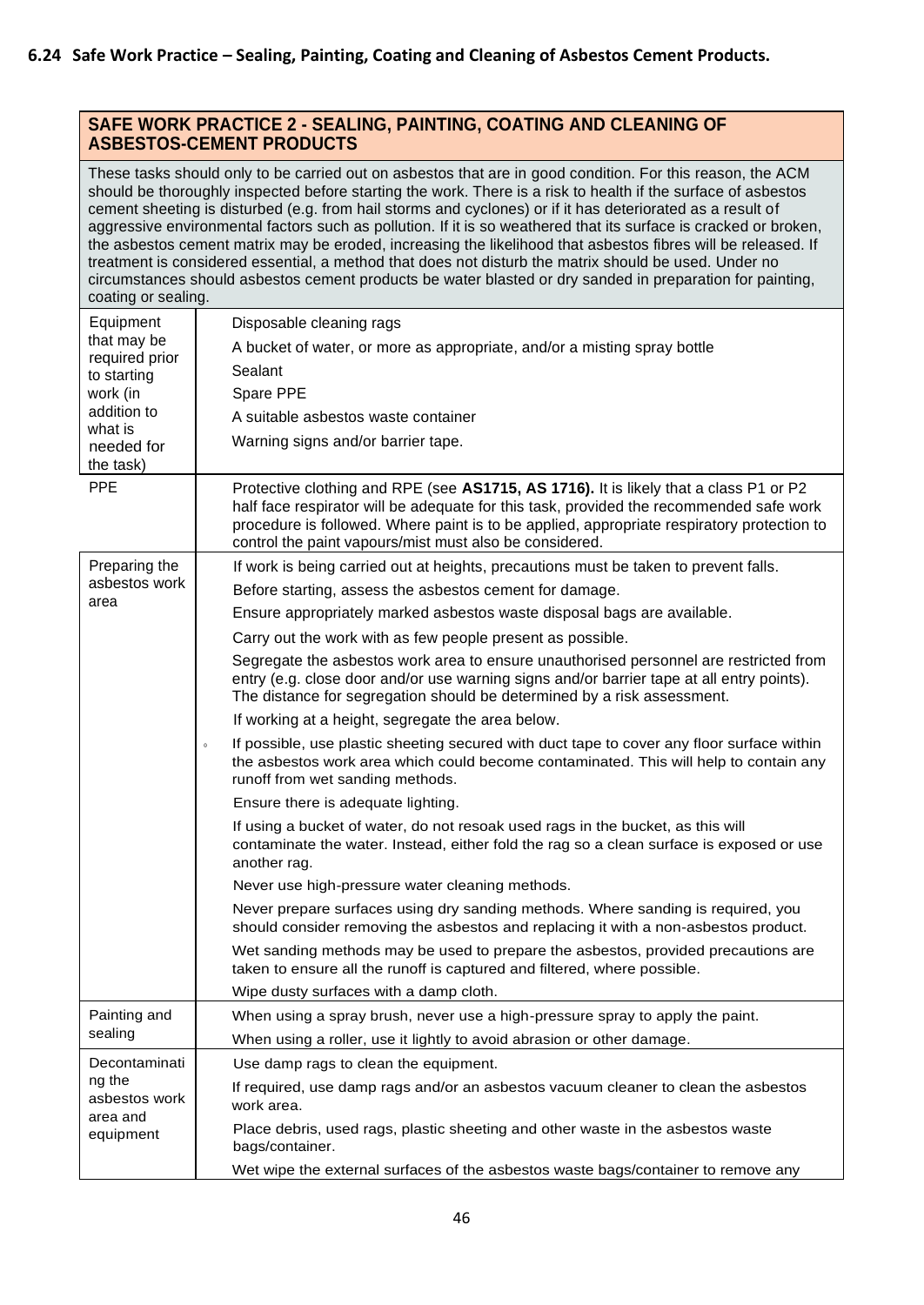|                                                                                     | adhering dust before they are removed from the asbestos work area.                                                                                                                                                                                                     |  |  |  |  |  |
|-------------------------------------------------------------------------------------|------------------------------------------------------------------------------------------------------------------------------------------------------------------------------------------------------------------------------------------------------------------------|--|--|--|--|--|
| Personal<br>decontaminati<br>on should be<br>carried out in<br>a designated<br>area | If disposable coveralls are worn, clean the coveralls while still wearing RPE using a<br>HEPA vacuum, damp rag or fine-water spray. RPE can be cleaned with a wet rag or<br>cloth.                                                                                     |  |  |  |  |  |
|                                                                                     | While still wearing RPE, remove coveralls, turning them inside-out to entrap any<br>remaining contamination and then Place them into a labelled asbestos waste bag.                                                                                                    |  |  |  |  |  |
|                                                                                     | Remove RPE. If non-disposable, inspect it to ensure it is free from contamination, clean<br>it with a wet rag and store in a clean container. If disposable, cleaning is not required<br>but RPE should be placed in a labelled asbestos waste bag or waste container. |  |  |  |  |  |
|                                                                                     | Refer to the Code of Practice: How to Safely Remove Asbestos for more information.                                                                                                                                                                                     |  |  |  |  |  |
| Clearance<br>procedure                                                              | . Visually inspect the asbestos work area to make sure it has been properly cleaned.                                                                                                                                                                                   |  |  |  |  |  |
|                                                                                     | • Clearance air monitoring is not normally required for this task.                                                                                                                                                                                                     |  |  |  |  |  |
|                                                                                     | • Dispose of all waste as asbestos waste.                                                                                                                                                                                                                              |  |  |  |  |  |
|                                                                                     | Refer to the Code of Practice: How to Safely Remove Asbestos for more information.                                                                                                                                                                                     |  |  |  |  |  |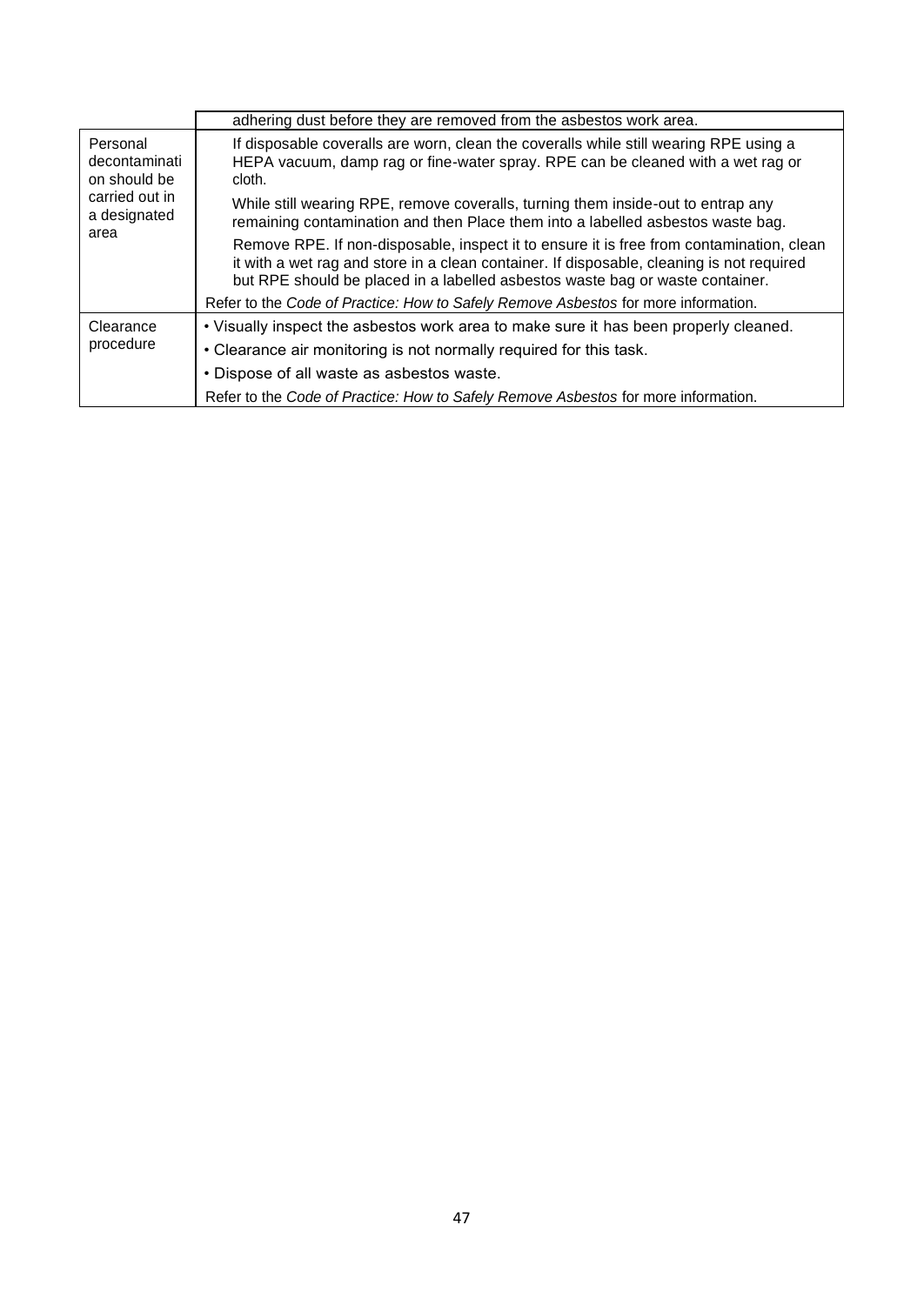| <b>CEMENT ROOFS</b>                | SAFE WORK PRACTICE 3 - CLEANING LEAF LITTER FROM GUTTERS OF ASBESTOS                                                                                                                                                                                 |  |  |  |  |
|------------------------------------|------------------------------------------------------------------------------------------------------------------------------------------------------------------------------------------------------------------------------------------------------|--|--|--|--|
| Equipment that                     | A bucket of water, or more as appropriate, and detergent                                                                                                                                                                                             |  |  |  |  |
| may be                             | A watering can or garden spray                                                                                                                                                                                                                       |  |  |  |  |
| required prior<br>to starting work | A hand trowel or scoop                                                                                                                                                                                                                               |  |  |  |  |
| (in addition to                    | Disposable cleaning rags                                                                                                                                                                                                                             |  |  |  |  |
| what is needed                     | A suitable asbestos waste container                                                                                                                                                                                                                  |  |  |  |  |
| for the task)                      | Warning signs and/or barrier tape                                                                                                                                                                                                                    |  |  |  |  |
|                                    | An asbestos vacuum cleaner.                                                                                                                                                                                                                          |  |  |  |  |
| <b>PPE</b>                         | Protective clothing and RPE (see AS1715, AS 1716). It is likely that a class P1 or P2<br>half face respirator will be adequate for this task, provided the recommended safe<br>work procedure is followed.                                           |  |  |  |  |
| Preparing the<br>asbestos work     | Since the work is to be carried out at a height, appropriate precautions must be taken<br>to prevent the risk of falls.                                                                                                                              |  |  |  |  |
| area                               | Ensure appropriately marked asbestos waste disposal containers are available.                                                                                                                                                                        |  |  |  |  |
|                                    | Segregate the asbestos work area to ensure unauthorised personnel are restricted<br>from entry (e.g. use warning signs and/or barrier tape at all entry points). The distance<br>for segregation should be determined by a risk assessment.          |  |  |  |  |
|                                    | Segregate the area below.                                                                                                                                                                                                                            |  |  |  |  |
|                                    | Avoid working in windy environments where asbestos fibres can be redistributed.                                                                                                                                                                      |  |  |  |  |
|                                    | If using a bucket of water, do not resoak used rags in the bucket as this will<br>contaminate the water. Instead, either fold the rag so a clean surface is exposed or<br>use another rag.                                                           |  |  |  |  |
| Gutter cleaning                    | Disconnect or re-route the downpipes to prevent any entry of contaminated water into<br>the waste water system and ensure there is a suitable container to collect<br>contaminated runoff. Contaminated water must be disposed of as asbestos waste. |  |  |  |  |
|                                    | Mix the water and detergent.<br>$\boldsymbol{0}$                                                                                                                                                                                                     |  |  |  |  |
|                                    | Using the watering can or garden spray, pour the water and detergent mixture into the<br>gutter but avoid over-wetting as this will create a slurry.                                                                                                 |  |  |  |  |
|                                    | Remove the debris using a scoop or trowel. Do not allow debris or slurry to enter the<br>water system -                                                                                                                                              |  |  |  |  |
|                                    | Wet the debris again if dry material is uncovered.                                                                                                                                                                                                   |  |  |  |  |
|                                    | Place the removed debris straight into the asbestos waste container.                                                                                                                                                                                 |  |  |  |  |
| Decontarninatin                    | Use damp rags to wipe down all equipment used.                                                                                                                                                                                                       |  |  |  |  |
| g the asbestos<br>work area and    | Use damp rags to wipe down the guttering.                                                                                                                                                                                                            |  |  |  |  |
| equipment                          | Where practicable, and if necessary, use an asbestos vacuum cleaner to vacuum the<br>area below.                                                                                                                                                     |  |  |  |  |
|                                    | Place debris, used rags and other waste in the asbestos waste container.                                                                                                                                                                             |  |  |  |  |
|                                    | Wet wipe the external surfaces of the asbestos waste container to remove any<br>adhering dust before it is removed from the asbestos work area.                                                                                                      |  |  |  |  |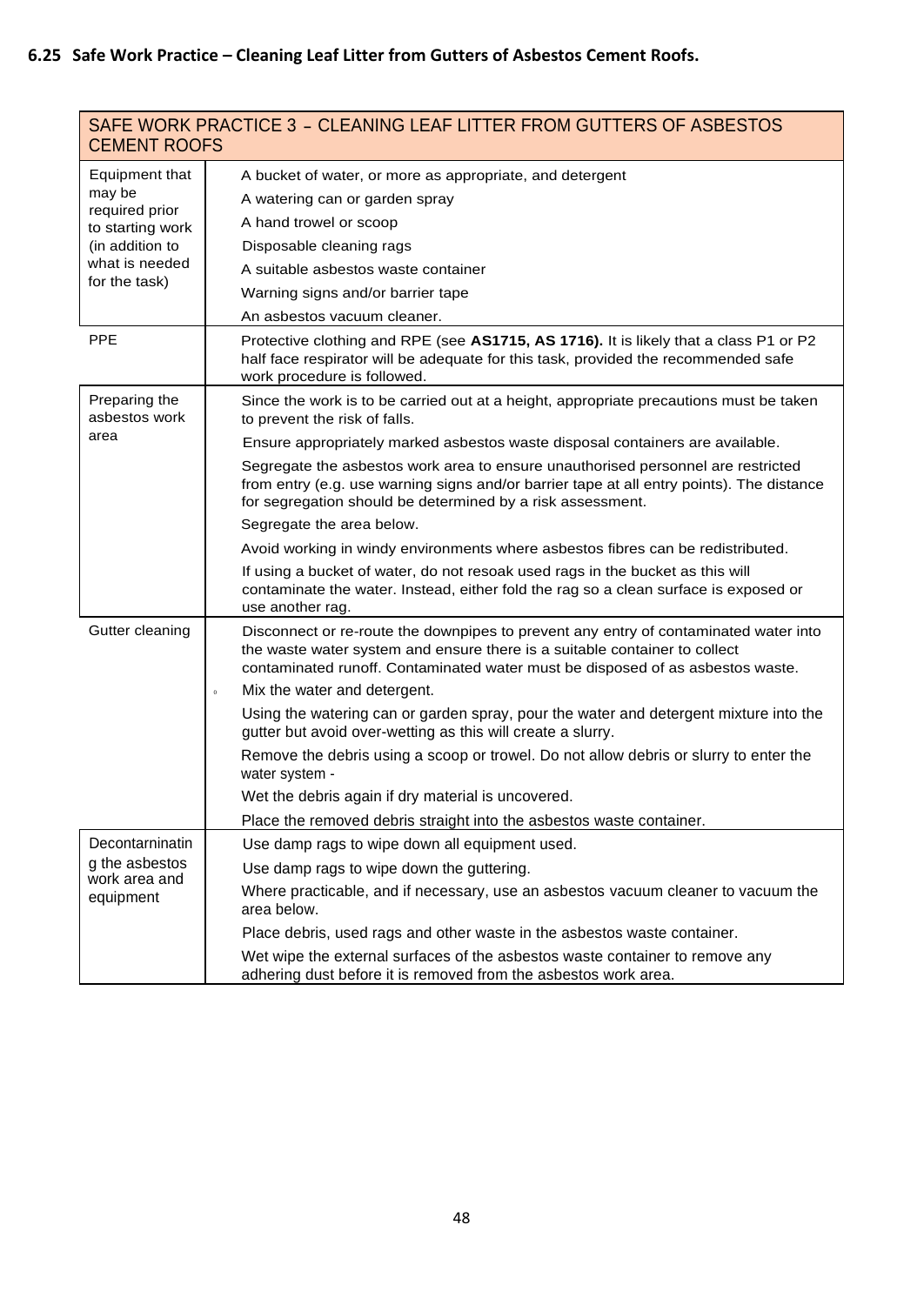| Personal<br>decontarninatio<br>n should be<br>carried out in a<br>designated<br>area | If disposable coveralls are worn, clean the coveralls while still wearing RPE using a<br>HEPA vacuum, damp rag or fine-water spray. RPE can be cleaned with a wet rag or<br>cloth.                                                                                        |  |  |  |
|--------------------------------------------------------------------------------------|---------------------------------------------------------------------------------------------------------------------------------------------------------------------------------------------------------------------------------------------------------------------------|--|--|--|
|                                                                                      | While still wearing RPE, remove coveralls, turning them inside-out to entrap any<br>remaining contamination and then Place them into a labelled asbestos waste bag.                                                                                                       |  |  |  |
|                                                                                      | Remove RPE. If non-disposable, inspect it to ensure it is free from contamination,<br>clean it with a wet rag and store in a clean container. If disposable, cleaning is not<br>required but RPE should be placed in a labelled asbestos waste bag or waste<br>container. |  |  |  |
|                                                                                      | Refer to the Code of Practice: How to Safely Remove Asbestos for more information.                                                                                                                                                                                        |  |  |  |
| Clearance<br>procedure                                                               | . Visually inspect the asbestos work area to make sure it has been properly cleaned.                                                                                                                                                                                      |  |  |  |
|                                                                                      | • Clearance air monitoring is not normally required for this task.                                                                                                                                                                                                        |  |  |  |
|                                                                                      | • Dispose of all waste as asbestos waste.                                                                                                                                                                                                                                 |  |  |  |
|                                                                                      | Refer to the Code of Practice: How to Safely Remove Asbestos for more information.                                                                                                                                                                                        |  |  |  |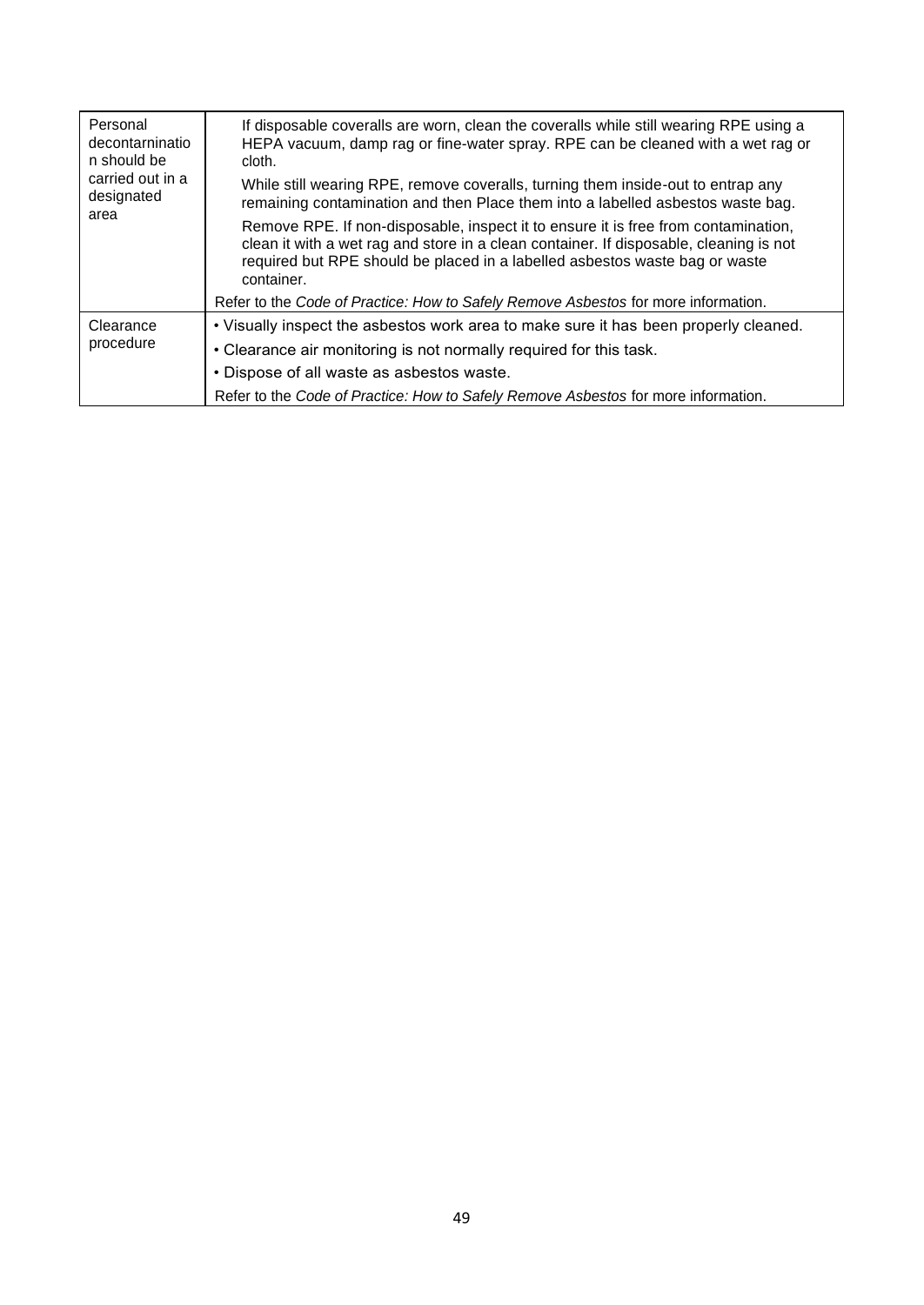| <b>BOXES</b>                                                                                                                     | SAFE WORK PRACTICE 4 - REPLACE CABLING IN ASBESTOS CEMENT CONDUITS OR                                                                                                                                                                                                                                                                                                                                                                                                                                                                                                                                                                                                                                                                                                                                                                                                                                                                                                                                                                                                               |
|----------------------------------------------------------------------------------------------------------------------------------|-------------------------------------------------------------------------------------------------------------------------------------------------------------------------------------------------------------------------------------------------------------------------------------------------------------------------------------------------------------------------------------------------------------------------------------------------------------------------------------------------------------------------------------------------------------------------------------------------------------------------------------------------------------------------------------------------------------------------------------------------------------------------------------------------------------------------------------------------------------------------------------------------------------------------------------------------------------------------------------------------------------------------------------------------------------------------------------|
| Equipment<br>that may be<br>required prior<br>to starting the<br>work (in<br>addition to<br>what is<br>required for<br>the task) | Disposable cleaning rags<br>A bucket of water, or more as appropriate, and/or a misting spray bottle<br>200 pm thick plastic sheeting<br>Cable slipping compound<br>Appropriately marked asbestos waste disposal bags<br>Spare PPE<br>Duct tape<br>Warning signs and/or barrier tape                                                                                                                                                                                                                                                                                                                                                                                                                                                                                                                                                                                                                                                                                                                                                                                                |
| <b>PPE</b>                                                                                                                       | An asbestos vacuum cleaner.<br>Protective clothing and RPE (see AS1715, AS 1716). It is likely that a class P1 or P2<br>half face respirator will be adequate for this task, provided the recommended safe work<br>procedure is followed.                                                                                                                                                                                                                                                                                                                                                                                                                                                                                                                                                                                                                                                                                                                                                                                                                                           |
| Preparing the<br>asbestos work<br>area                                                                                           | If the work will be carried out in a confined space, appropriate precautions must be<br>taken to prevent the risk of asphyxiation.<br>Ensure appropriately marked asbestos waste disposal bags are available.<br>Carry out the work with as few people present as possible.<br>Segregate the asbestos work area to ensure unauthorised personnel are restricted from<br>entry (e.g. use warning signs and/or barrier tape at all entry points). The distance for<br>segregation should be determined by a risk assessment.<br>Use plastic sheeting secured with duct tape to cover any surface within the asbestos<br>work area which could become contaminated.<br>Place plastic sheeting below any conduits before pulling any cables through.<br>Ensure there is adequate lighting.<br>$\theta$<br>Avoid working in windy environments where asbestos fibres can be redistributed.<br>If using a bucket of water, do not resoak used rags in the bucket as this will<br>contaminate the water. Instead, either fold the rag so a clean surface is exposed or use<br>another rag. |
| Replacement<br>or installation<br>of cables                                                                                      | Wet down the equipment and apply adequate cable slipping compound to the<br>conduits/ducts throughout the process.<br>Clean all ropes, rods or snakes used to pull cables after use. Cleaning should be<br>undertaken close to the point(s) where the cables exit from the conduits/ducts.<br>Ropes used for cable pulling should have a smooth surface that can easily be cleaned.<br>Do not use metal stockings when pulling cables through asbestos cement conduits.<br>Do not use compressed air darts to pull cables through asbestos cement<br>conduits/ducts.                                                                                                                                                                                                                                                                                                                                                                                                                                                                                                                |
| Decontaminati<br>ng the<br>asbestos work<br>area and<br>equipment                                                                | Use damp rags to clean the equipment.<br>Wet wipe around the end of the conduit, sections of exposed cable and the pulling eye<br>at the completion of the cable pulling operation.<br>If the rope or cable passes through any rollers, these must also be wet wiped after use.<br>Wet wipe the external surface of excess cable pulled through the conduit/duct, as close<br>as possible to the exit point from the conduit, before it is removed from the work site.<br>Carefully roll or fold any plastic sheeting used to cover any surface within the asbestos<br>work area, so as not to spill any dust or debris that has been collected.<br>If required, use damp rags or an asbestos vacuum cleaner to clean any remaining<br>visibly contaminated sections of the asbestos work area.<br>Place all debris, used rags, plastic sheeting and other waste in the asbestos waste                                                                                                                                                                                              |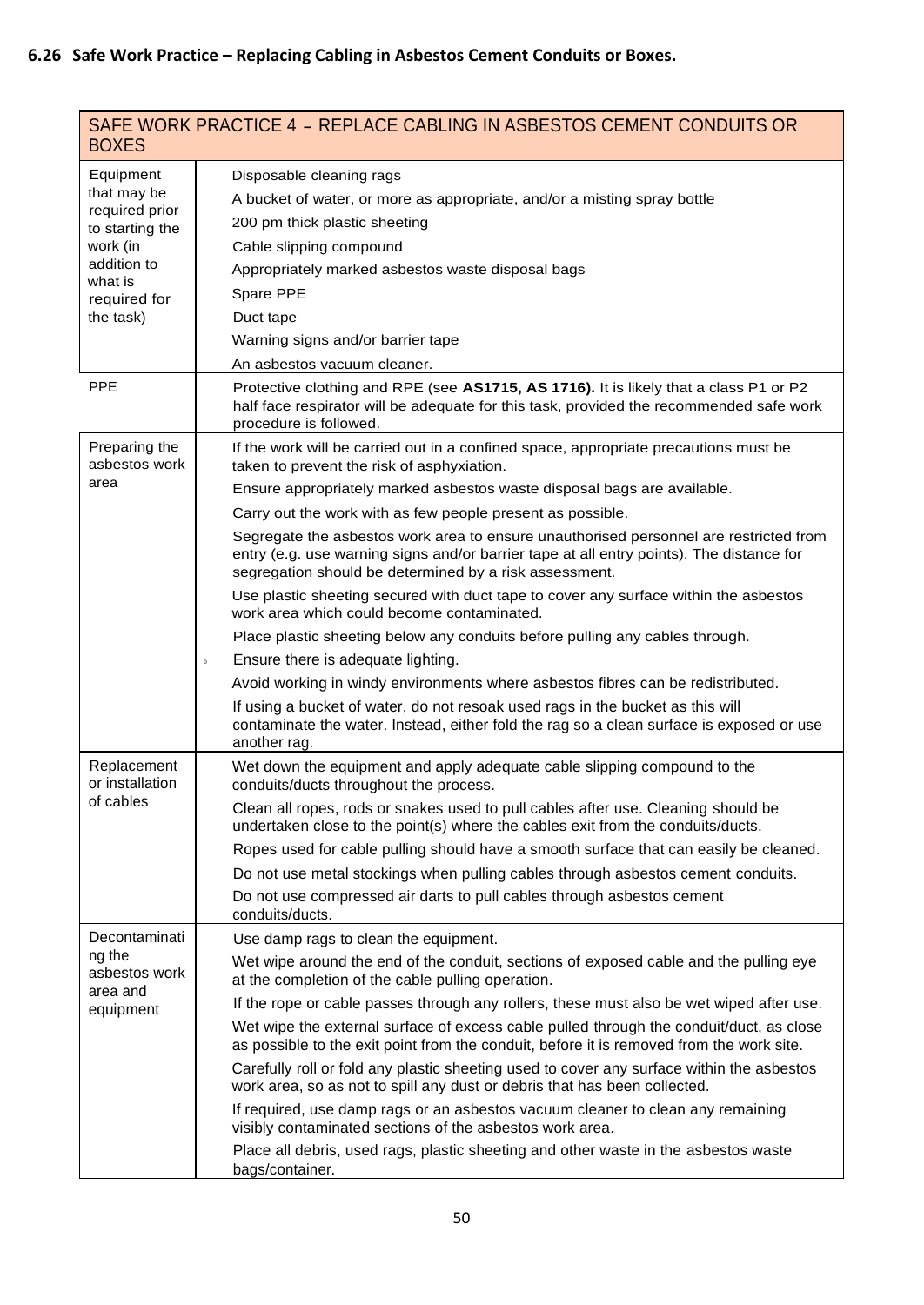|                                                                                     | Wet wipe the external surfaces of the asbestos waste bags/container to remove any<br>adhering dust before they are removed from the asbestos work area.                                                                                                                |
|-------------------------------------------------------------------------------------|------------------------------------------------------------------------------------------------------------------------------------------------------------------------------------------------------------------------------------------------------------------------|
| Personal<br>decontaminati<br>on should be<br>carried out in<br>a designated<br>area | If disposable coveralls are worn, clean the coveralls while still wearing RPE using a<br>HEPA vacuum, damp rag or fine-water spray. RPE can be cleaned with a wet rag or<br>cloth.                                                                                     |
|                                                                                     | While still wearing RPE, remove coveralls, turning them inside-out to entrap any<br>remaining contamination and then Place them into a labelled asbestos waste bag.                                                                                                    |
|                                                                                     | Remove RPE. If non-disposable, inspect it to ensure it is free from contamination, clean<br>it with a wet rag and store in a clean container. If disposable, cleaning is not required<br>but RPE should be placed in a labelled asbestos waste bag or waste container. |
|                                                                                     | Refer to the Code of Practice: How to Safely Remove Asbestos for more information.                                                                                                                                                                                     |
| Clearance<br>procedure                                                              | . Visually inspect the asbestos work area to make sure it has been properly cleaned.                                                                                                                                                                                   |
|                                                                                     | • Clearance air monitoring is not normally required for this task.                                                                                                                                                                                                     |
|                                                                                     | • Dispose of all waste as asbestos waste.                                                                                                                                                                                                                              |
|                                                                                     | Refer to the Code of Practice: How to Safely Remove Asbestos for more information.                                                                                                                                                                                     |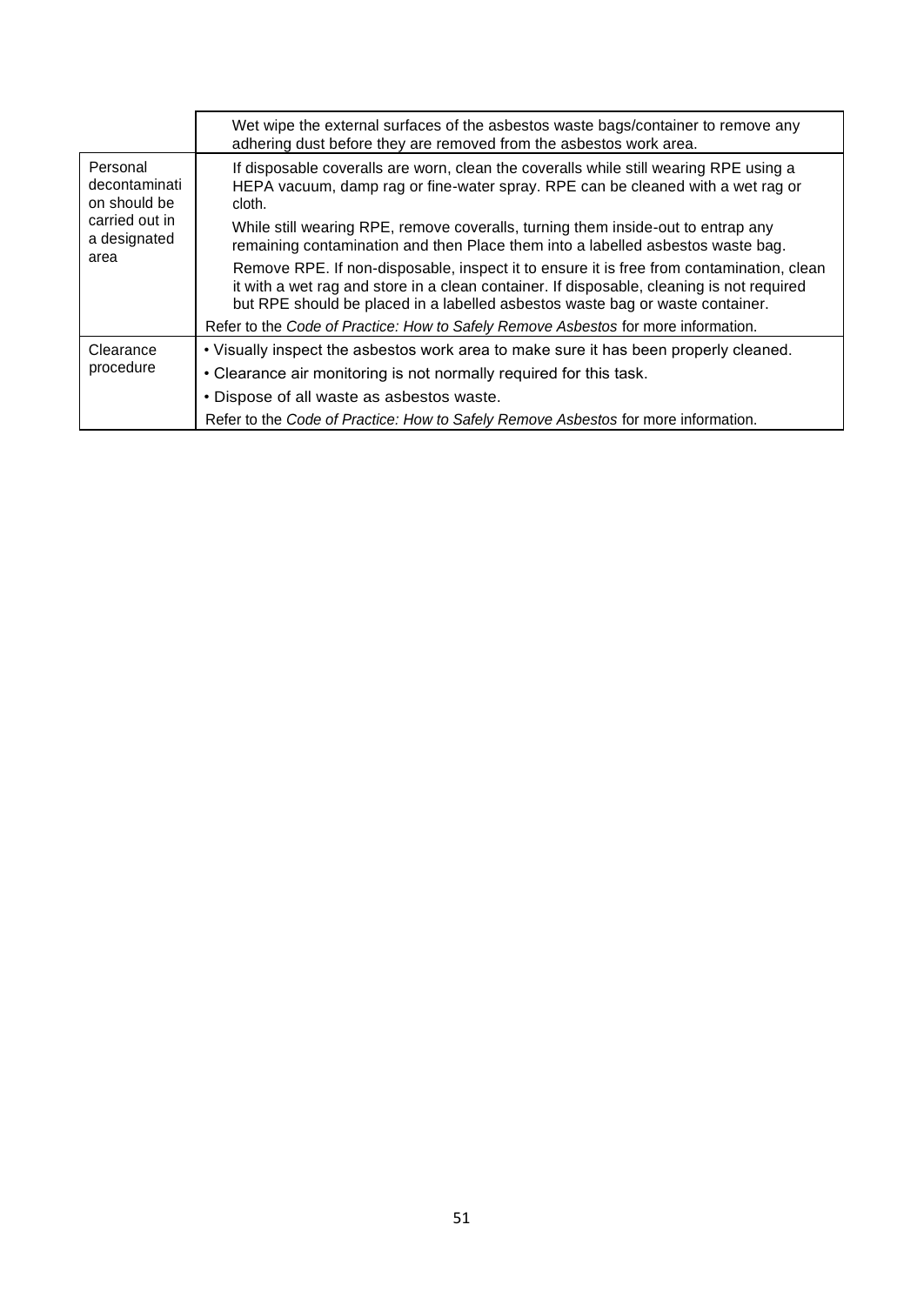### **SAFE WORK PRACTICE 5 – WORKING ON ELECTRICAL MOUNTING BOARDS CONTAINING ASBESTOS**

If the asbestos-containing electrical mounting panel has to be removed for work behind the board, the procedures outlined in the Code of Practice: How to Safely Remove Asbestos must be followed. If drilling is required, the control process should be consistent with the measures in Safe Work Practice 1.

| Equipment<br>that may be<br>required prior<br>to starting the<br>work (in<br>addition to<br>what is<br>required<br>the task) | • A non-powered hand drill or a low-speed battery-powered drill or drilling equipment.<br>Battery-powered drills should be fitted with a LEV dust control hood wherever possible.<br>If a LEV dust control hood cannot be attached and other dust control methods, such as<br>pastes and gels, are unsuitable then shadow vacuuming techniques should be used<br>Duct tape<br>Warning signs and/or barrier tape<br>Disposable cleaning rags<br>A plastic bucket of water and/or a misting spray bottle<br>Spare PPE<br>A suitable asbestos waste container<br>200 mm plastic sheeting<br>An asbestos vacuum cleaner. |
|------------------------------------------------------------------------------------------------------------------------------|----------------------------------------------------------------------------------------------------------------------------------------------------------------------------------------------------------------------------------------------------------------------------------------------------------------------------------------------------------------------------------------------------------------------------------------------------------------------------------------------------------------------------------------------------------------------------------------------------------------------|
| <b>PPE</b>                                                                                                                   | Protective clothing and RPE (see AS1715, AS 1716. It is likely that a class P1 or P2<br>half face respirator will be adequate for this task, provided the recommended safe work<br>procedure is followed.                                                                                                                                                                                                                                                                                                                                                                                                            |
| Preparing the<br>asbestos work<br>area                                                                                       | As the work area will involve electrical hazards, precautions must be taken to prevent<br>electrocution.                                                                                                                                                                                                                                                                                                                                                                                                                                                                                                             |
|                                                                                                                              | Ensure appropriately marked asbestos waste disposal bags are available.                                                                                                                                                                                                                                                                                                                                                                                                                                                                                                                                              |
|                                                                                                                              | Carry out the work with as few people present as possible.                                                                                                                                                                                                                                                                                                                                                                                                                                                                                                                                                           |
|                                                                                                                              | Segregate the asbestos work area to ensure unauthorised personnel are restricted from<br>entry (e.g. use warning signs and/or barrier tape at all entry points). The distance for<br>segregation should be determined by a risk assessment.                                                                                                                                                                                                                                                                                                                                                                          |
|                                                                                                                              | Use plastic sheeting secured with duct tape to cover any surface within the asbestos<br>$\,$ 0 $\,$<br>work area which could become contaminated.                                                                                                                                                                                                                                                                                                                                                                                                                                                                    |
|                                                                                                                              | Ensure there is adequate lighting.                                                                                                                                                                                                                                                                                                                                                                                                                                                                                                                                                                                   |
|                                                                                                                              | Avoid working in windy environments where asbestos fibres can be redistributed.                                                                                                                                                                                                                                                                                                                                                                                                                                                                                                                                      |
|                                                                                                                              | If using a bucket of water, do not resoak used rags in the bucket as this will<br>contaminate the water. Instead, either fold the rag so a clean surface is exposed or use<br>another rag.                                                                                                                                                                                                                                                                                                                                                                                                                           |
| Work on                                                                                                                      | Providing the panel is not friable, maintenance and service work may include:                                                                                                                                                                                                                                                                                                                                                                                                                                                                                                                                        |
| electrical<br>mounting                                                                                                       | o replacing asbestos containing equipment on the electrical panel with non-asbestos<br>equipment                                                                                                                                                                                                                                                                                                                                                                                                                                                                                                                     |
| panels                                                                                                                       | operate main switches and individual circuit devices<br>$\boldsymbol{0}$                                                                                                                                                                                                                                                                                                                                                                                                                                                                                                                                             |
|                                                                                                                              | pull/insert service and circuit fuses<br>$\boldsymbol{0}$                                                                                                                                                                                                                                                                                                                                                                                                                                                                                                                                                            |
|                                                                                                                              | bridge supplies at meter bases<br>$\boldsymbol{0}$                                                                                                                                                                                                                                                                                                                                                                                                                                                                                                                                                                   |
|                                                                                                                              | use testing equipment<br>$\boldsymbol{0}$                                                                                                                                                                                                                                                                                                                                                                                                                                                                                                                                                                            |
|                                                                                                                              | access the neutral link<br>$\overline{0}$                                                                                                                                                                                                                                                                                                                                                                                                                                                                                                                                                                            |
|                                                                                                                              | o install new components/equipment.                                                                                                                                                                                                                                                                                                                                                                                                                                                                                                                                                                                  |
| Decontaminati                                                                                                                | Use damp rags to clean the equipment.                                                                                                                                                                                                                                                                                                                                                                                                                                                                                                                                                                                |
| ng the<br>asbestos work<br>area and<br>equipment                                                                             | Carefully roll or fold any plastic sheeting used to cover any surface within the asbestos<br>work area so as not to spill any dust or debris that has been collected.                                                                                                                                                                                                                                                                                                                                                                                                                                                |
|                                                                                                                              | If there is an electrical hazard, use an asbestos vacuum cleaner to remove any dust<br>from the mounting panel and other visibly contaminated sections of the asbestos work<br>area.                                                                                                                                                                                                                                                                                                                                                                                                                                 |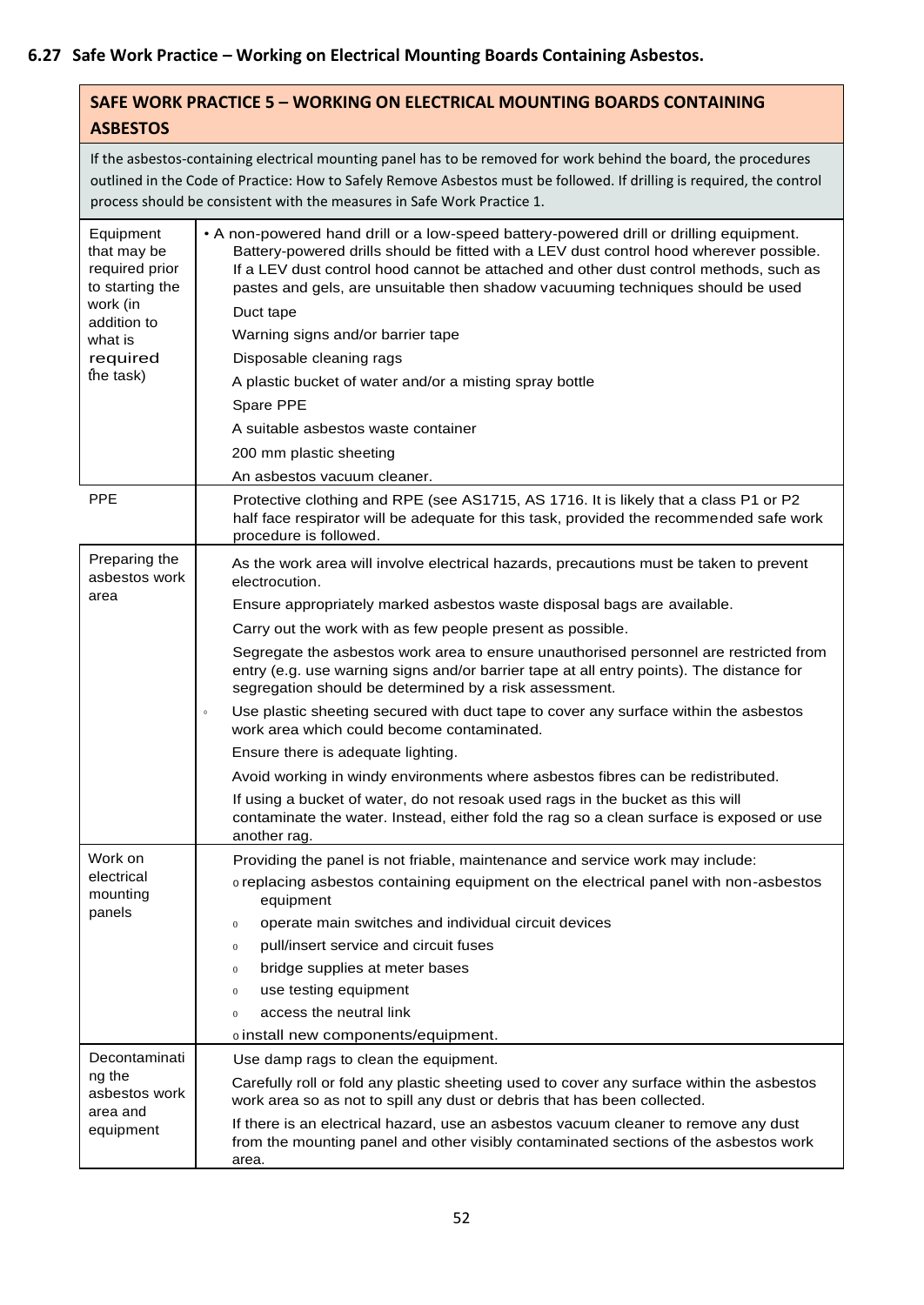|                                                                                     | If there is no electrical hazard, wet wipe with a damp rag to remove minor amounts of<br>dust.                                                                                                                                                                         |  |  |  |
|-------------------------------------------------------------------------------------|------------------------------------------------------------------------------------------------------------------------------------------------------------------------------------------------------------------------------------------------------------------------|--|--|--|
|                                                                                     | Place debris, used rags, plastic sheeting and other waste in the asbestos waste<br>bags/container.                                                                                                                                                                     |  |  |  |
|                                                                                     | Wet wipe the external surfaces of the asbestos waste bags/container to remove any<br>adhering dust before they are removed from the asbestos work area.                                                                                                                |  |  |  |
| Personal<br>decontaminati<br>on should be<br>carried out in<br>a designated<br>area | If disposable coveralls are worn, clean the coveralls while still wearing RPE using a<br>HEPA vacuum, damp rag or fine-water spray. RPE can be cleaned with a wet rag or<br>cloth.                                                                                     |  |  |  |
|                                                                                     | While still wearing RPE, remove coveralls, turning them inside-out to entrap any<br>remaining contamination and then Place them into a labelled asbestos waste bag.                                                                                                    |  |  |  |
|                                                                                     | Remove RPE. If non-disposable, inspect it to ensure it is free from contamination, clean<br>it with a wet rag and store in a clean container. If disposable, cleaning is not required<br>but RPE should be placed in a labelled asbestos waste bag or waste container. |  |  |  |
|                                                                                     | Refer to the Code of Practice: How to Safely Remove Asbestos for more information.                                                                                                                                                                                     |  |  |  |
| Clearance                                                                           | • Visually inspect the asbestos work area to make sure it has been properly cleaned.                                                                                                                                                                                   |  |  |  |
| procedure                                                                           | • Clearance air monitoring is not normally required for this task.                                                                                                                                                                                                     |  |  |  |
|                                                                                     | • Dispose of all waste as asbestos waste.                                                                                                                                                                                                                              |  |  |  |
|                                                                                     | Refer to the Code of Practice: How to Safely Remove Asbestos for more information.                                                                                                                                                                                     |  |  |  |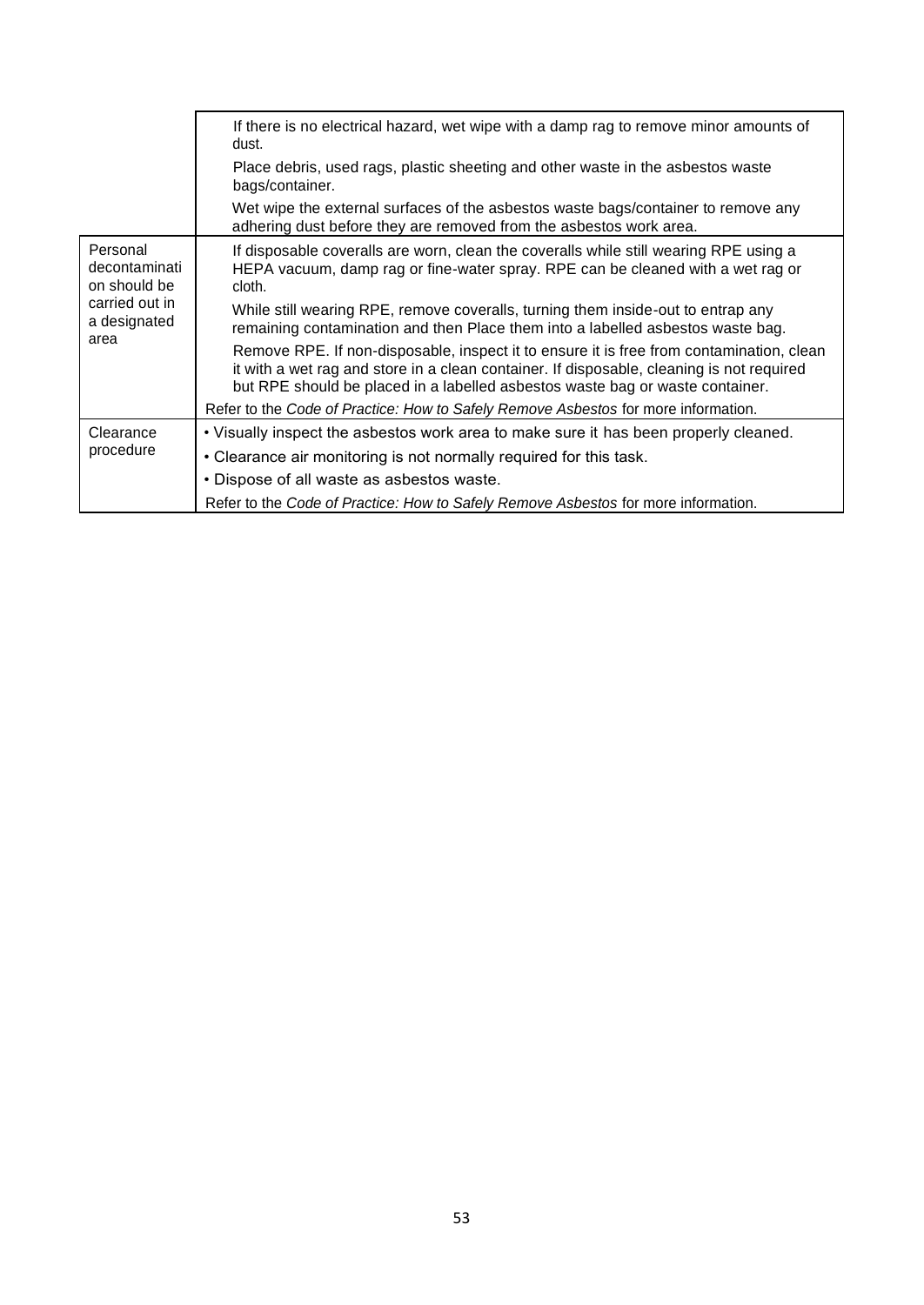|                                                                                                                               | <b>SAFE WORKING PRACTICE 6 - INSPECTION OF ASBESTOS FRICTION MATERIALS</b>                                                                                                                                                                                                                                                                                                                                                                                                                                                                                                                                                                                                                                                                                                                                                                                                                                                                                                                                                                                                                                                                                                                                                                                                                                                                                               |
|-------------------------------------------------------------------------------------------------------------------------------|--------------------------------------------------------------------------------------------------------------------------------------------------------------------------------------------------------------------------------------------------------------------------------------------------------------------------------------------------------------------------------------------------------------------------------------------------------------------------------------------------------------------------------------------------------------------------------------------------------------------------------------------------------------------------------------------------------------------------------------------------------------------------------------------------------------------------------------------------------------------------------------------------------------------------------------------------------------------------------------------------------------------------------------------------------------------------------------------------------------------------------------------------------------------------------------------------------------------------------------------------------------------------------------------------------------------------------------------------------------------------|
|                                                                                                                               | This guide may be used when friction ACM (e.g. brake assemblies or clutch housings) need to be inspected<br>or housings need to be cleaned. Compressed air must not be used to clean dust from a brake assembly.                                                                                                                                                                                                                                                                                                                                                                                                                                                                                                                                                                                                                                                                                                                                                                                                                                                                                                                                                                                                                                                                                                                                                         |
| Equipment that<br>may be<br>required prior<br>to starting the<br>work (in<br>addition to what<br>is required for<br>the task) | • A misting spray bottle<br>• Duct tape<br>• Warning signs and/or barrier tape<br>• Disposable cleaning rags<br>• A bucket of water and detergent<br>• Spare PPE<br>• A suitable asbestos waste container<br>• A catch tray or similar container<br>• An asbestos vacuum cleaner.                                                                                                                                                                                                                                                                                                                                                                                                                                                                                                                                                                                                                                                                                                                                                                                                                                                                                                                                                                                                                                                                                        |
| <b>PPE</b>                                                                                                                    | Protective clothing and RPE (see AS1715, AS 1716). It is likely that a class P1 or P2<br>half face respirator will be adequate for this task, provided the recommended safe<br>work procedure is followed.                                                                                                                                                                                                                                                                                                                                                                                                                                                                                                                                                                                                                                                                                                                                                                                                                                                                                                                                                                                                                                                                                                                                                               |
| Preparing the<br>asbestos work<br>area                                                                                        | Ensure appropriately marked asbestos waste disposal bags are available.<br>Carry out the work with as few people present as possible.<br>Determine whether to segregate the asbestos work area<br>Ensure unauthorised personnel are restricted from entry by using barrier tape and/or<br>warning signs.<br>Use a suitable collection device below where the work will be carried out to collect any<br>debris/runoff.                                                                                                                                                                                                                                                                                                                                                                                                                                                                                                                                                                                                                                                                                                                                                                                                                                                                                                                                                   |
|                                                                                                                               | Ensure there is adequate lighting.<br>Avoid working in windy environments where asbestos fibres can be redistributed.<br>If using a bucket of water, do not resoak used rags in the bucket as this will<br>contaminate the water. Instead, either fold the rag so a clean surface is exposed or<br>use another rag.                                                                                                                                                                                                                                                                                                                                                                                                                                                                                                                                                                                                                                                                                                                                                                                                                                                                                                                                                                                                                                                      |
| Inspection of<br>asbestos<br>friction<br>materials                                                                            | A misting spray bottle should be used to wet down any dust. If spray equipment<br>disturbs asbestos, use alternative wetting agents e.g. a water-miscible degreaser or a<br>water/detergent mixture.<br>. Use the wet method, but if this is not possible the dry method may then be used.<br>Wet method:<br>. Use the misting spray bottle to wet down any visible dust.<br>• Use a damp rag to wipe down the wheel or automobile part before removal. Ensure<br>the dust is kept wet to prevent atmospheric contamination.<br>Use hand tools rather than power tools to reduce the generation of airborne fibres.<br>Partially open the housing and softly spray the inside with water using the misting<br>spray bottle. Any spillage of dust, debris or water must be controlled (e.g. capturing<br>any runoff in a container) and either filtered or disposed of as asbestos waste.<br>Open the housing and clean all asbestos parts using a damp rag, ensuring all runoff<br>water is caught in an asbestos waste container.<br>Dry method:<br>• Place a tray under the components to catch dust or debris spilling from the housing or<br>components during the inspection and dispose of any material as asbestos waste.<br>Use an asbestos vacuum cleaner to remove asbestos from the brakes and rims or<br>other materials before carrying out the inspection. |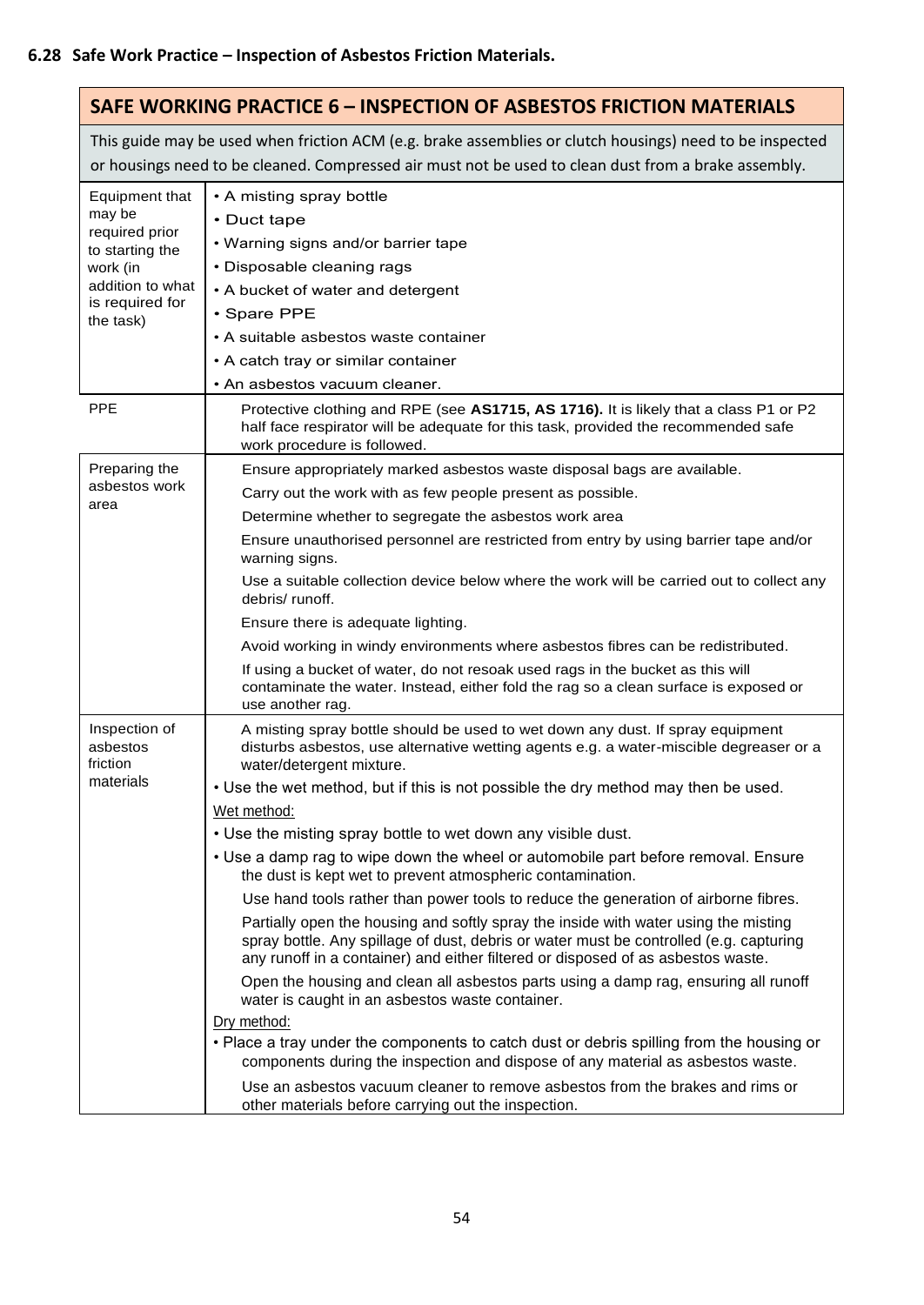| Decontarninatin<br>g the asbestos<br>work area and                                   | Use damp rags to clean the equipment, including the dust collection tray.                                                                                                                                                                                                 |
|--------------------------------------------------------------------------------------|---------------------------------------------------------------------------------------------------------------------------------------------------------------------------------------------------------------------------------------------------------------------------|
|                                                                                      | If necessary, use damp rags or an asbestos vacuum cleaner to clean any remaining<br>visibly contaminated sections of the asbestos work area.                                                                                                                              |
| equipment                                                                            | Place debris, used rags and other waste in the asbestos waste bags/container.                                                                                                                                                                                             |
|                                                                                      | Wet wipe the external surfaces of the asbestos waste bags/container to remove any<br>adhering dust before removing them from the asbestos work area.                                                                                                                      |
| Personal<br>decontarninatio<br>n should be<br>carried out in a<br>designated<br>area | If disposable coveralls are worn, clean the coveralls and RPE while still wearing them<br>using an asbestos vacuum cleaner, damp rag or fine-water spray. RPE can be<br>cleaned with a wet rag/cloth.                                                                     |
|                                                                                      | While still wearing RPE, remove coveralls, turning them inside-out to entrap any<br>remaining contamination and then Place them into a labelled asbestos waste bag.                                                                                                       |
|                                                                                      | Remove RPE. If non-disposable, inspect it to ensure it is free from contamination,<br>clean it with a wet rag and store in a clean container. If disposable, cleaning is not<br>required but RPE should be placed in a labelled asbestos waste bag or waste<br>container. |
|                                                                                      | Refer to the Code of Practice: How to Safely Remove Asbestos for more information.                                                                                                                                                                                        |
| Clearance                                                                            | . Visually inspect the asbestos work area to make sure it has been properly cleaned.                                                                                                                                                                                      |
| procedure                                                                            | • Clearance air monitoring is not normally required for this task.                                                                                                                                                                                                        |
|                                                                                      | • Dispose of all waste as asbestos waste.                                                                                                                                                                                                                                 |
|                                                                                      | Refer to the Code of Practice: How to Safely Remove Asbestos for more information.                                                                                                                                                                                        |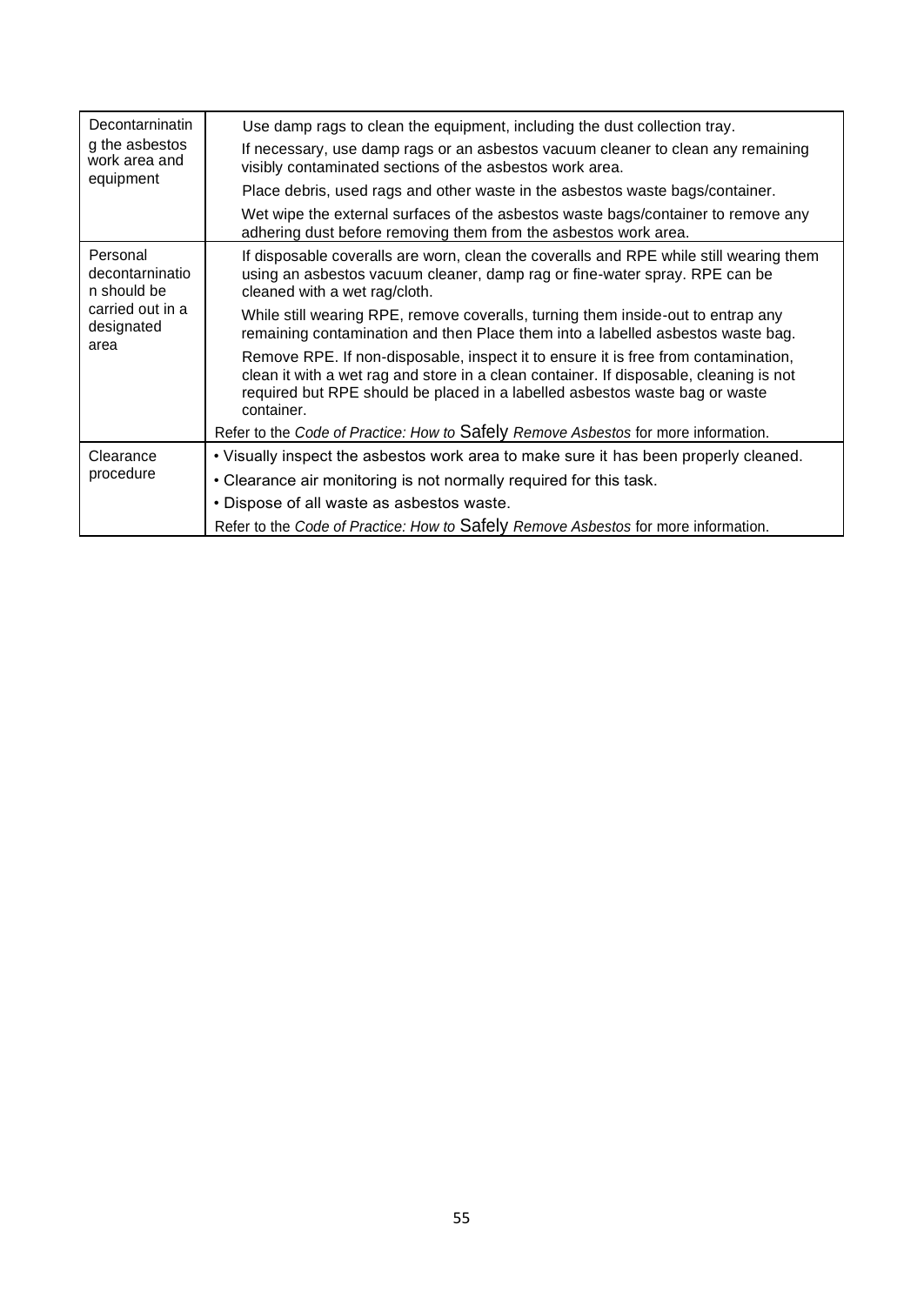### **6.29 Asbestos Removal – Detailed Discussions.**

The *Code of Practice CP113 – How to Safely Remove Asbestos,* published by Workplace Standards in December 2012, should be read, comprehended and abided by as applicable and appropriate.

### **6.29.1 Duties for Licensed Asbestos Removal Work.**

Licensed asbestos removal work can differ greatly depending on the type, quantity and condition of the asbestos or ACM being removed. There are a number of duties in the WHS Regulations to ensure licensed asbestos work is carried out safely and without releasing airborne asbestos and exposing workers and other persons.

A summary of the specific duties in the WHS Regulations are:

ensuring an asbestos removalist supervisor is readily available or present when the work is being carried out **(R.459)**

providing appropriate training and ensuring the asbestos removal worker has undertaken the relevant units of competencies associated with the asbestos removal **(R.460-461)**

telling various parties about the asbestos removal and providing them with appropriate information **(R.462 and R.467-468)**

obtaining the workplace's asbestos register **(R.463)** preparing an asbestos removal control plan **(R.464-465)** notifying the regulator about the work before it starts **(R.466)** displaying signs and labels in the asbestos work area **(R.469)**

limiting access to the asbestos work area **(R.470)**

ensuring appropriate decontamination facilities are in place **(R.471)** ensuring waste containment and disposal procedures are in place **(R.472)**

ensuring clearance inspections are conducted and issuing clearance certificates **(R.473-474)**

ensuring air monitoring is conducted, where appropriate **(R.475-477).**

These requirements apply to a number of duty holders including the licensed asbestos removalist, the person who commissioned the asbestos removal work, and the person with management and control of the workplace.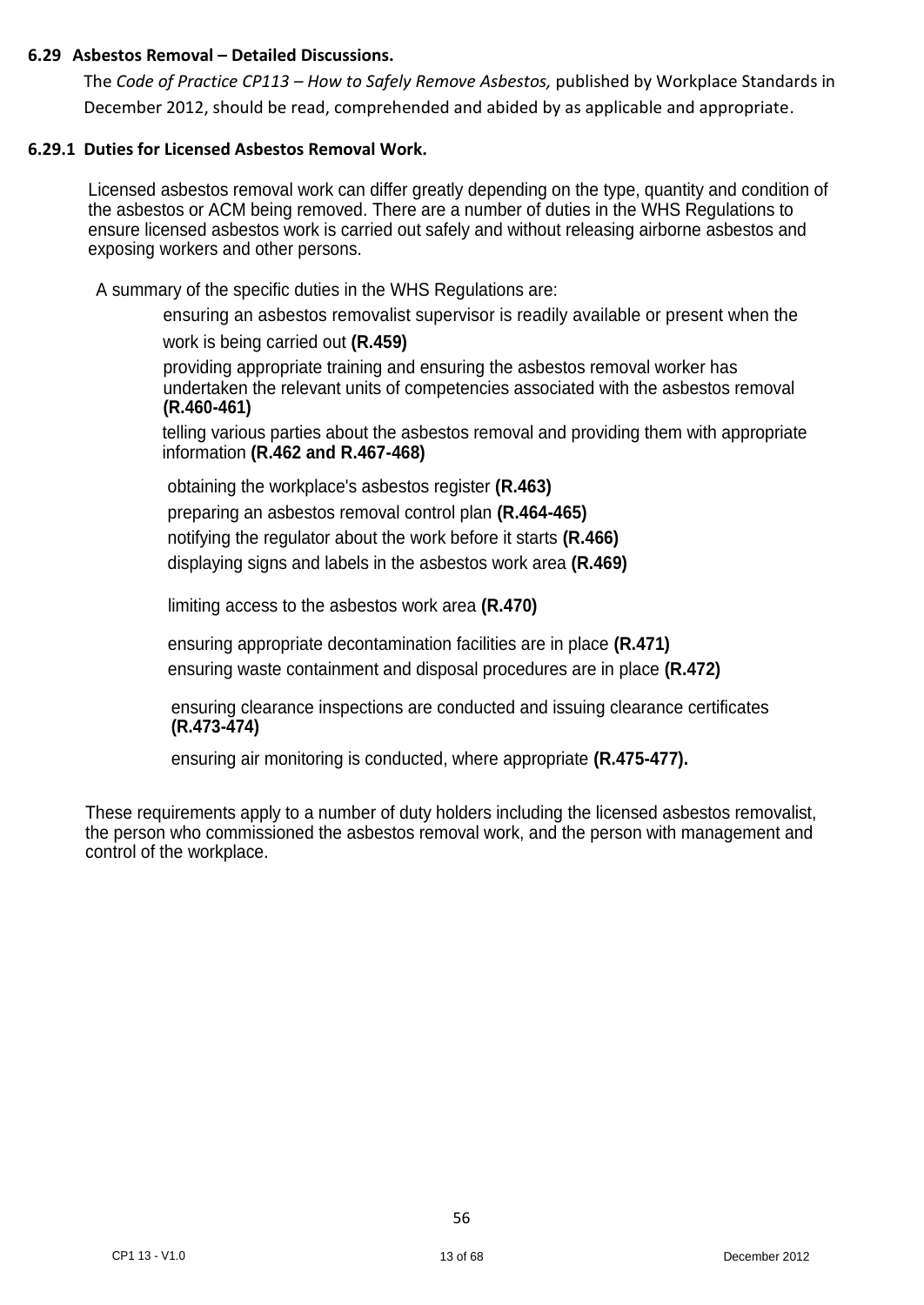|                                                                                                                                                                                                                                                     | <b>Building &amp; structures</b> |                                               | <b>Plant &amp; equipment</b> |                                               |
|-----------------------------------------------------------------------------------------------------------------------------------------------------------------------------------------------------------------------------------------------------|----------------------------------|-----------------------------------------------|------------------------------|-----------------------------------------------|
|                                                                                                                                                                                                                                                     | <b>Friable</b>                   | Non-                                          | <b>Friable</b>               | Non-                                          |
|                                                                                                                                                                                                                                                     |                                  | <b>Friable</b>                                |                              | <b>Friable</b>                                |
| <b>Notification</b>                                                                                                                                                                                                                                 |                                  |                                               |                              |                                               |
| Notification requirements have been met and required<br>documentation will be on site (e.g. removal licence,<br>control plan, training records)                                                                                                     | Yes                              | Yes                                           | Yes                          | Yes                                           |
| <b>Identification</b>                                                                                                                                                                                                                               |                                  |                                               |                              |                                               |
| Details of asbestos to be removed (e.g. the locations,<br>whether asbestos is friable/non-friable, its type, condition<br>and quantity being removed)                                                                                               | Yes                              | Yes                                           | Yes                          | Yes                                           |
| <b>Preparation</b>                                                                                                                                                                                                                                  |                                  |                                               |                              |                                               |
| Consult with relevant parties (health and safety<br>representative-, workers-, person who commissioned the<br>removal work, licensed asbestos assessors)                                                                                            | Yes                              | Yes                                           | Yes                          | Yes                                           |
| Assigned responsibilities for the removal                                                                                                                                                                                                           | Yes                              | Yes                                           | Yes                          | Yes                                           |
| Program commencement and completion dates                                                                                                                                                                                                           | Yes                              | Yes                                           | Yes                          | Yes                                           |
| Emergency plans                                                                                                                                                                                                                                     | Yes                              | Yes                                           | Yes                          | Yes                                           |
| Asbestos removal boundaries, including the type and<br>extent of isolation required and the location of any signs<br>and barriers                                                                                                                   | Yes                              | Yes                                           | Yes                          | Yes                                           |
| Control of other hazards including electrical and lighting<br>installations                                                                                                                                                                         | Yes                              | Yes                                           | Yes                          | Yes                                           |
| PPE to be used including RPE                                                                                                                                                                                                                        | Yes                              | Yes                                           | Yes                          | Yes                                           |
| <b>Removal</b>                                                                                                                                                                                                                                      |                                  |                                               |                              |                                               |
| Details of air-monitoring program<br>Control and clearance                                                                                                                                                                                          | <b>Yes</b>                       | No                                            | <b>Yes</b>                   | No                                            |
| Waste storage and disposal program                                                                                                                                                                                                                  | Yes                              | Yes                                           | Yes                          | Yes                                           |
| Method for removing the asbestos (wet and dry methods)                                                                                                                                                                                              | Yes                              | Yes                                           | Yes                          | Yes                                           |
| Asbestos removal equipment (e.g. spray equipment,<br>asbestos vacuum cleaners, cutting tools)                                                                                                                                                       | Yes                              | Yes                                           | Yes                          | <b>Yes</b>                                    |
| Details of required enclosures, including their size,<br>shape, structure etc, smoke testing enclosures and the<br>location of negative pressure exhaust units                                                                                      | Yes                              | No                                            | Yes                          | No                                            |
| Details on temporary buildings required by the asbestos<br>removalist (e.g. decontamination units) including details<br>on water, lighting and power requirements, negative<br>pressure exhaust units and the locations of<br>decontamination units | Yes                              | May be<br>required<br>depending<br>on the job | Yes                          | May be<br>required<br>depending<br>on the job |
| Other risk control measures to prevent the release of<br>airborne asbestos fibres from the area where asbestos<br>removal is undertaken                                                                                                             | Yes                              | Yes                                           | Yes                          | Yes                                           |
| <b>Decontamination</b>                                                                                                                                                                                                                              |                                  |                                               |                              |                                               |
| Detailed procedures for workplace decontamination, the<br>decontamination of tools and equipment, personal<br>decontamination and the decontamination of non-<br>disposable PPE and RPE<br><b>Waste Disposal</b>                                    | Yes                              | Yes                                           | Yes                          | Yes                                           |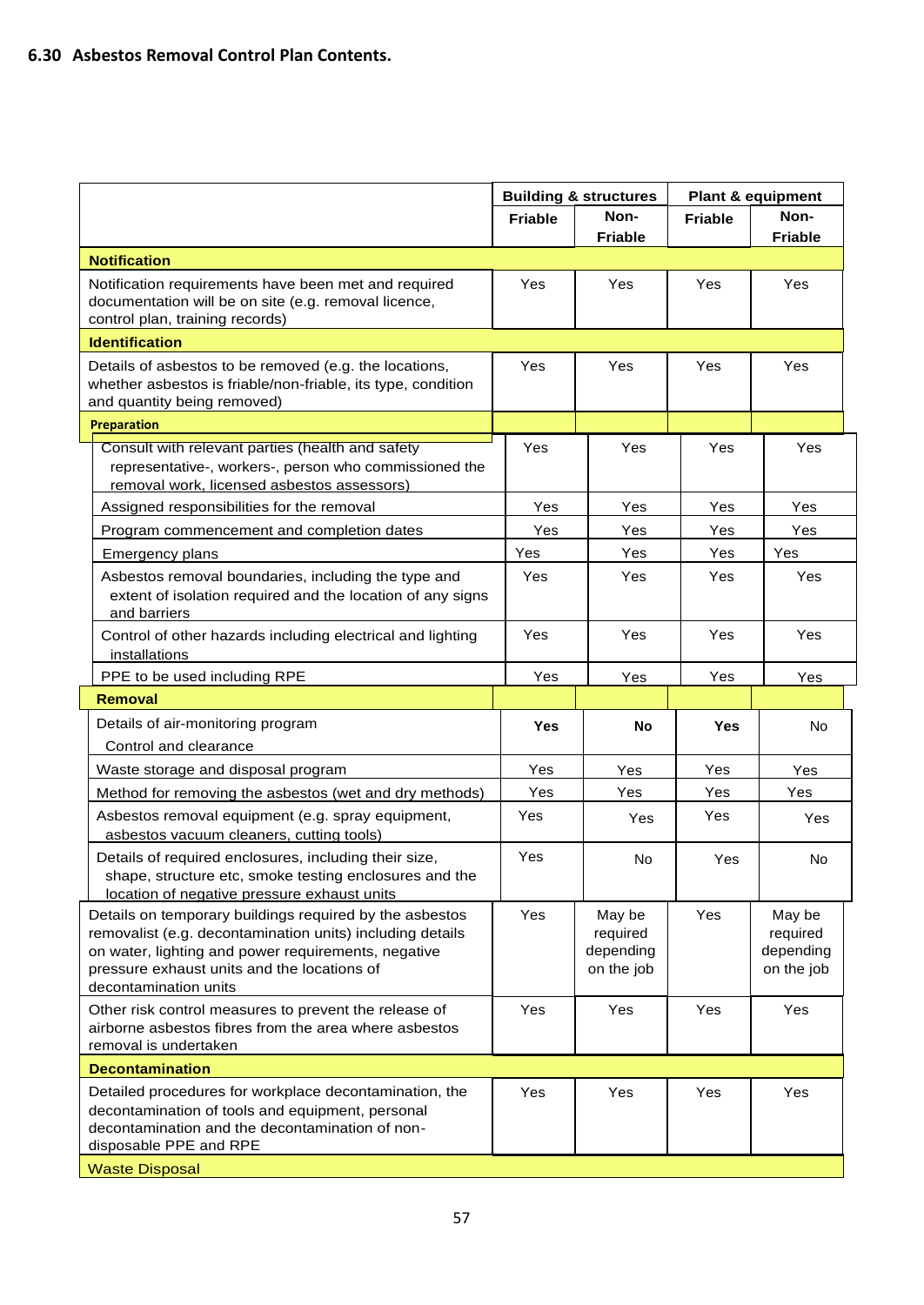| Method of disposing of asbestos wastes, including details | Yes | Yes | Yes | Yes |
|-----------------------------------------------------------|-----|-----|-----|-----|
| on:                                                       |     |     |     |     |
| the disposal of protective clothing                       |     |     |     |     |
| • the structures used to enclose the removal area         | Yes | No  | Yes | Yes |

**Clearance and air monitoring**

| Name of the independent licensed asbestos assessor or                                    |     |     |     |     |
|------------------------------------------------------------------------------------------|-----|-----|-----|-----|
| competent person engaged to conduct air monitoring (if<br>any)                           | Yes | No  | Yes | No  |
| <b>Consultation</b>                                                                      |     |     |     |     |
| Consult with any people who may be affected by the<br>removal work, including neighbours | Yes | Yes | Yes | Yes |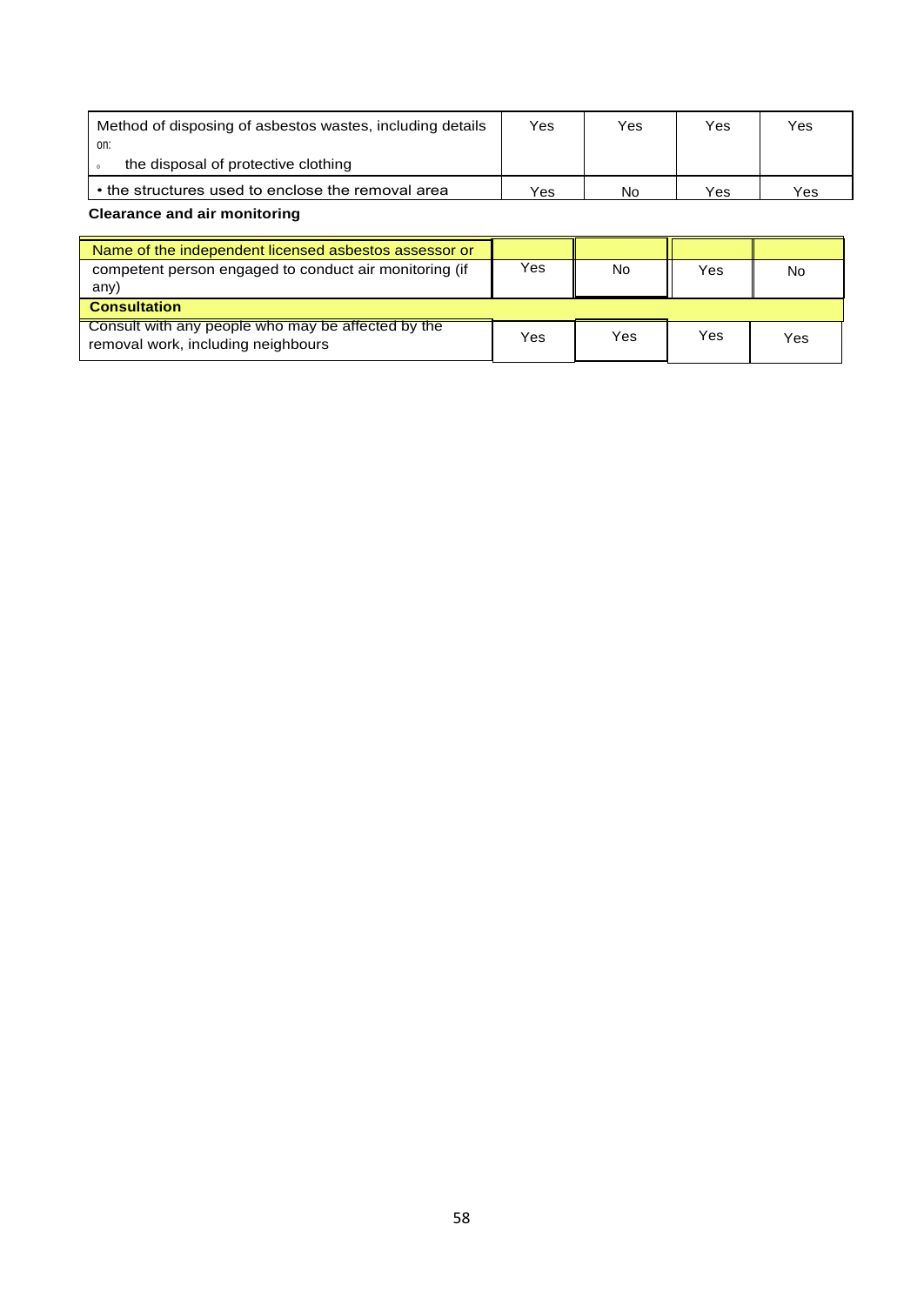When selecting RPE, you should also refer to the AS/NZS 1715-1994 *Selection, Use and Maintenance of Respiratory Protective Devices* and AS 1 716:2003 *Respiratory Protective Devices.*

The figures below provide examples of some respirators that can be used. The protection afforded by each device depends not only on the design and fit of the respirator but also upon the efficiency of the filters (for instance, P1, P2 or P3). These figures are indicative only. In order to show the correct respirator fit, they do not show the use of hoods. Respirators must always be worn under a hood.





Figure 5- Disposable, half-face particulate respirator. Figure 6- Half-face, particulate filter (cartridge)



K'i Powered, air-purifying,

Figure 7- Powered, air-purifying, ventilated respirator.



Figure 9- Full-face, powered air-purifying particulate respirator.

respirator.



ventilated respirator (D) R104a(E~. pardCullate fi I tor (caridd ye) re 5pi rator

Figure 8- Full-face, particulate filter (cartridge) respirator.



Figure 10- Full-face, positive pressure demand airline respirator.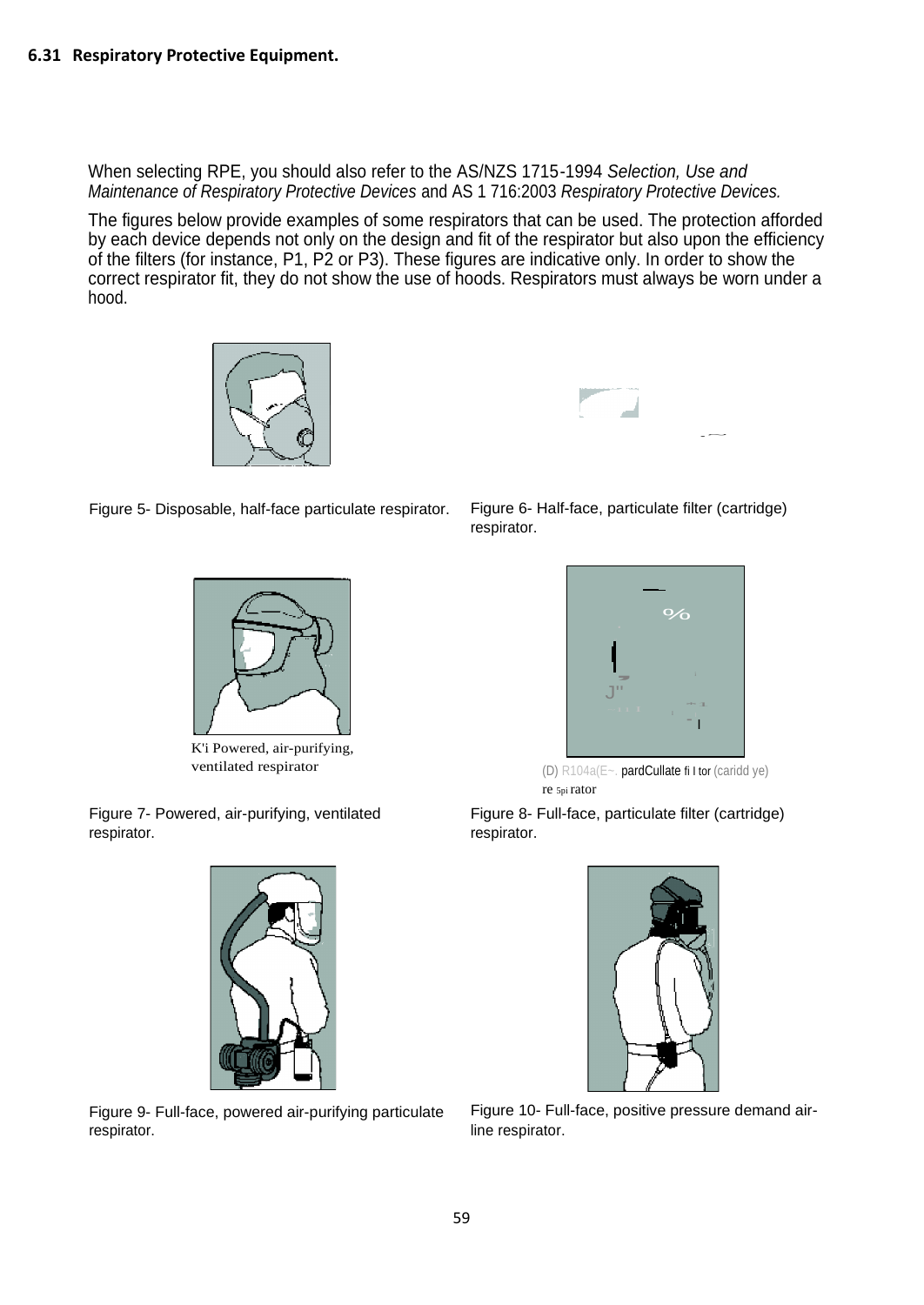The most efficient respirator and filter for the task should be used. Proper fit is critical; a disposable half-face respirator is especially difficult. Consideration should be given to upgrading to a non-

disposable half-face respirator.

Table 2 provides guidance for the selection of appropriate respiratory protection for different tasks, assuming the correct work procedures are being followed. This table does not take into account personal features including facial hair or where glasses are worn. Full protection cannot be achieved if either of these factors interferes with the face seal.

Workers should be consulted on the selection of RPE to ensure individual fit and medical factors have been considered.

| <b>Work Procedure</b>                                                                                                                                                                                           | <b>Required respirator</b>                                                                                                                                          | <b>Filter type</b> |
|-----------------------------------------------------------------------------------------------------------------------------------------------------------------------------------------------------------------|---------------------------------------------------------------------------------------------------------------------------------------------------------------------|--------------------|
| Simple enclosure erection for containing<br>undamaged asbestos materials to<br>prevent damage - no direct handling<br>but possible disturbance of asbestos                                                      | Disposable, half-face particulate respirators<br><b>OR</b><br>Half-face, particulate filter (cartridge)<br>respirator                                               | P1 or P2           |
| Inspection of the condition of any<br>installed friable asbestos, which<br>appears in poor condition or has been<br>disturbed                                                                                   | Disposable, half-face particulate respirators<br>OR.<br>Half-face, particulate filter (cartridge)<br>respirator                                                     | P1 or P2           |
| Sampling material for the purpose of<br>identifying asbestos                                                                                                                                                    | Disposable, half-face particulate respirators<br>OR.<br>Half-face, particulate filter (cartridge)<br>respirator                                                     | P1 or P2           |
| Removal of non-friable asbestos (e.g.<br>asbestos cement sheets, ceiling tiles<br>and vinyl tiles)                                                                                                              | Disposable, half-face particulate respirators<br><b>OR</b><br>Half-face, particulate filter (cartridge)<br>respirator                                               | P1 or P2           |
| Extensive sample operations on friable<br>asbestos and Maintenance work<br>involving the removal of small quantities<br>of friable asbestos<br>(e.g. replacement of friable asbestos<br>gaskets and insulation) | Full-face, particulate, filter (cartridge)<br>respirator                                                                                                            | P <sub>3</sub>     |
| Certain forms of wet stripping in which<br>wetting is prolonged and effective, and<br>certain small-scale dry stripping<br>operations                                                                           | Full-face, powered air-purifying particulate<br>respirator<br>0R<br>Full-face, positive pressure demand air-line<br>respirator                                      | P <sub>3</sub>     |
| Certain forms of dry stripping and<br>ineffective wet stripping (light wetting,<br>no time given to saturate)                                                                                                   | Full-face, powered air-purifying particulate<br>respirator<br>OR<br>Full-face, positive pressure demand air-line<br>respirator<br>No lesser respirator will suffice | P3                 |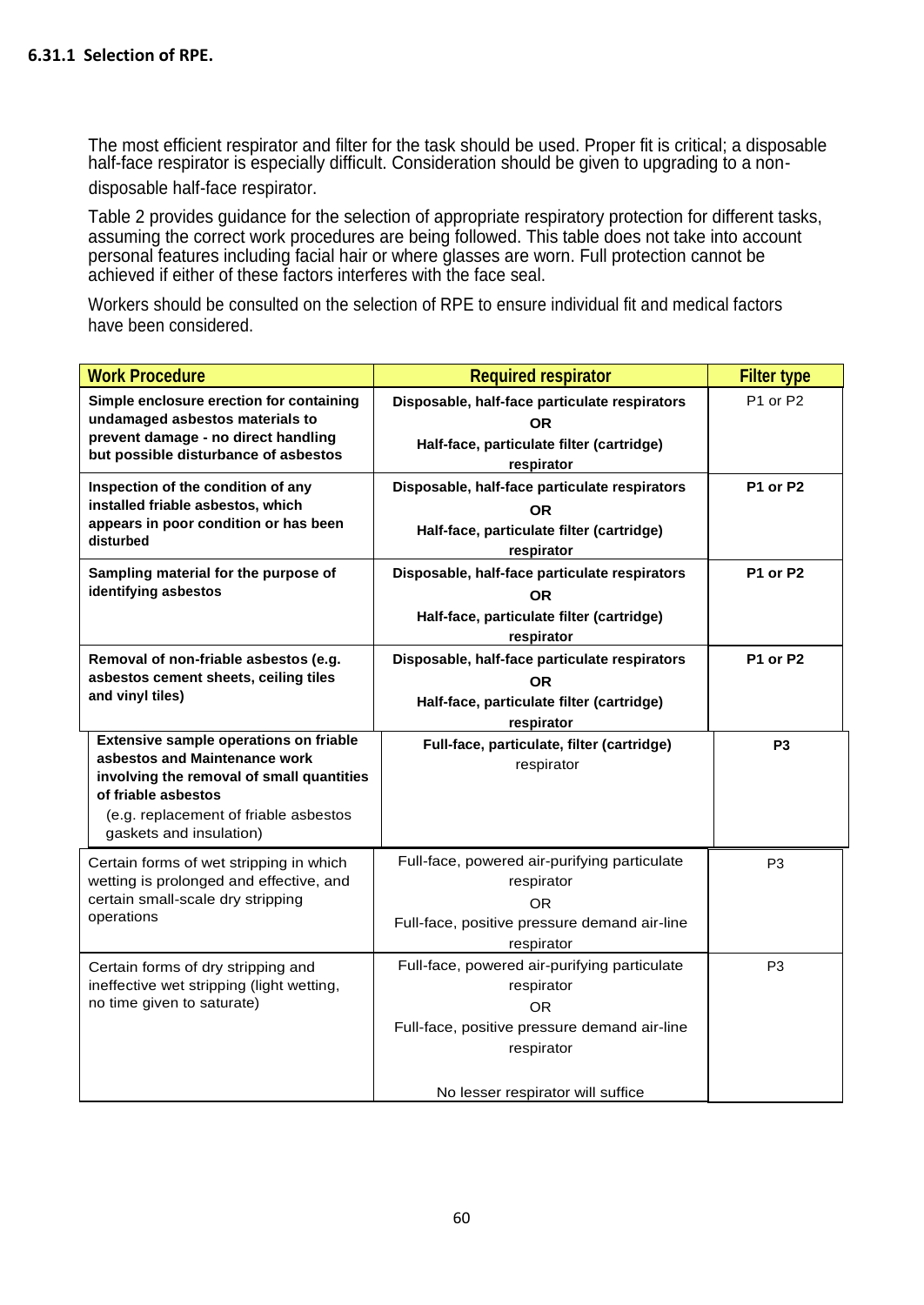| <b>Work Procedure</b>           | <b>Required respirator</b>                                                                                              | <b>Filter type</b>     |
|---------------------------------|-------------------------------------------------------------------------------------------------------------------------|------------------------|
| Dry stripping in confined areas | Full suit or hood, positive pressure demand<br>continuous flow air-line respirator<br>No lesser respirator will suffice | P3 only as a<br>backup |

Table 2- Selecting RPE.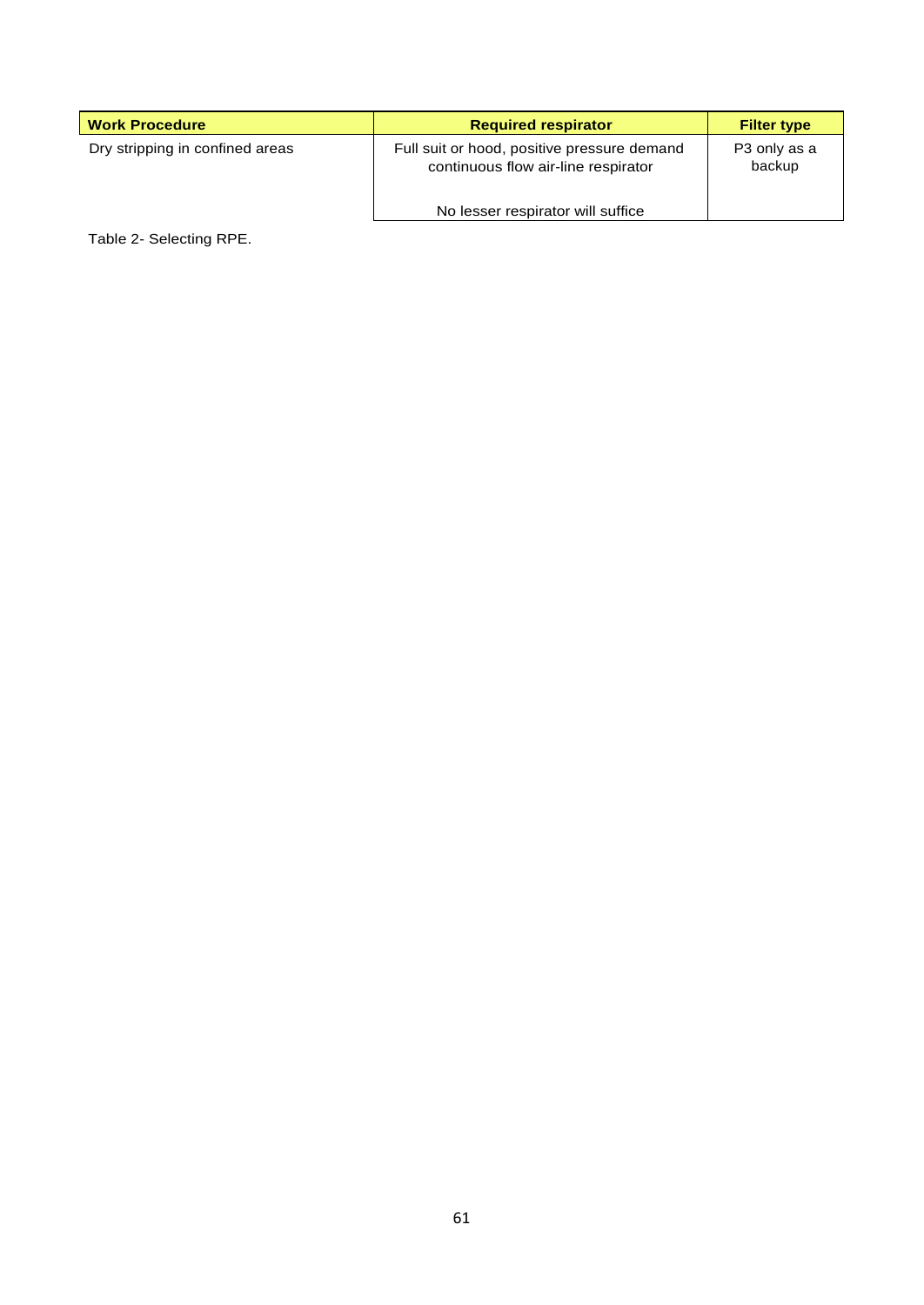### **6.31.2 Fit testing of face pieces**

The fit of a negative-pressure respirator to a worker's face is critical. A fit test, in accordance with *ASINZS 1715:2009 Selection, Use and Maintenance of Respiratory Protective Devices* and the manufacturer's instructions, should be performed to assist in determining the best fit respirator for the individual worker immediately before commencing work and a fit check performed each time the respirator is to be used.

The performance of RPE depends on a good contact between the wearer's skin and the face seal of the mask so that the mask is a tight-fitting face piece or full mask. A good face seal can only be achieved if the wearer is clean-shaven in the region of the seal and the face piece is the correct size and shape to fit the wearer's face.

Workers using negative-pressure respirators should also be clean-shaven to ensure a good face seal. Workers with beards, stubble or facial hair should use a continuous-flow positive pressure respirator.

Workers wearing prescription glasses with side arms may not be able to use full-face respirators because of the loss of seal around the spectacle arms. If their glasses cannot be modified so they do need the support of the ears, these workers should not use full-face respirators and should wear air supply hoods instead. Ensure that these hoods will provide a sufficient level of protection.

Where the half-face respirator has been selected as providing the most appropriate protection and a seal or fit is not achievable from non-disposable respirators, a disposable respirator may be used.

To conduct a full or half-face respirator fit check:

- Close off inlet to filter
- Inhale gently
- Hold for 10 seconds
- Check that the face piece remains slightly collapsed, as it should.

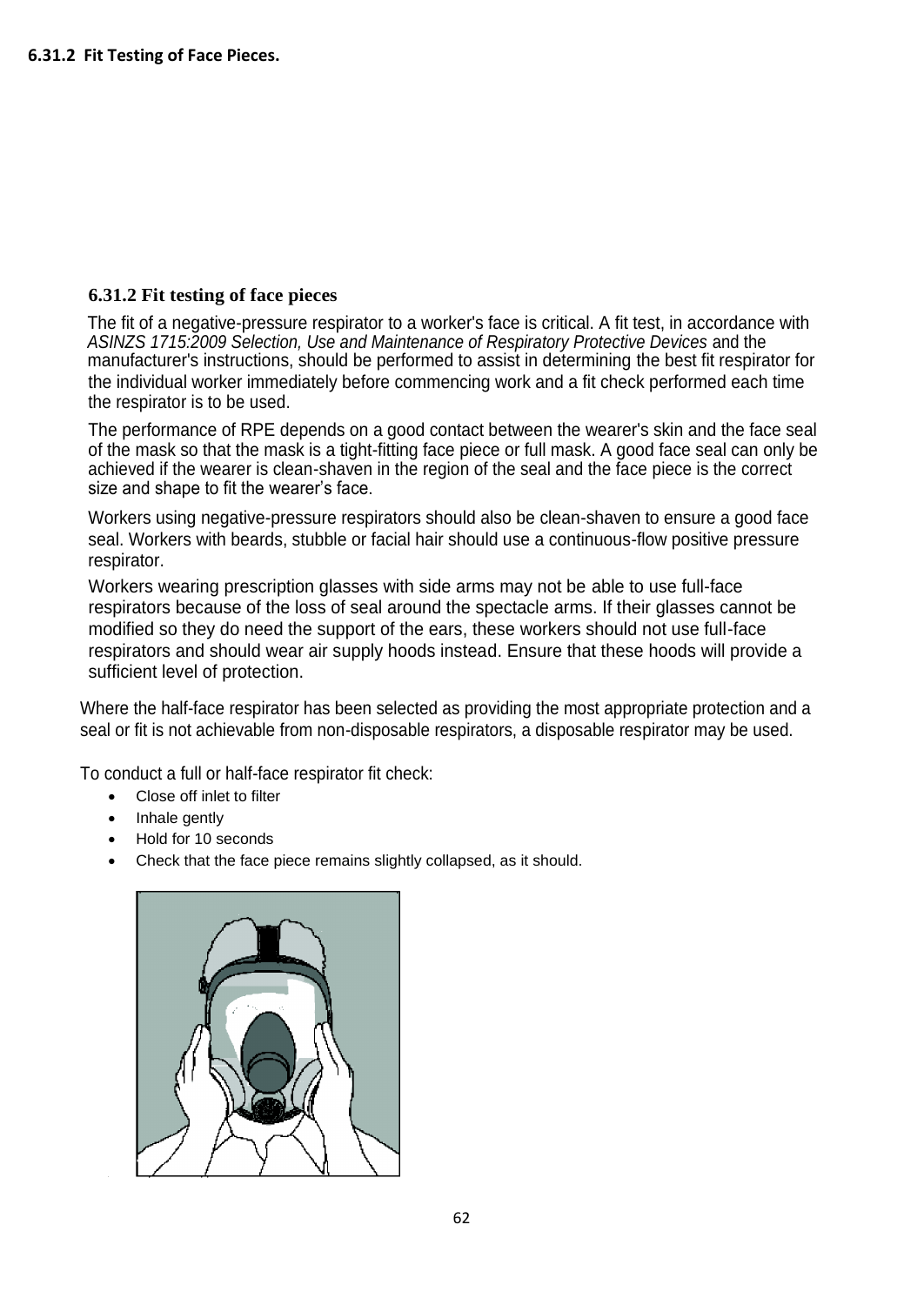### *SECTION A – CLEARANCE INSPECTION DETAILS*

Note: Where asbestos removal work requires a Class A licence, an independent licensed asbestos assessor must carry out the clearance inspection and complete clearance certificate if satisfied that the area is safe to re-occupy.

| <b>Client details</b>                                                                                |  |
|------------------------------------------------------------------------------------------------------|--|
| Name of client:                                                                                      |  |
|                                                                                                      |  |
|                                                                                                      |  |
| Client contact details:                                                                              |  |
|                                                                                                      |  |
| Removal work details                                                                                 |  |
| Date removal work carried out:                                                                       |  |
|                                                                                                      |  |
| Site address where removal work is being carried out:                                                |  |
|                                                                                                      |  |
|                                                                                                      |  |
| Details of the specific asbestos removal work area(s):                                               |  |
|                                                                                                      |  |
| Name of licensed asbestos removalist:                                                                |  |
|                                                                                                      |  |
|                                                                                                      |  |
| Name and contact details of licensed asbestos removalist<br>supervisor (if different to removalist): |  |
|                                                                                                      |  |
| <b>Inspection details</b>                                                                            |  |
| Date of clearance inspection:                                                                        |  |
|                                                                                                      |  |
| Time of clearance inspection:                                                                        |  |
|                                                                                                      |  |
|                                                                                                      |  |

### *SECTION B - ASBESTOS REMOVAL WORK PAPERWORK*

|                                                                                                                                                           | Yes | Nc. |
|-----------------------------------------------------------------------------------------------------------------------------------------------------------|-----|-----|
| Do you have a copy of the asbestos removal control plan?                                                                                                  |     |     |
| Do you have a copy of the notification form?                                                                                                              |     |     |
| Is the removal work consistent with the control plan and the notification form? (e.g.<br>use of enclosures, decontamination facilities, waste facilities) |     |     |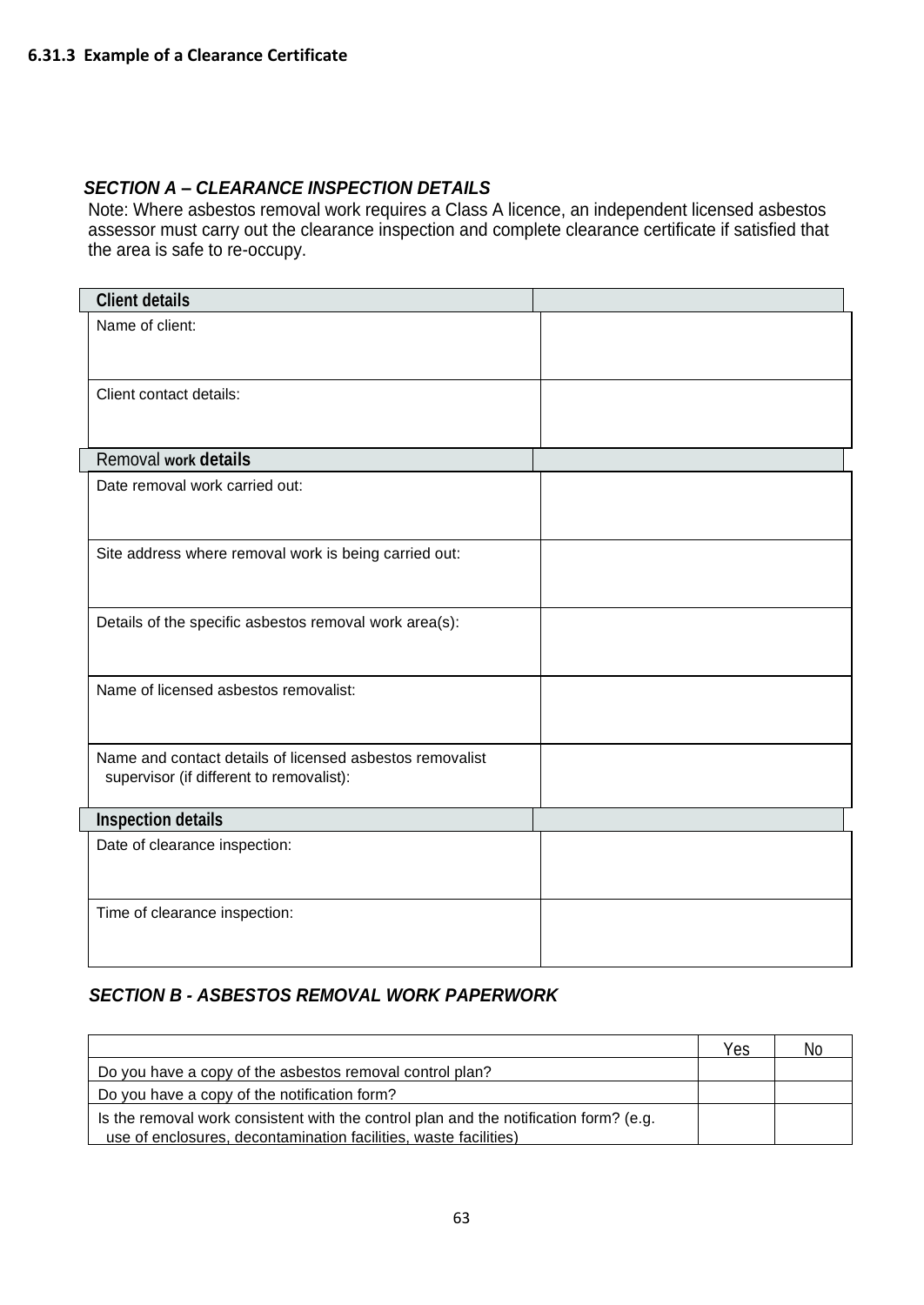### *SECTION C -ASBESTOS REMOVAL WORK AREA*

### *1. Visual Inspection*

|                                                                                 | Yes | No |
|---------------------------------------------------------------------------------|-----|----|
| Inspection of the specific area detailed in Section A found no visible asbestos |     |    |
| remaining as a result of the asbestos removal work carried out.                 |     |    |
| Is air monitoring required (if no, proceed to Section E)                        |     |    |
| Can the area be reoccupied?                                                     |     |    |
| Has additional information been attached? (e.g. photos, drawings, plans)        |     |    |

#### *2. Air monitoring*

|                                                                                                          | Yes | Νo |
|----------------------------------------------------------------------------------------------------------|-----|----|
| Air monitoring was carried out as part of the clearance inspection. The result was<br>below $0.01$ f/ml. |     |    |
| Has the air monitoring sample been analysed by a NATA-accredited laboratory?                             |     |    |
| Is the air monitoring report attached?                                                                   |     |    |
| Can the area be reoccupied?                                                                              |     |    |

### *SECTION D - ENCLOSURES*

# *1. Prior to dismantling the enclosure*

|                                                                                                                                      | Yes | NΩ |
|--------------------------------------------------------------------------------------------------------------------------------------|-----|----|
| The area within the enclosure and the area immediately surrounding the enclosure<br>was inspected and no visible asbestos was found. |     |    |
| Air monitoring was carried out as part of the clearance inspection. The result was<br>below 0.01f/ml.                                |     |    |
| Is the air monitoring report attached?                                                                                               |     |    |
| Can the enclosure be dismantled?                                                                                                     |     |    |

┯

#### Number of samples collected:

|                | Sample 1 | Sample 2 | Sample 3 | Sample 4 | Sample 5 |
|----------------|----------|----------|----------|----------|----------|
| <b>RESULTS</b> |          |          |          |          |          |
|                |          |          |          |          |          |

## *2. After the enclosure was dismantled and removed*

|                                                                                                                                                                                                   | Yes | No |
|---------------------------------------------------------------------------------------------------------------------------------------------------------------------------------------------------|-----|----|
| An inspection of the area in which the enclosure was erected and the area<br>immediately surrounding the area where the enclosure was erected was inspected<br>and no visible asbestos was found. |     |    |
| Air monitoring was carried out as part of the clearance inspection. The result was<br>below 0.01f/ml.                                                                                             |     |    |
| Is the air monitoring report attached?                                                                                                                                                            |     |    |
| Can the area be reoccupied?                                                                                                                                                                       |     |    |

#### Number of samples collected:

|                | Sample 1 | Sample 2 | Sample 3 | Sample 4 | Sample 5 |
|----------------|----------|----------|----------|----------|----------|
| <b>RESULTS</b> |          |          |          |          |          |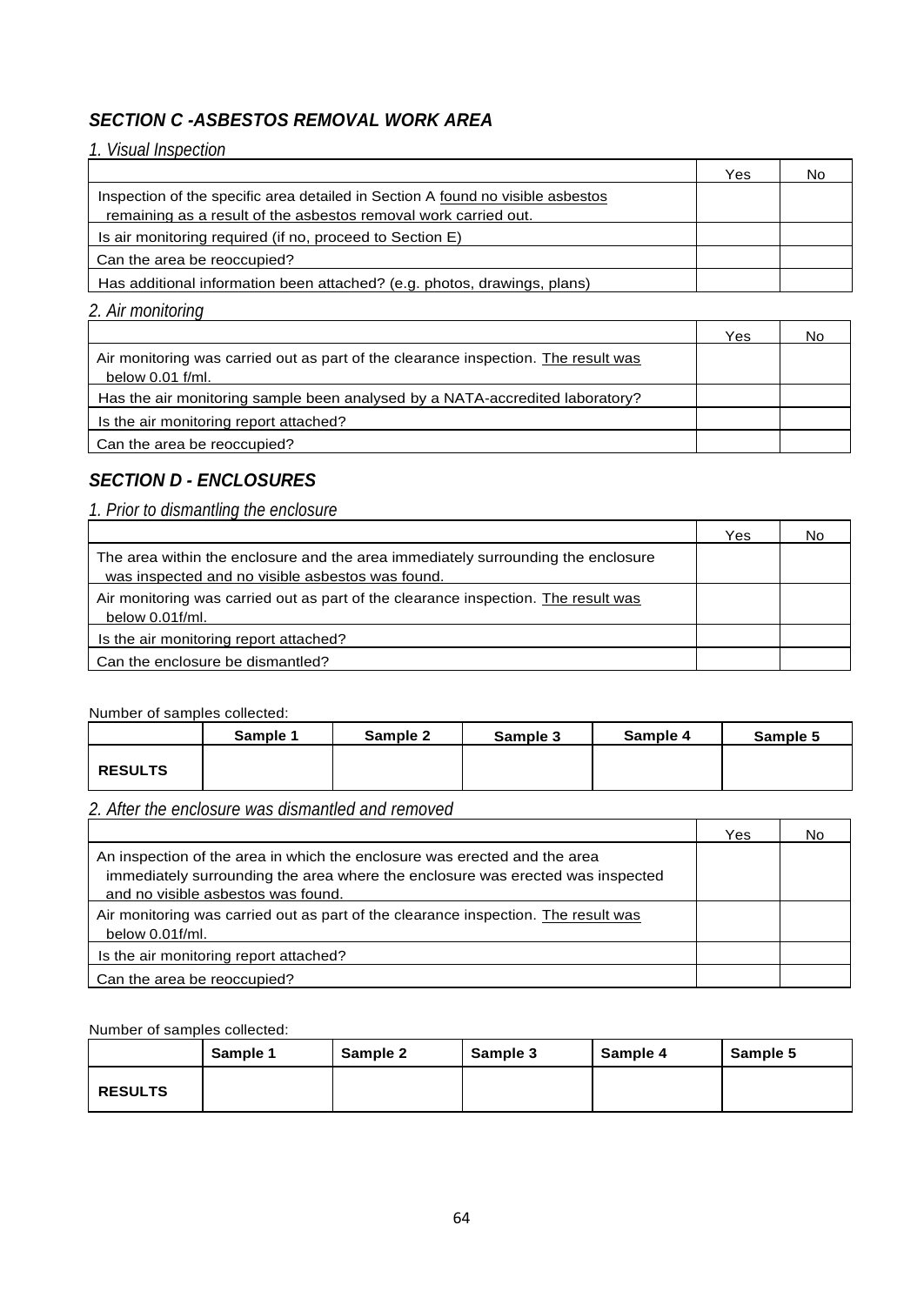### *SECTION E - CLEARANCE DECLARATION*

I declare that:

• the former enclosure, asbestos removal work area and the surrounding area are free from any visible asbestos

the transit route and waste routes are free from any asbestos,

all asbestos in the scope of the removal work has been removed and any known asbestos is intact.

……………………………………….. Signature of licensed asbestos assessor/competent person

…………………………………………….

Assessor licence number (if applicable)

………………………………………… Name of licensed asbestos assessor

/competent person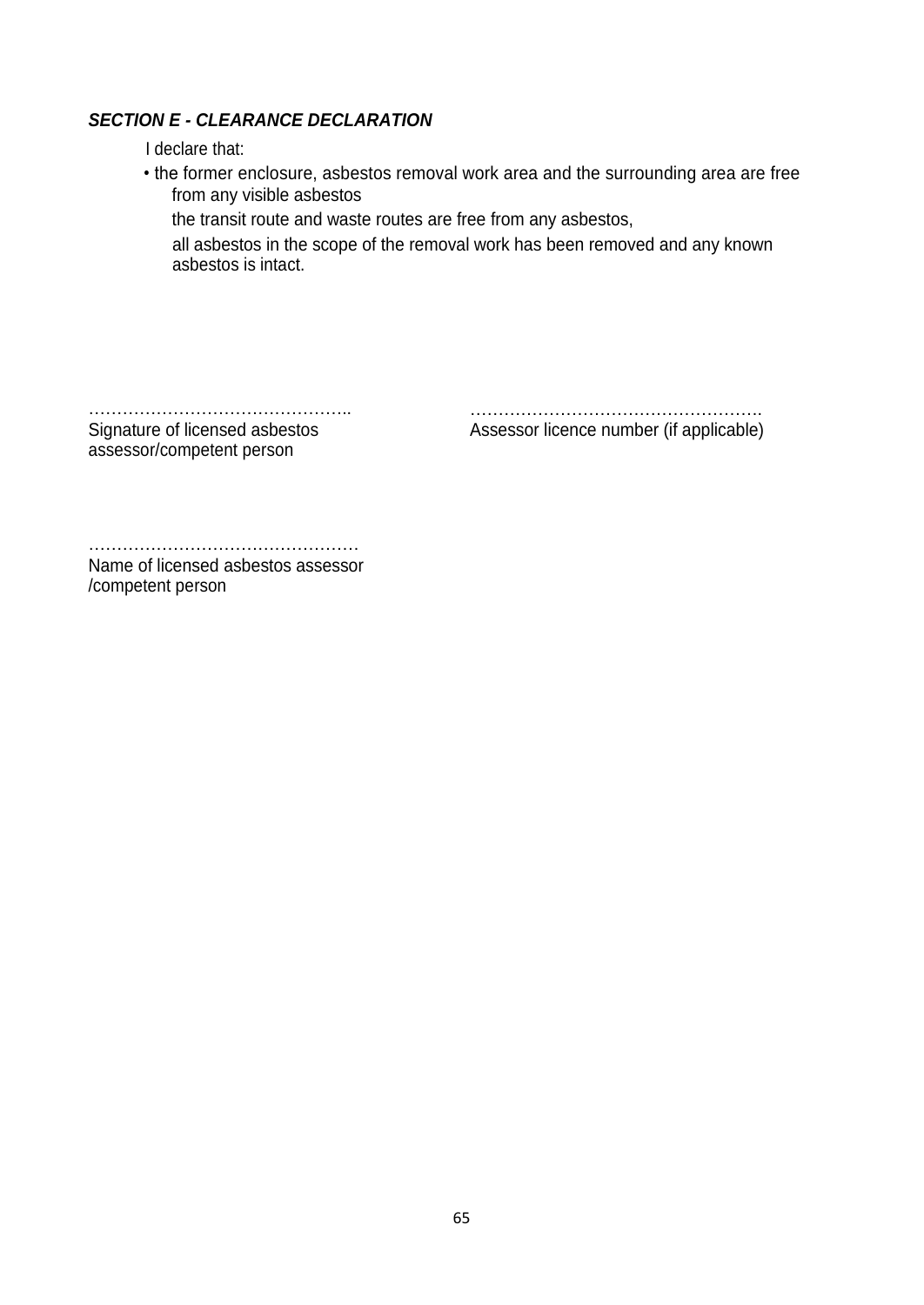This appendix does not address other hazards that may be present at a workplace, for example falls from heights or electrical hazards. These hazards must also be identified and the associated risks controlled.

This appendix provides guidance on how to perform a specific task associated with asbestos removal work. With all tasks, some general requirements include the following:

• Obtain the asbestos register prior to commencing asbestos removal work.

Depending on the type of asbestos removal work, follow the requirements outlined in Chapters 2-4 of this Code (for example, laying plastic sheeting, isolating the work areas, signs and barricades, PPE, cleaning up site decontamination).

### *Asbestos cement products*

Asbestos cement products consist of approximately 15 per cent asbestos fibres by weight. A wide range of products have been commonly found-including roofing, shingles, exterior cladding on industrial, public and some domestic premises, corrugated/profile sheets as well as flat sheets that have been used for exterior flexible building boards.

If possible, you should remove the asbestos cement products whole. If some sections have been damaged prior to removal, these may be strengthened by applying duct tape.

Identify the method in which the asbestos cement product is held in place, then use a method that would minimise airborne dust generation in removing the product. For example:

• fasteners: dampen then carefully remove using a chisel

bolts: dampen then use bolt cutters (or an oxy torch) - do not use an angle grinder screws: dampen then carefully unscrew with a screwdriver

nails: dampen then carefully lever the panel or punch through if absolutely necessary.

Avoid breaking the asbestos cement products. If breakage is absolutely necessary to remove/dislodge the product, dampen the material and minimize breakage.

Remove the asbestos cement product wet/damp by applying a fine water spray, unless this creates an electrical risk.

Once removed from its position, spray the back of the product with a fine water spray. Frequent application of a fine water spray may be required depending on the circumstances (e.g. on a very hot day) but be careful not to create a slip hazard.

Personal decontamination must be carried out in accordance with the WHS Regulations and this Code.

#### *Asbestos cement roof sheeting*

Asbestos cement can become brittle with age, so any removal work on roofs should address the risk of fall hazards. If lichen is encountered on roof sheeting, caution should be exercised in the use of water and the choice of workers' footwear because lichen can be slippery, especially when it is wet.

The removal of asbestos cement roofing must be performed in accordance with the WHS Regulations.

Angle grinders should not be used because of the potential for damage to the asbestos cement and subsequent fibre release. Anchoring screws/bolts should be removed from the roofing sheets using an oxy torch or another suitable device that will not significantly damage the sheet.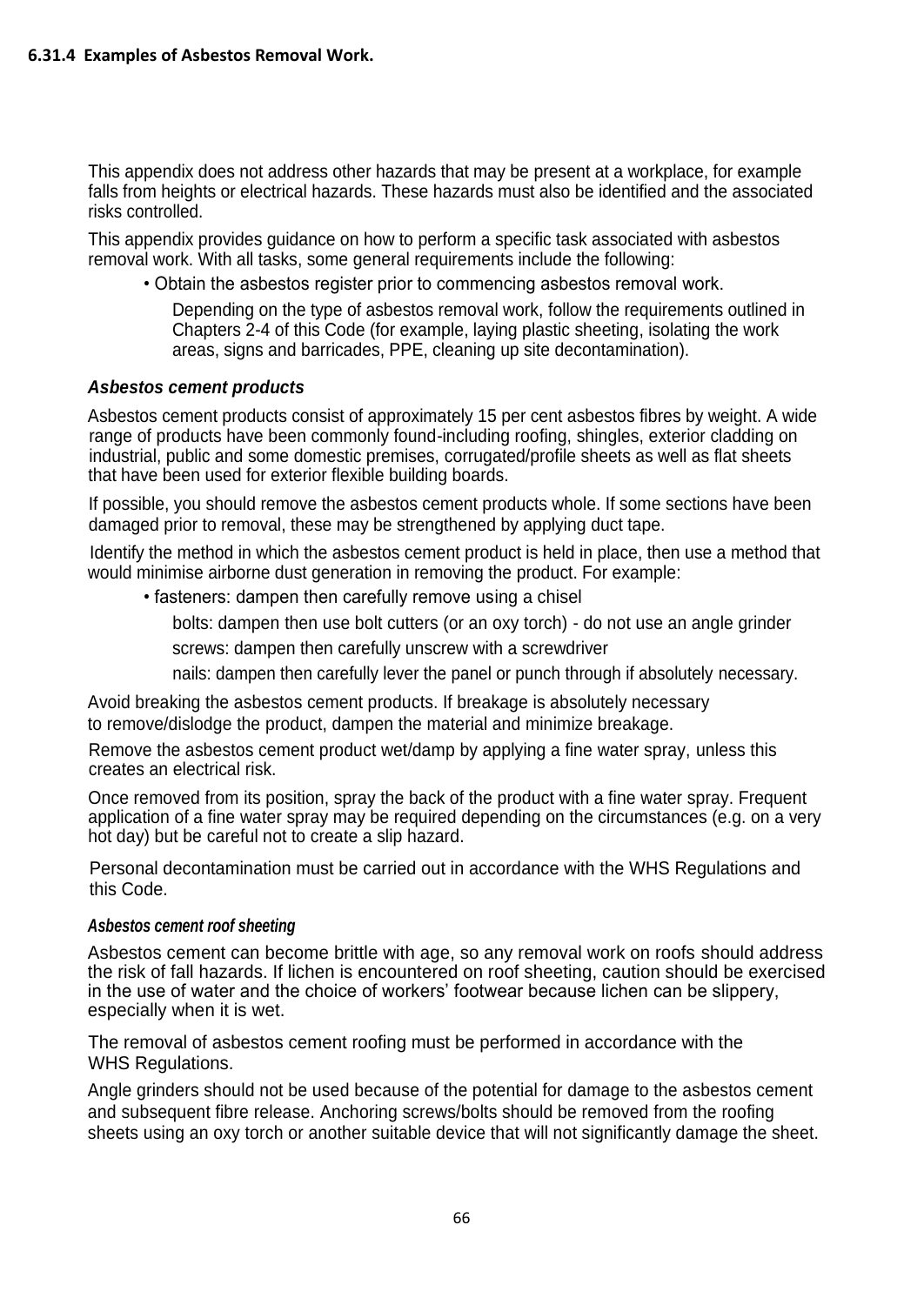If the system of removal involves walking on the roof to remove roof sheeting (this should be the last option when choosing a method to remove roof sheeting), spray the asbestos cement roof sheeting with a PVA solution prior to removal. Ensure the **PVA is dry** before removing it so as to avoid a slip hazard. Once removed, spray the back (underside) of the asbestos cement with either a fine water spray or the PVA solution.

Where the asbestos cement product requires lowering to the ground, ensure this is done in a manner that will minimise the generation of respirable dust. Do not use chutes, ramps or similar gravity dependent devices. Examples of appropriate lowering methods for roof sheeting include:

- by hand, over short distances
	- loading the wrapped sheets on to a cradle for support
- $\mathbf{0}$ using scissor lifts or similar devices using scaffolds.

You should follow the cleaning, decontamination, waste removal and disposal procedures in this Code once the asbestos sheeting has been removed.

Where the area to be removed is greater than the size of an average domestic house or where considerable dust will be generated, you should use a full decontamination unit.

Ensure that clearance of the area has been completed and a clearance certificate has been issued prior to reoccupation of the area.

Personal decontamination must be carried out in accordance with the WHS Regulations and this Code.

### **Removal of floor tiles**

Flooring products such as Polyvinyl chloride (PVC or vinyl) tiles often contain a few per cent (5-7 per cent) of very fine chrysotile. Black and brown thermoplastic tiles containing larger amounts and often visible clumps of chrysotile were also produced. Sheet floor coverings were sometimes backed with a thin layer of chrysotile paper. Some underfelts, such as hessian underlays for carpets and linoleum, were also manufactured containing asbestos. The mastics which were used to bond the floor covering to the surface could also contain asbestos. Some hard-wearing composite floors (for example, magnesium oxychloride) also contain about 2 per cent of mineral fibres, which could be asbestos.

Place a tool (such as a scraper or wide blade) between the tiles and lift the tile away from the floor, being careful to minimise breakage. A hammer or mallet can be used to tap the tool under firmlyadhered tiles to assist separating the tiles from the floor.

Minimise dust by spraying fine water mist under tiles as they are lifted.

Place the tiles into a 200 pm plastic waste bag or suitable alternate waste container dedicated for asbestos waste that is clearly labelled with an appropriate warning sign indicating asbestos waste.

Use the scraper to remove any adhesive that is left adhered to the floor after each tile has been removed and place this waste into the asbestos waste bag or suitable waste container.

The vinyl can be cut into strips prior to its removal to facilitate bagging, or it can be rolled into one roll and wrapped securely with plastic, making sure it is totally sealed.

If a heat source is used to soften the adhesive beneath a vinyl tile, care should be taken not to scorch or burn the tile. Burning or scorching vinyl tiles can result in the release of toxic decomposition products and generate a fire hazard. In some cases, the adhesive may contain asbestos.

Follow the cleaning, decontamination, waste removal and disposal procedures once the tiles have been removed.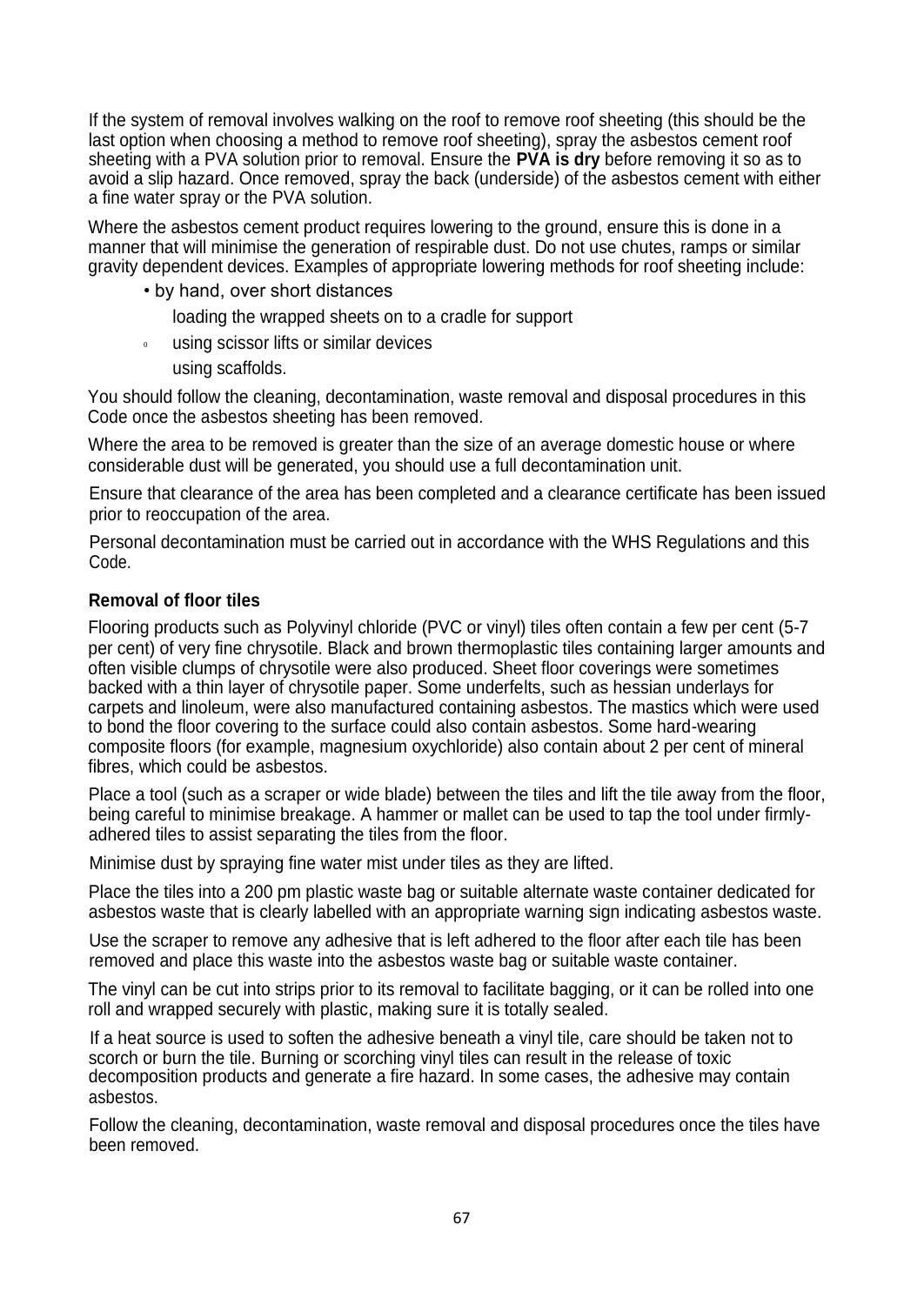Ensure that clearance of the area has been completed prior to reoccupation of the area.

Personal decontamination must be carried out in accordance with the WHS Regulations and this Code.

### *Removing bituminous (malthoid) products*

This material is generally regarded as non-friable and includes bitumen products such as roofing felts and damp-proof courses that have been widely reinforced by the addition of asbestos, usually in the form of chrysotile paper. Bitumen-based wall and floor coverings were also produced.

Some mastics used to stick the bitumen products commonly had asbestos added to them for flexibility. Other sealants also had asbestos added to improve the performance of the product. When removing bituminous products:

• seal access points (for example, skylights) with material such as 200 pm plastic sheeting and duct tape.

Where there are exhaust vents from gas fired equipment in the area, it is dangerous to seal over them. Turn the gas off if possible.

Cut and remove manageable sections. Place cut pieces in a lined skip or wrap in plastic sheeting.

Remove adhering material by dampening and gently scraping. Consider using an industrial vacuum cleaner fitted with a HEPA filter while scraping.

Remember that mastics are flexible and may require removal by using scraping and chipping tools. The pieces removed should be kept as intact as possible.

If heating is used to soften the material to enable the material to be peeled, it is important not to burn the material, as this can release respirable asbestos fibres. Excessive heating is also likely to generate toxic fumes and gases and generate a fire hazard.

Collect all debris and dispose of waste according to the waste disposal procedures.

Personal decontamination must be carried out in accordance with the WHS Regulations and this Code.

#### *Removal of ceiling tiles*

False ceiling tiles or suspended ceilings sometimes need to be removed so maintenance work can be performed. If asbestos has been used on structural materials above a false ceiling there could be contamination on the upper surface of the tiles.

The minimum RPE suitable for this operation is a P1 or P2 filter with a half-face piece respirator. If considerable amounts of asbestos dust or debris are likely to be involved, fullface air-purifying positive pressure respirators should be worn.

Any surface below the tiles that might be contaminated should be covered with plastic sheeting.

The first tile should be lifted carefully to minimize the disturbance of any asbestos fibres. The top of each tile should be thoroughly vacuumed and wet wiped, where possible, prior to removing subsequent tiles.

Where non-asbestos ceiling tiles are to be reused, they should be covered with plastic as they are removed from the ceiling to prevent further dust settling on them.

Wrap the asbestos ceiling tiles in a double layer of heavy-duty, 200um thick plastic sheeting.

Waste containment, disposal and clearance must be carried out in accordance with the WHS Regulations and this Code.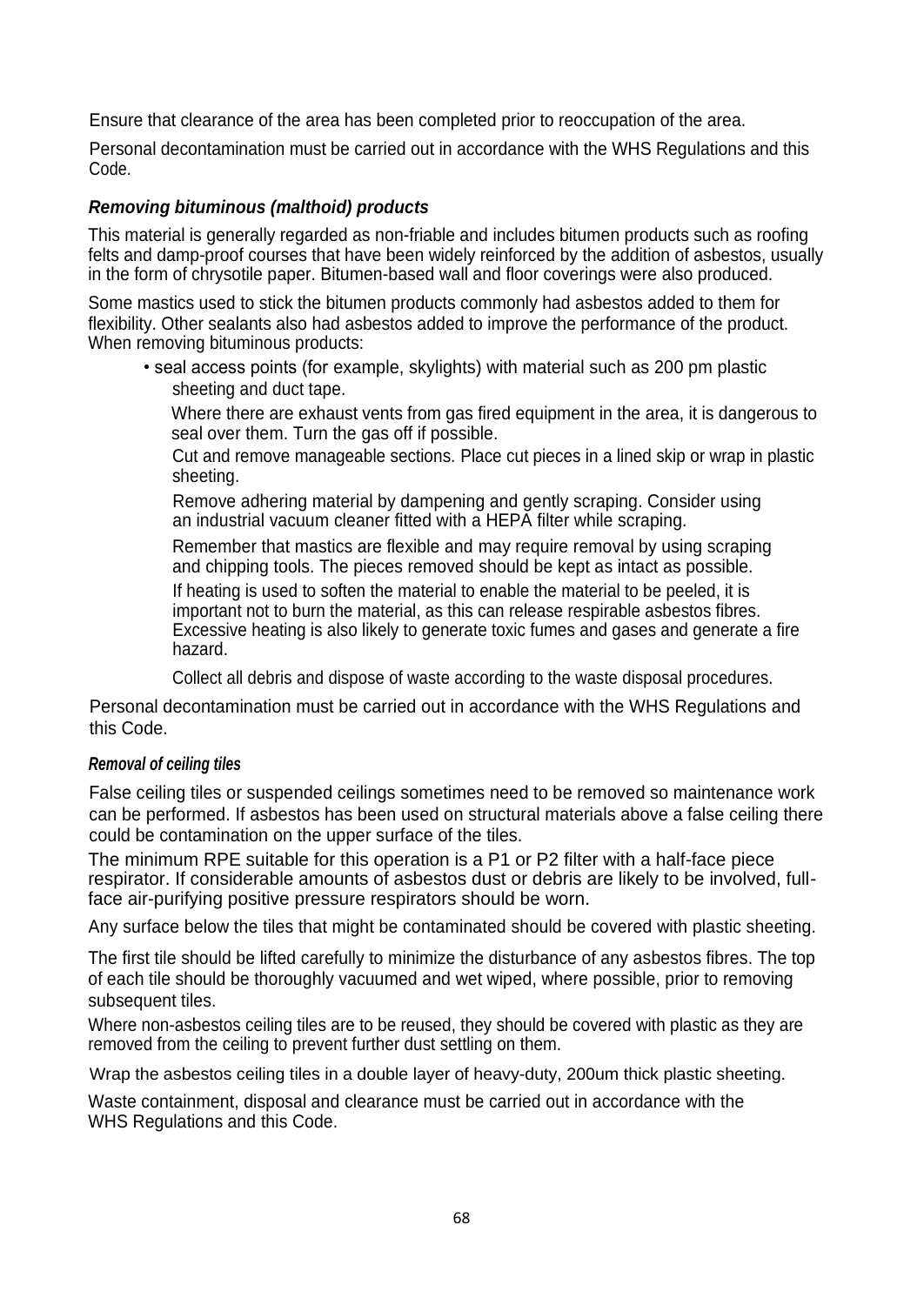Personal decontamination must be carried out in accordance with the WHS Regulations and this Code.

### *Removal of gaskets and rope seals*

This material is generally regarded as friable. If there is any doubt, advice should be sought from a person with knowledge and experience in dealing with asbestos.

Gaskets reinforced with asbestos were once used extensively in plant and equipment exposed to high temperatures and/or pressures. These gaskets were typically used between the flanges of pipes.

Asbestos rope was often used for lagging pipes and valves and for sealing hatches. It is likely that the asbestos in gaskets and rope from plant and equipment will be friable. When removing gaskets and rope seals:

- ensure the plant or equipment is shut down and isolated
	- dismantle the equipment carefully. Protect any other components with plastic sheeting

ensure the plant and equipment has been made safe (pipework emptied, electrical supply isolated and equipment shutdown, etc.)

unbolt or unscrew the flange or dismantle the equipment

once accessible, dampen the asbestos with a fine water mist or similar. Continue dampening the asbestos as more of it is exposed/accessible

ease the gasket or rope seal away with the scraper and place into the waste container positioned directly beside/beneath it. Keep the area damp and scrape away any residue consider using an industrial vacuum cleaner fitted with a **HEPA** filter while scraping.

Personal decontamination must be carried out in accordance with the WHS Regulations and this Code.

### *Removal of pipe lagging using a glove bag (small section)*

Asbestos was widely used to insulate pipes, boilers and heat exchangers.

There are several types and forms of insulation, often with multi-layer construction. Pre-formed sections of asbestos insulation were made to fit the diameter of the pipe. These would be strapped on and calico-wrapped and sometimes painted (for example, 'Decadex' finish) or sealed with a hard plaster (often asbestos-containing) to protect against knocks and abrasion. Other types of asbestos-containing felts, blankets, tapes, ropes and corrugated papers were also used. For bends and joins, ensure the plant and equipment has been made safe (for example, pipework emptied, electrical supply isolated and equipment shut down).

Set-up/attach the glove bag and perform the removal work as described in this Code. Remove and dispose of waste according to the relevant sections of this Code.

Personal decontamination must be carried out in accordance with the WHS Regulations and this Code.

### *Fire retardant material*

These are normally homogeneous coatings sprayed or trowelled onto reinforced concrete or steel columns or beams as fireproofing. Sprays were also commonly used on the underside of ceilings for fireproofing and sound and thermal insulation in many high-rise premises. Warehouses and factories commonly had sprayed asbestos applied to walls, ceilings and metal support structures for fireproofing.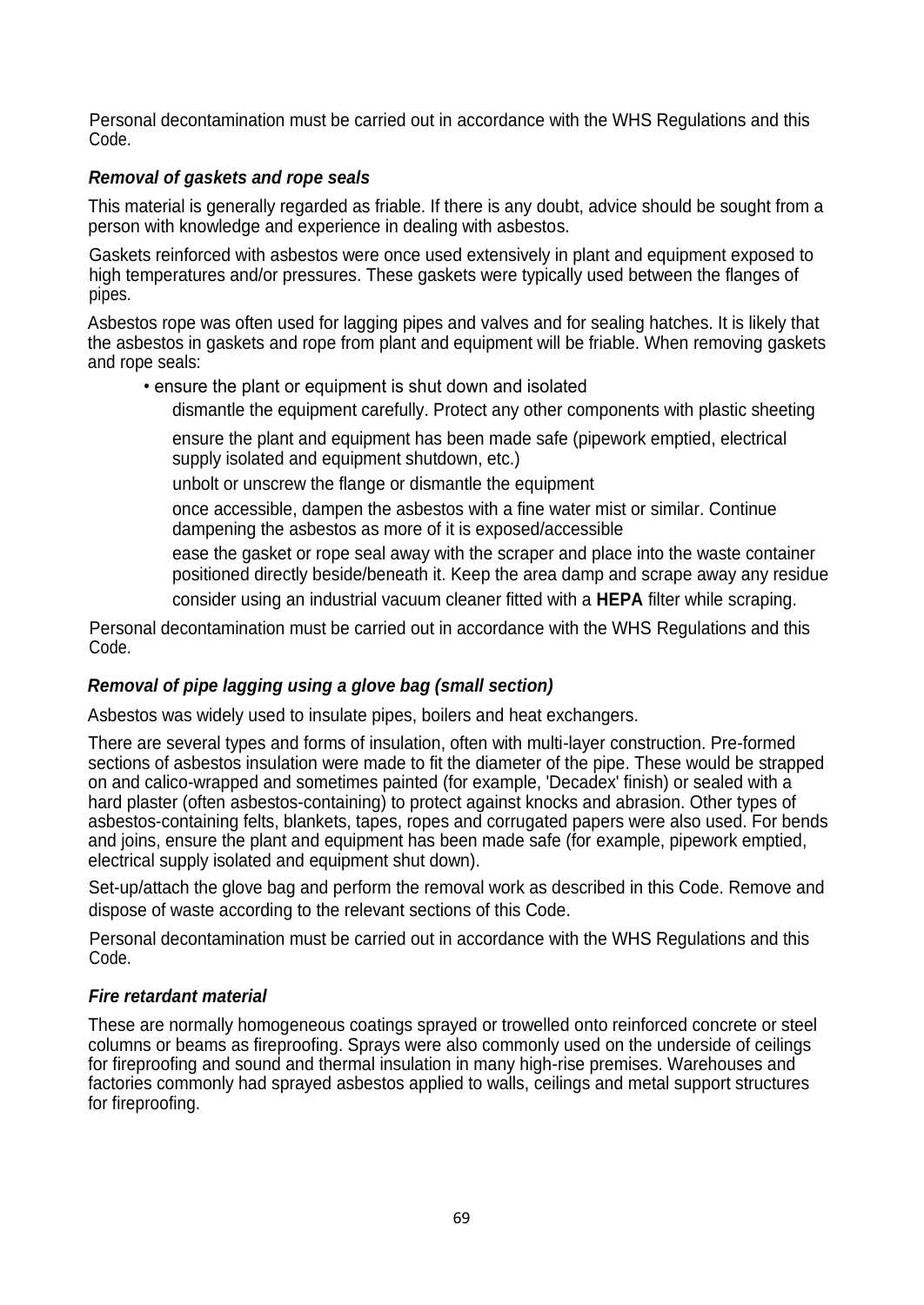Some fire doors contained loose asbestos insulation sandwiched between the wooden or metal facings to give them the appropriate fire rating. Loose asbestos was also packed around electrical cables, sometimes using chicken wire to contain it.

Mattresses containing loose asbestos were widely manufactured for thermal insulation. Acoustic insulation has been provided between floors by the use of loose asbestos in paper bags, and in some areas near removal works it is known that loose asbestos has been used as a readily available form of loft insulation.

Asbestos textiles were manufactured for primary heat (for example, insulation tapes and ropes) or fire protection uses (for example, fire blankets, fire curtains and fire-resistant clothing). Textiles were also used widely as a reinforcing material in friction products/composites.

It will depend on where the fire retardant material is located and the quantity of the material as to how the removal process is conducted, however the asbestos is friable and a Class A licensed asbestos removalist must perform the asbestos removal work.

An asbestos removal control plan must be developed.

• Establish the extent of the removal area and move all items out of the area or cover them with 200 um plastic sheeting if they could be contaminated during the removal work.

Develop an enclosure that allows smooth flow of air from the decontamination unit to the negative air units. In constructing the enclosure, pay particular attention to penetrations through the floor and ceiling/roof. Set up the enclosure and decontamination unit and remove and dispose of asbestos.

Ensure all air-conditioning equipment has been shut and isolated/blanked from this area.

Maintain regular checks on the negative air unit and decontamination unit. An independent licensed asbestos assessor must conduct/control air monitoring throughout the asbestos removal work.

Clearance monitoring by an independent licensed asbestos assessor and the issue of a clearance certificate is required before re-entry into the removal work area.

Personal decontamination must be carried out in accordance with the WHS Regulations and this Code.

### *Removal of asbestos-backed vinyl and millboard from beneath a vinyl floor*

As asbestos millboard is typically 100% asbestos and very friable. A full enclosure with negative air extraction units must be used for this type of asbestos removal work.

The asbestos millboard should be wetted down as the vinyl is peeled from the floor, preferably with the millboard attached. The vinyl can be rolled into one roll and wrapped securely with plastic, making sure it is totally sealed. If the vinyl sheeting cannot be removing without leaving some of the asbestos millboard on the floor surface, the remaining asbestos millboard should be wetted down and when thoroughly soaked, scraped off the floor surface.

Sufficient water should be used to dampen the asbestos millboard, but not so much that runoff or pools of contaminated water will occur.

If a heat source is used to soften the adhesive beneath a vinyl tile, care should be taken not to scorch or burn the tile. Burning or scorching vinyl tiles can result in the release of toxic decomposition products and generate a fire hazard.

Alternative removal methods should only be used if they do not result in excessive fibre release from the asbestos millboard and do not result in any additional hazard.

Personal decontamination must be carried out in accordance with the WHS Regulations and this Code.